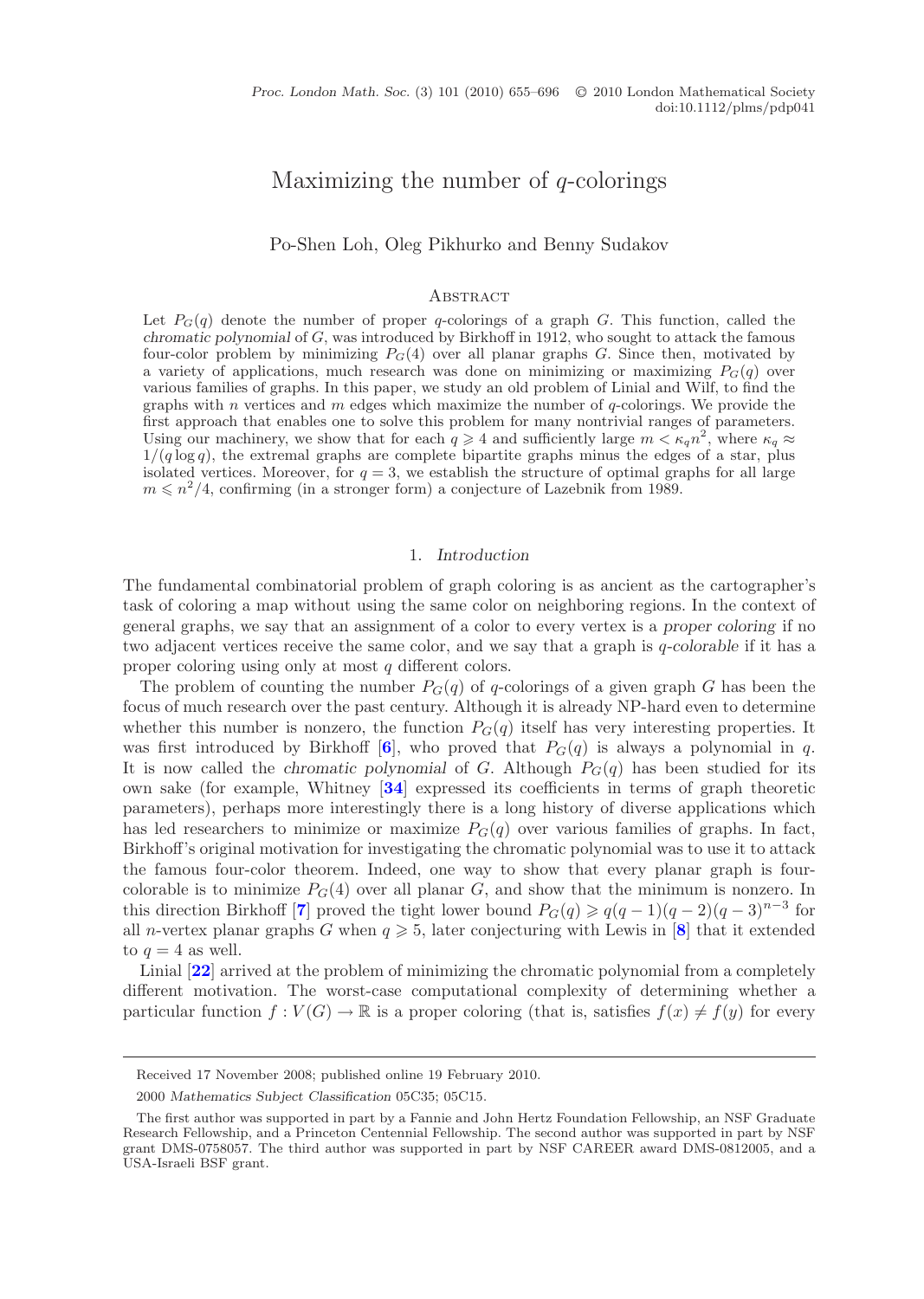pair of adjacent vertices x and y) is closely related to the number of *acyclic orientations* of a graph, which equals  $|P_G(-1)|$ , obtained by substituting  $q = -1$  into the formal polynomial expression of  $P_G(q)$ . Lower bounding the worst-case complexity, therefore, corresponds to minimizing  $|P_G(-1)|$  over the family  $\mathcal{F}_{n,m}$  of graphs with n vertices and m edges. Linial showed that surprisingly, for any  $n, m$  there is a graph which *simultaneously* minimizes each  $|P_G(q)|$  over  $\mathcal{F}_{n,m}$ , for *every* integer q. This graph is simply a clique  $K_k$  with an additional vertex adjacent to l vertices of the  $K_k$ , plus  $n - k - 1$  isolated vertices, where k,l are the unique integers satisfying  $m = {k \choose 2} + l$  with  $k > l \geq 0$ . At the end of his paper, Linial posed the problem of maximizing  $P_G(q)$  over all graphs in  $\mathcal{F}_{n,m}$ .

Around the same time, Wilf arrived at exactly that maximization problem while analyzing the *backtrack* algorithm for finding a proper q-coloring of a graph (see [**[5](#page-40-3)**, **[35](#page-41-2)**]). Although this generated much interest in the problem, it was only solved in sporadic cases. The special case  $q = 2$  was completely solved for all  $m, n$ , by Lazebnik [[18](#page-41-3)]. For  $q \geq 3$ , the only nontrivial pairs m, n for which extremal graphs were known corresponded to the number of vertices and edges in the Turán graph  $T_r(n)$ , which is the complete r-partite graph on n vertices with all parts of size either  $n/r$  or  $n/r$ . In this vein, Lazebnik [[20](#page-41-4)] proved that  $T_r(n)$  is optimal for very large  $q = \Omega(n^6)$ , and proved with Pikhurko and Woldar [[21](#page-41-5)] that  $T_2(2k)$  is optimal when  $q = 3$  and asymptotically optimal when  $q = 4$ .

Outside these isolated cases, very little was known for general  $m, n$ . Although many upper and lower bounds for  $P_G(q)$  were proved by various researchers [[10](#page-40-4), [18](#page-41-3), [19](#page-41-6), [23](#page-41-7)], these bounds were widely separated. Even the  $q = 3$  case resisted solution: twenty years ago, Lazebnik [[18](#page-41-3)] conjectured that when  $m \leq n^2/4$ , the *n*-vertex graphs with m edges which maximized the number of three-colorings were complete bipartite graphs minus the edges of a star, plus isolated vertices. Only very recently, Simonelli [**[24](#page-41-8)**] managed to make some progress on this conjecture, verifying it under the additional very strong assumption that all optimal graphs are already bipartite.

Perhaps part of the difficulty for general  $m, n, q$  stems from the fact that the maximal graphs are substantially more complicated than the minimal graphs that Linial found. For numbertheoretic reasons, it is essentially impossible to explicitly construct maximal graphs for general m, n. Furthermore, even their coarse structure depends on the density  $m/n^2$ . For example, when  $m/n^2$  is small, the maximal graphs are roughly complete bipartite graphs, but after  $m/n^2 > \frac{1}{4}$ , the maximal graphs become tripartite. At the most extreme density, when  $m, n$ <br>correspond to the Turán graph  $T(n)$  the unique maximal graph is obviously the complete correspond to the Turán graph  $T_q(n)$ , the unique maximal graph is obviously the complete q-partite graph. Therefore, in order to tackle the general case of this problem, one must devise a unified approach that can handle all of the outcomes.

In this paper, we propose such an approach, developing the machinery that one might be able to use to determine the maximal graphs in many nontrivial ranges of  $m, n$ . Our methodology can be roughly outlined as follows. We show, via Szemerédi's regularity lemma, that the asymptotic solution to the problem reduces to a certain quadratically constrained linear program in  $2<sup>q</sup> - 1$ variables. For any given  $q$ , this task can, in principle, be automated by a computer code that symbolically solves the optimization problem, although a more sophisticated approach was required to solve this for all  $q$ . Our solutions to the optimization problem then give us the approximate structure of the maximal graphs. Finally, we use various local arguments, such as the so-called 'stability' approach introduced by Simonovits [**[25](#page-41-9)**], to refine their structure into precise results.

We successfully applied our machinery to solve the Linial–Wilf problem for many nontrivial ranges of  $m, n$ , and  $q \ge 3$ . In particular, for  $q = 3$ , our results confirm a stronger form of Lazebnik's conjecture when m is large. In addition, for each  $q \geq 4$  we show that for all densities  $m/n^2$  up to approximately  $1/(q \log q)$ , the extremal graphs are also complete bipartite graphs minus a star. In order to state our results precisely, we need the following definition.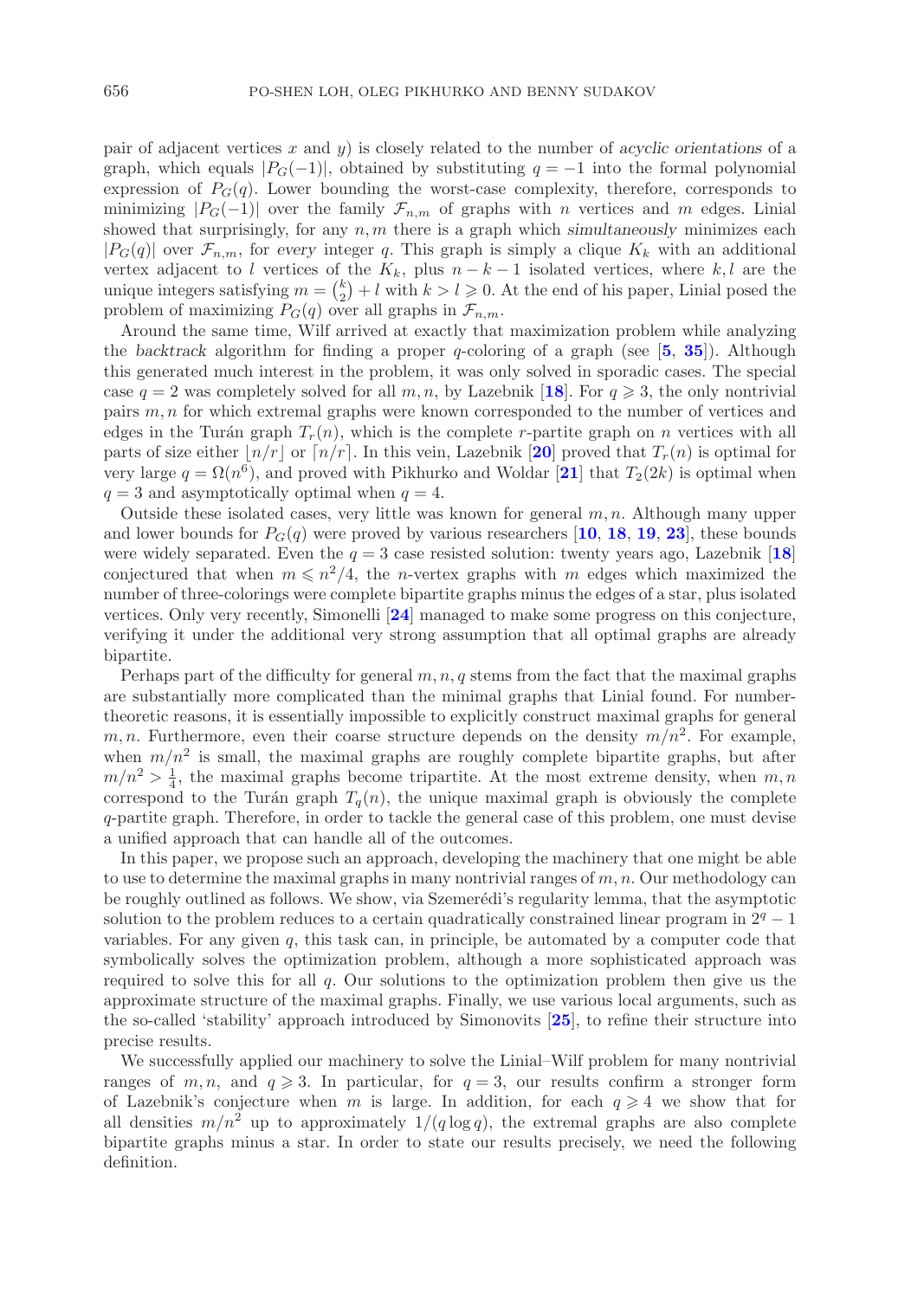DEFINITION 1.1. Let  $a \leq b$  be positive integers. We say that G is a *semi-complete subgraph of*  $K_{a,b}$  if the number of missing edges  $E(K_{a,b}) \setminus E(G)$  is less than a, and they form a star (that is, they share a common endpoint v which we call the *center*). If v belongs to the larger side of  $K_{a,b}$ , then we also say that G is *correctly oriented*.

Define the constant

$$
\kappa_q = \left(\sqrt{\frac{\log(q/(q-1))}{\log q}} + \sqrt{\frac{\log q}{\log(q/(q-1))}}\right)^{-2} \approx \frac{1}{q \log q}.
$$

All logarithms here and in the rest of the paper are in base  $e \approx 2.718$ . In the following theorems, we write  $o(1)$  to represent a quantity that tends to zero as  $m, n \to \infty$ .

THEOREM 1.2. *For every fixed integer*  $q \geq 3$ *, and any*  $\kappa < \kappa_q$ *, the following holds for* all sufficiently large m with  $m \leq \kappa n^2$ . Every n-vertex graph with m edges which maximizes the number of q-colorings is a semi-complete subgraph (correctly oriented if  $q \ge 4$ ) *of some*  $K_{a,b}$ , plus isolated vertices, where  $a = (1 + o(1))\sqrt{m \cdot \log \frac{q}{q-1}/\log q}$  and  $b = (1 + o(1))\sqrt{m \cdot \log \frac{q}{q-1}/\log q}$ o(1)) $\sqrt{m \cdot \log q/\log \frac{q}{q-1}}$ . The corresponding number of q-colorings is  $q^n e^{(-c+o(1))\sqrt{m}}$ , where  $c = 2\sqrt{\log \frac{q}{q-1} \cdot \log q}.$ 

REMARK. The part sizes of the maximal graphs above all have the ratio roughly  $\log q / \log \frac{q}{q-1}$ . The constant  $\kappa_q$  corresponds to the density  $m/n^2$  at which the number of isolated vertices becomes  $o(n)$  in the optimal construction vertices becomes  $o(n)$  in the optimal construction.

For three colors, we can push our argument further, beyond the density  $\kappa_3$ . Now, due to the absence of isolated vertices, a rare exception occurs, which requires us to include an additional possibility. Here, a 'pendant edge' means that a new vertex is added, along with a single edge between it and any other vertex in the graph. Proposition B.1 shows that this outcome is in fact necessary.

THEOREM 1.3. The following holds for all sufficiently large  $m \leq n^2/4$ . Every *n*-vertex *graph with* m *edges and the maximum number of three-colorings is either* (i) *a semi-complete subgraph of some* Ka,b*, plus isolated vertices if necessary, or* (ii) *a complete bipartite graph* Ka,b *plus a pendant edge. Furthermore,*

(i) If  $m \le \kappa_3 n^2$ , then  $a = (1 + o(1))\sqrt{m \cdot \log \frac{3}{2}}/\log 3$  and  $b = (1 + o(1))\sqrt{m \cdot \log 3}/\log \frac{3}{2}$ . The corresponding number of colorings is  $3^n e^{-(c+o(1))\sqrt{m}}$ , where  $c =$  $2\sqrt{\log \frac{3}{2} \cdot \log 3}.$ (ii) If  $\kappa_3 n^2 \le m \le \frac{1}{4}n^2$ , then  $a = (\frac{1}{2} + o(1))(n - \sqrt{n^2 - 4m})$  and  $b = (\frac{1}{2} + o(1))$ <br>( $n + \sqrt{n^2 - 4m}$ ). The corresponding number of colorings is  $2^{b + o(n)}$ .

We also considered another conjecture of Lazebnik (see, for example, [[21](#page-41-5)]) that the Turán graphs  $T_r(n)$  are always extremal when  $r \leqslant q$ . Building upon the techniques in [[21](#page-41-5)] that answered the  $r = 2, q = 3$  case, we confirmed this conjecture for large n and  $r = q - 1$ .

THEOREM 1.4. *Fix an integer*  $q \geq 4$ . For all sufficiently large n, the Turán graph  $T_{q-1}(n)$ *has more* q*-colorings than any other graph with the same number of vertices and edges.*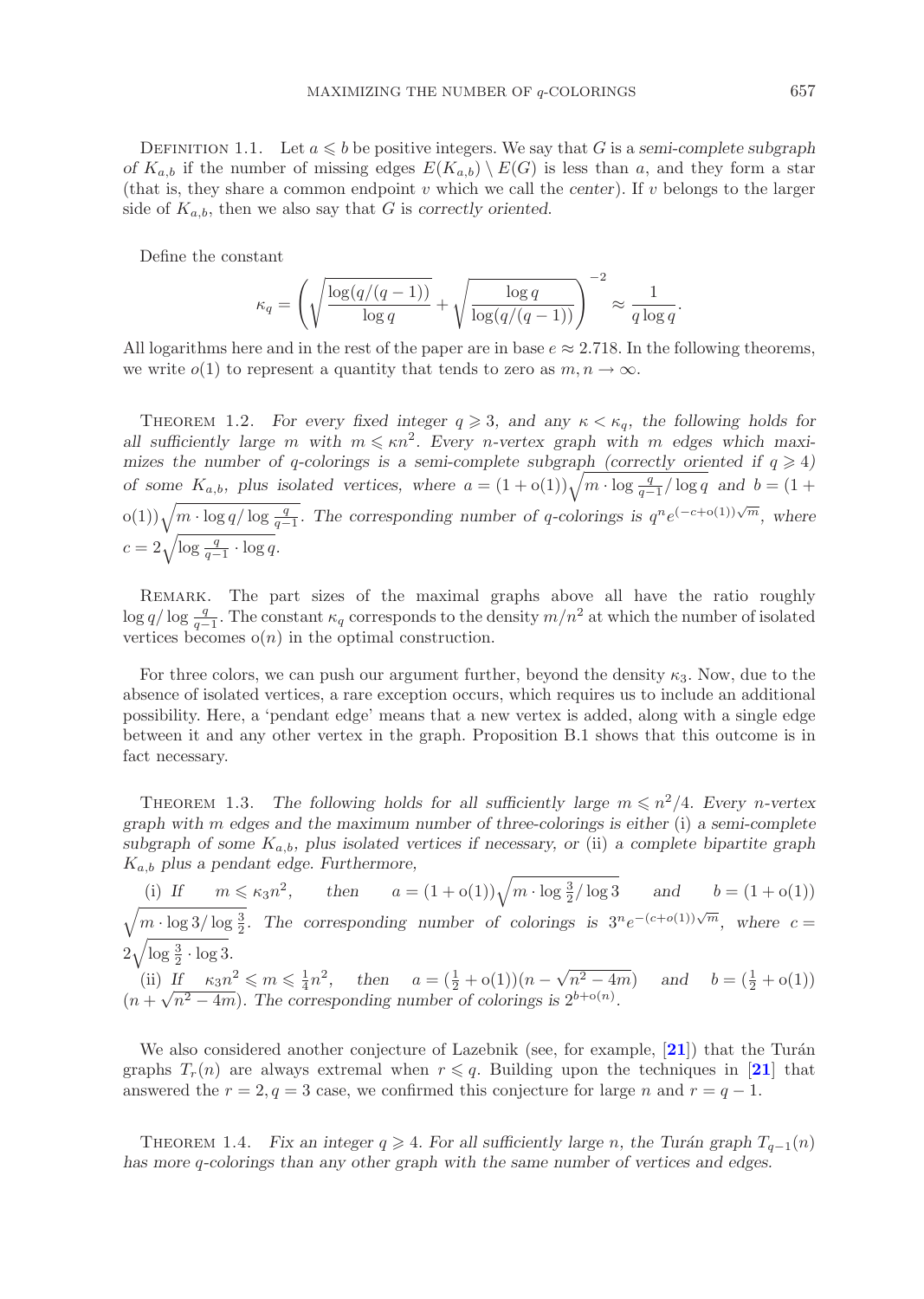We close by mentioning some related work. Tomescu [**[26](#page-41-10)**–**[33](#page-41-11)**] and Dohmen [**[11](#page-40-5)**, **[12](#page-40-6)**] considered the problem of maximizing or minimizing the number of  $q$ -colorings of  $G$  given some other parameters, such as chromatic number, connectedness, planarity, and girth. Wright [**[36](#page-41-12)**] asymptotically determined the total number of  $q$ -colored labeled *n*-vertex graphs with  $m$  edges, for the entire range of m; this immediately gives an asymptotic approximation for the *average* value of  $P_G(q)$  over all labeled *n*-vertex graphs with *m* edges.

Graph coloring is also a special case of a homomorphism problem, and as we discuss in our concluding remarks, our approach easily extends to that more general setting. Recall that a graph homomorphism  $\phi: G \to H$  is a map from the vertices of G to those of H, such that adjacent vertices in  $G$  are mapped to adjacent vertices in  $H$ . Thus, the number of q-colorings of G is precisely the number of homomorphisms from  $G$  to  $K_q$ . Another interesting target graph  $H$  is the two-vertex graph consisting of a single edge, plus a loop at one vertex. Then, the number of homomorphisms is precisely the number of independent sets in  $G$ , and the problem of estimating that number given some partial information about  $G$  is motivated by various questions in statistical physics and the theory of partially ordered sets. Alon [**[1](#page-40-7)**] studied the maximum number of independent sets that a k-regular graph of order  $n$  can have, and Kahn [**[16](#page-41-13)**, **[17](#page-41-14)**] considered this problem under the additional assumption that the k-regular graph is bipartite. This was recently resolved for non-bipartite graphs by Zhao [**[38](#page-41-15)**]. Galvin and Tetali [**[15](#page-41-16)**] generalized the main result from [**[16](#page-41-13)**] to arbitrary target graphs H.

Another direction of related research was initiated by the question of Erdős and Rothschild (see Erd˝os [**[13](#page-41-17)**, **[14](#page-41-18)**], Yuster [**[37](#page-41-19)**], Alon, Balogh, Keevash, and Sudakov [**[2](#page-40-8)**], Balogh [**[4](#page-40-9)**], and others), about the maximum over all *n*-vertex graphs of the number of  $q$ -edge-colorings (not necessarily proper) that do not contain a monochromatic  $K_r$ -subgraph. Our method is somewhat similar to that in [**[2](#page-40-8)**], and these two problems may be more deeply related than just a similarity in their formulations.

The rest of this paper is organized as follows. The next section contains some definitions, and a formulation of the Szemerédi regularity lemma. In Section 3, we prove Theorems 3.2 and 3.3, which (asymptotically) reduce the general case of the problem to a quadratically constrained linear program. Then, in the next section we solve the relevant instances of the optimization problem to give approximate versions of our main theorems. Sections 5 and 6 refine these into the precise forms of Theorems 1.2 and 1.3. We prove Theorem 1.4 in Section 7. The final section contains some concluding remarks and open problems.

## 2. *Preliminaries*

The following (standard) asymptotic notation will be utilized extensively. For two functions  $f(n)$  and  $g(n)$ , we write  $f(n) = o(g(n))$  if  $\lim_{n\to\infty} f(n)/g(n) = 0$ , and  $f(n) = O(g(n))$  or  $g(n) = \Omega(f(n))$  if there exists a constant M such that  $|f(n)| \leq M |g(n)|$  for all sufficiently large n. We also write  $f(n) = \Theta(g(n))$  if both  $f(n) = O(g(n))$  and  $f(n) = \Omega(g(n))$  are satisfied.

We use [q] to denote the set  $\{1, 2, \ldots, q\}$ , and  $2^{[q]}$  to denote the collection of all of its subsets. As mentioned in Section 1, the *Turán graph*  $T_q(n)$  is the complete r-partite graph on n vertices with all parts of size either  $n/r$  or  $n/r$ .

Given two graphs with the same number of vertices, their *edit distance* is the minimum number of edges that need to be added or deleted from one graph to make it isomorphic to the other. We say that two graphs are d*-close* if their edit distance is at most d.

The rest of this section is devoted to formulating the celebrated Szemerédi regularity lemma. This theorem roughly states that every graph, no matter how large, can be approximated by an object of bounded complexity, which corresponds to a union of a bounded number of randomlooking graphs. To measure the randomness of edge distribution, we use the following definition.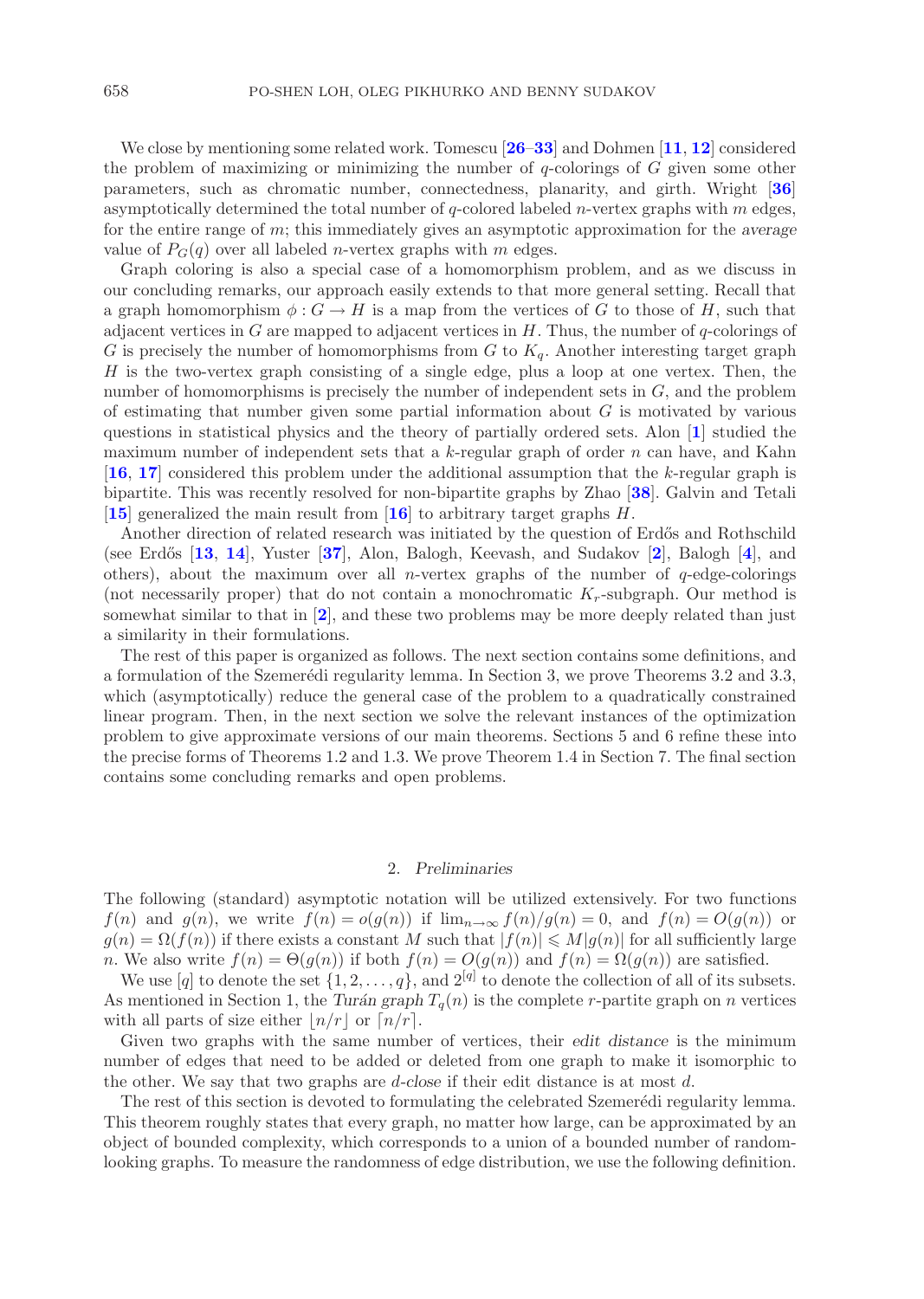Let the edge density  $d(A, B)$  be the fraction  $e(A, B)/(|A||B|)$ , where  $e(A, B)$  is the number of edges between A and B.

DEFINITION 2.1. A pair  $(X, Y)$  of disjoint subsets of a graph is  $\epsilon$ -regular if every pair of subsets  $X' \subset X$  and  $Y' \subset Y$  with  $|X'| \geq \epsilon |X|$  and  $|Y'| \geq \epsilon |Y|$  has  $|d(X', Y') - d(X, Y)| < \epsilon$ .

In this paper, we use the following convenient form of the regularity lemma, which is essentially Theorem IV.5.29 in the textbook [**[9](#page-40-10)**].

THEOREM 2.2. For every  $\epsilon > 0$ , there is a natural number  $M' = M'(\epsilon)$  such that every graph  $G = (V, E)$  has a partition  $V = \bigcup_{i=1}^{M} V_i$  with the following properties. The sizes of the vertex clusters V, are as equal as possible (differing by at most 1) their number is between *vertex clusters*  $V_i$  *are as equal as possible (differing by at most 1), their number is between*  $1/\epsilon \leq M \leq M'$ , and all but at most  $\epsilon M^2$  of the pairs  $(V_i, V_j)$  are  $\epsilon$ -regular.

#### 3. *Reduction to an optimization problem*

In this section, we show that the solution of the following quadratically constrained linear program answers our main problem asymptotically. (Observe that the logarithms are merely constant multipliers for the variables  $\alpha_A$ .)

OPTIMIZATION PROBLEM 1. Fix an integer  $q \ge 2$  and a real parameter  $\gamma$ . Consider the following objective and constraint functions:

$$
OBJ(\boldsymbol{\alpha}) := \sum_{A \neq \emptyset} \alpha_A \log |A|; \qquad V(\boldsymbol{\alpha}) := \sum_{A \neq \emptyset} \alpha_A, \ \ E(\boldsymbol{\alpha}) := \sum_{A \cap B = \emptyset} \alpha_A \alpha_B.
$$

The vector  $\alpha$  has  $2^q - 1$  coordinates  $\alpha_A \in \mathbb{R}$  indexed by the nonempty subsets  $A \subset [q]$ , and the sum in  $E(\alpha)$  runs over *unordered* pairs of disjoint nonempty sets  $\{A, B\}$ . Let  $FES(\gamma)$ be the *feasible set* of vectors defined by the constraints  $\alpha \geq 0$ ,  $v(\alpha) = 1$ , and  $E(\alpha) \geq \gamma$ . We seek to maximize  $OBJ(\alpha)$  over the set FEAS( $\gamma$ ), and we define  $OPT(\gamma)$  to be this maximum value, which exists by compactness. We will write that the vector  $\alpha$  *solves*  $\text{OPT}(\gamma)$  when both  $\alpha \in \text{Feas}(\gamma)$  and  $\text{OBJ}(\alpha) = \text{OPT}(\gamma)$ .

NOTE. In the remainder of this paper, we will write  $\sum_{A}$  instead of  $\sum_{A\neq\emptyset}$  because it is clear from the definition of  $\alpha$  that the empty set is excluded.

CONSTRUCTION 1:  $G_{\alpha}(n)$ . Let n and m be the desired numbers of vertices and edges, and let  $\alpha \in \text{FLAS}(m/n^2)$  be a feasible vector. Consider the following *n*-vertex graph, which we call  $G_{\alpha}(n)$ . Partition the vertices into (possibly empty) clusters  $V_A$  such that each  $|V_A|$  differs from  $n\alpha_A$  by less than 1. For every pair of clusters  $(V_A, V_B)$  which is indexed by disjoint subsets, place a complete bipartite graph between the clusters.

Observe that any coloring that for each cluster  $V_A$  uses only colors from A is a proper coloring. Therefore, if all  $n\alpha_A$  happened to be integers, then  $G_{\alpha}(n)$  would have at least  $\prod_A |A|^{n\alpha_A} =$  $e^{0BJ(\alpha)n}$  colorings, and also precisely  $E(\alpha)n^2$  edges. But we cannot simply apply Construction 1 to the  $\alpha$  that solves  $\text{OPT}(m/n^2)$ , because it may happen that  $G_{\alpha}(n)$  has fewer than m edges if the entries of  $\alpha$  are not integer multiples of  $1/n$ . Fortunately, the shortfall cannot be substantial.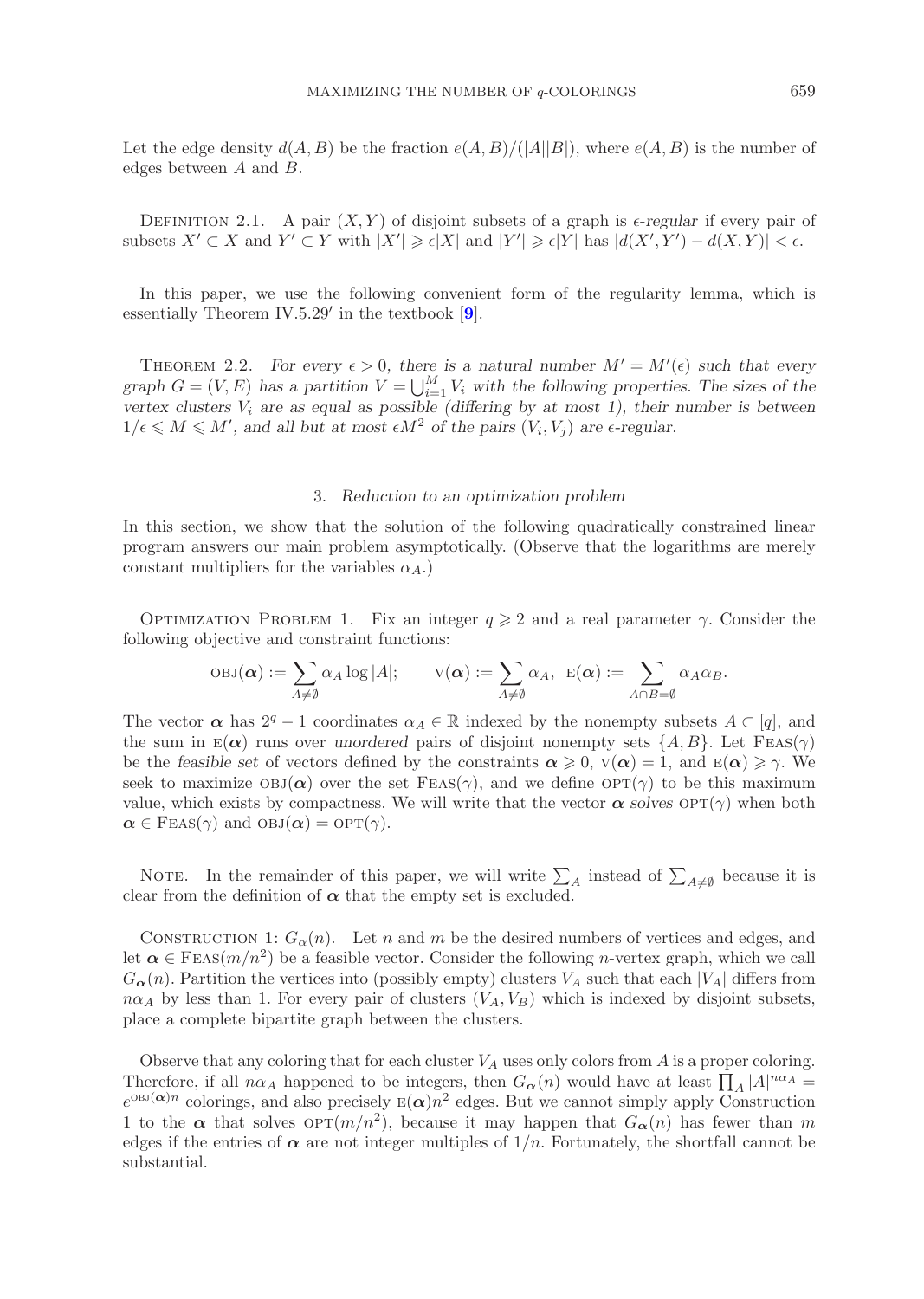PROPOSITION 3.1. *The number of edges in any*  $G_{\alpha}(n)$  *differs from*  $E(\alpha)n^2$  *by less than*  $2<sup>q</sup>n$ *. Also, for any other vector ν, the edit distance between*  $G_{\alpha}(n)$  *and*  $G_{\nu}(n)$  *is at most*  $\|\alpha - \nu\|_1 n^2 + 2^{q+1}n$ , where  $\|\cdot\|_1$  is the L<sup>1</sup>-norm.

The proof is elementary and routine, so we will defer it to Section 3.4 so as not to interrupt this exposition. To recover from the  $O(n)$  edge deficit, we extend the construction in the following way.

CONSTRUCTION 2:  $G'_{\alpha}(n)$ . Let n and m be the desired number of vertices and edges, and let  $\alpha \in \text{Feas}(m/n^2)$  be a feasible vector. If  $G_{\alpha}(n)$  from Construction 1 already has at least m edges, then set  $G'_{\alpha}(n) = G_{\alpha}(n)$ .

Otherwise,  $G_{\alpha}(n)$  is short by, say, k edges, and  $k = O(n)$  by Proposition 3.1. Let  $V_A$  be its largest cluster whose index A is not a singleton. Suppose first that  $|V_A| \geqslant 2|\sqrt{k}|$ . So far  $V_A$ does not span any edges, so we can add k edges to  $G_{\alpha}(n)$  by selecting two disjoint subsets  $U_1, U_2 \subset V_A$  of size  $\lceil \sqrt{k} \rceil$ , and setting a k-edge bipartite graph between them. Call the result  $C'$  (c)  $G'_{\boldsymbol{\alpha}}(n)$ . √

The last case is  $|V_A| < 2$  $k$ . We later show that this only arises when the maximum number of colorings is only  $2^{o(n)}$ , and this is already achieved by the Turán graph  $T_q(n)$ . Therefore, to clean up the statements of our theorems, we just define  $G'_{\mathbf{\alpha}}(n) = T_q(n)$  here.

#### 3.1. *Structure of asymptotic argument*

We are now ready to state our theorem, which shows that solutions to Optimization Problem 1 produce graphs which asymptotically maximize the number of q-colorings.

THEOREM 3.2. *For any*  $\epsilon > 0$ , the following holds for any sufficiently large n, and any m less than or equal to the number of edges in the Turán graph  $T_q(n)$ .

- (i) *Every n*-vertex graph with m edges has fewer than  $e^{(\text{OPT}(m/n^2)+\epsilon)n}$  proper q-colorings.
- (ii) *Any*  $\alpha$  which solves  $\text{OPT}(m/n^2)$  *yields a graph*  $G'_{\alpha}(n)$  *via Construction 2 which has at least* m edges and more than  $e^{(\text{OPT}(m/n^2)-\epsilon)n}$  proper q-colorings.

REMARK. The number of colorings can only increase when edges are deleted, so one may take an arbitrary m-edge subgraph of  $G'_{\alpha}(n)$  if one requires a graph with exactly m edges.

The key ingredient in the proof of Theorem 3.2 is Szemerédi's regularity lemma. Part (ii) is routine, and full details are given in Section 3.4. On the other hand, the argument for part (i) is more involved, so we highlight its structure here so that the reader does not get lost in the details. The proof breaks into the following claims.

CLAIM 1. For any  $\delta > 0$ , there exists  $n_0$  such that the following holds for any graph  $G =$  $(V, E)$  with  $n > n_0$  vertices and m edges. The regularity lemma gives a special partition of the *vertex set into sets*  $V_1, \ldots, V_M$  *of almost equal size, where* M *is upper bounded by a constant depending only on*  $\delta$ . Then, we may delete at most  $\delta n^2$  edges of G in such a way that the *resulting graph* G' has the following properties.

(i) *Each*  $G'[V_i]$  *spans no edges.* 

(ii) If  $G'$  has any edges at all between two parts  $V_i$  and  $V_j$ , then in fact it has an edge *between every pair of subsets*  $U \subset V_i$ ,  $W \subset V_j$  *with*  $|U| \geq \delta |V_i|$  *and*  $W \geq \delta |V_j|$ *.* 

*Note that since*  $G'$  *is a subgraph of*  $G$ *, the number of q-colorings can only increase.*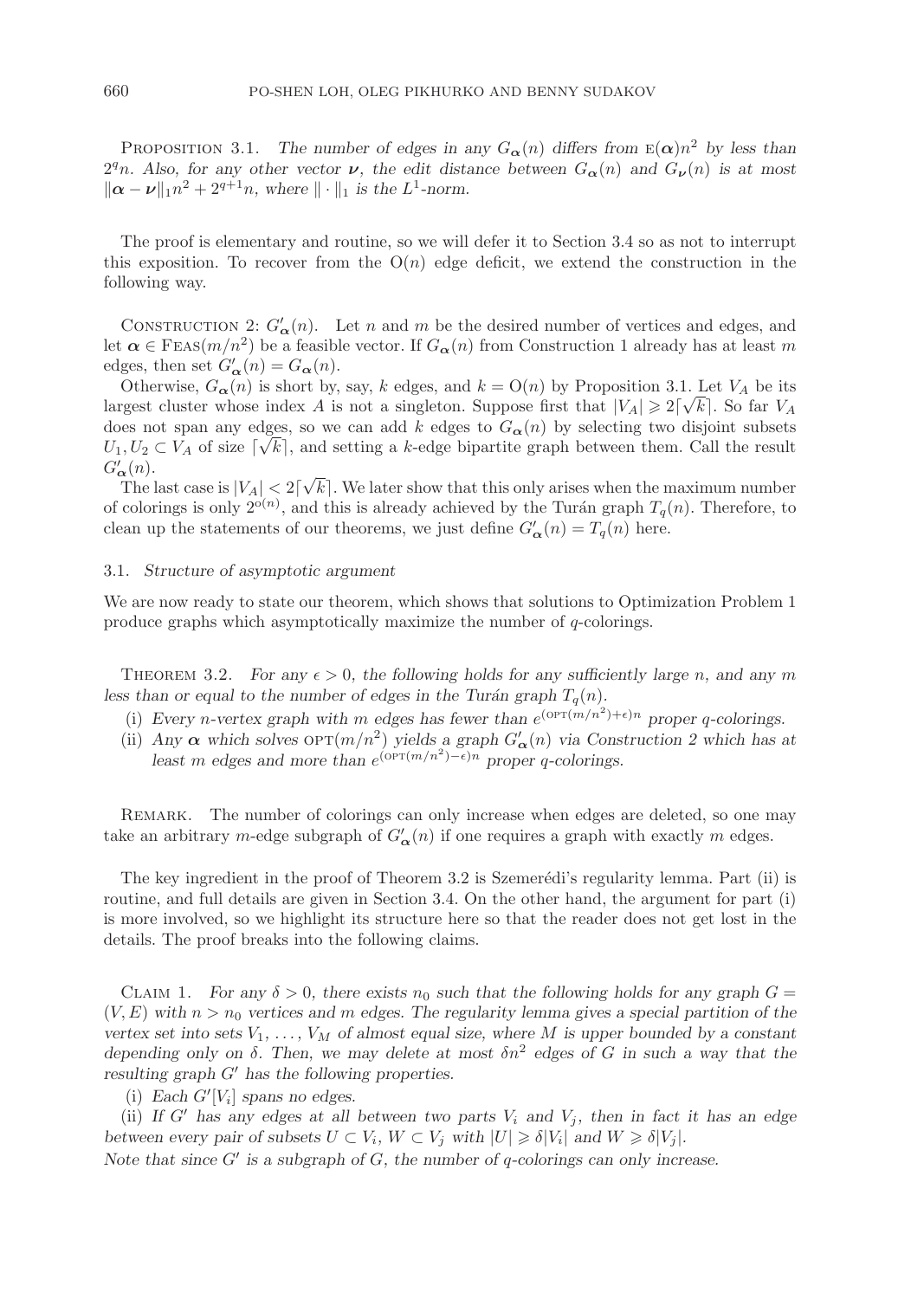CLAIM 2. Let  $C_1$  be the set of colorings of G'. Then, if we keep only those colorings  $C_2 \subset C_1$ <br>*th* the property that in each  $V_1$  any color is used either zero times or at least  $\delta[V_1]$  times *with the property that in each*  $V_i$ *, any color is used either zero times or at least*  $\delta|V_i|$  *times, we will still have*  $|C_2| \geq e^{-c_5 n} |C_1|$ *. Here,*  $c_5$  *is a constant that tends to zero with*  $\delta$ *. Now each coloring in*  $C_2$  has the groein property that whenever the same color appears on two parts V. *coloring in*  $C_2$  *has the special property that whenever the same color appears on two parts*  $V_i$ and  $V_j$ , then there cannot be any edges between those entire parts.

Claim 3. *By looking at which colors appear on each part* Vi*, we may associate each coloring* with a map  $[M] \to 2^{[q]}$ . Let  $\phi : [M] \to 2^{[q]}$  be a map which is associated with the maximum *number of colorings in*  $C_2$ . Then, if we keep only those colorings  $C_3 \subset C_2$  which give  $\phi$ , we still *have*  $|\mathcal{C}_3| \geq 2^{-qM} |\mathcal{C}_2|$ *.* 

CLAIM 4. For every nonempty  $A \subset [q]$ , let  $V_A$  be the union of those parts  $V_i$  for which  $\phi(i) = A$ . (These are the parts that in all colorings in  $\mathcal{C}_3$  are colored using exactly colors from A.) Define the vector  $\alpha$  by setting each  $\alpha_A = |V_A|/n$ . Then  $G' \subset G_{\alpha}(n)$ , and since G' only *differs from our original* G *by at most*  $\delta n^2$  *edges, we also have*  $\alpha \in$  FEAs( $m/n^2 - \delta$ )*. Thus* 

$$
|\mathcal{C}_3| \leq \prod_A |A|^{|V_A|} = e^{\text{OBJ}(\alpha)n} \leq e^{\text{OPT}(m/n^2 - \delta)n}.
$$

CLAIM 5. The function OPT is uniformly continuous. Thus, for an appropriate (sufficiently *small)* choice of  $\delta > 0$ , we have for all sufficiently large n that

$$
P_G(q) \leqslant P_{G'}(q) \leqslant e^{c_{\delta}n} \cdot 2^{qM} \cdot e^{\text{OPT}(m/n^2 - \delta)n} < e^{(\text{OPT}(m/n^2) + \epsilon)n},
$$

as desired. (Recall that  $P_G(q)$  is the number of q-colorings of  $G$ .)

By combining these five claims with an elementary analysis argument, we also obtain a stability result, which roughly states that if a graph has 'close' to the optimal number of colorings, then it must resemble a graph from Construction 1. A stability result is very useful, because the approximate structure later allows us to apply combinatorial arguments to refine our asymptotic results into exact results. We quantify this in terms of the edit distance, which we defined in Section 2. Recall that we say that two graphs are  $d$ -close when their edit distance is at most d. We prove the following theorem in Section 3.5.

THEOREM 3.3. *For any*  $\epsilon, \kappa > 0$ , the following holds for all sufficiently large n. Let G be *an n*-vertex graph with  $m \leq \kappa n^2$  edges, which maximizes the number of q-colorings. Then G is  $\epsilon n^2$ -close to some  $G_{\alpha}(n)$  from Construction 1, for an  $\alpha$  which solves  $\text{OPT}(\gamma)$  for some  $|\gamma - m/n^2| \leqslant \epsilon$  with  $\gamma \leqslant \kappa$ .

REMARK. This theorem is only useful if the resulting  $\gamma$  falls within the range of densities for which the solution of OPT is known. The technical parameter  $\kappa$  is used to keep  $\gamma$  within this range.

#### 3.2. *Finer resolution in the sparse case*

The regularity lemma is nontrivial only for graphs with positive edge density (that is, a quadratic number of edges). This typically presents a serious and often insurmountable obstacle when trying to extend regularity-based results to situations involving sparse graphs. Although much work has been done to develop sparse variants of the regularity lemma, the resulting analogs are weaker and much more difficult to apply.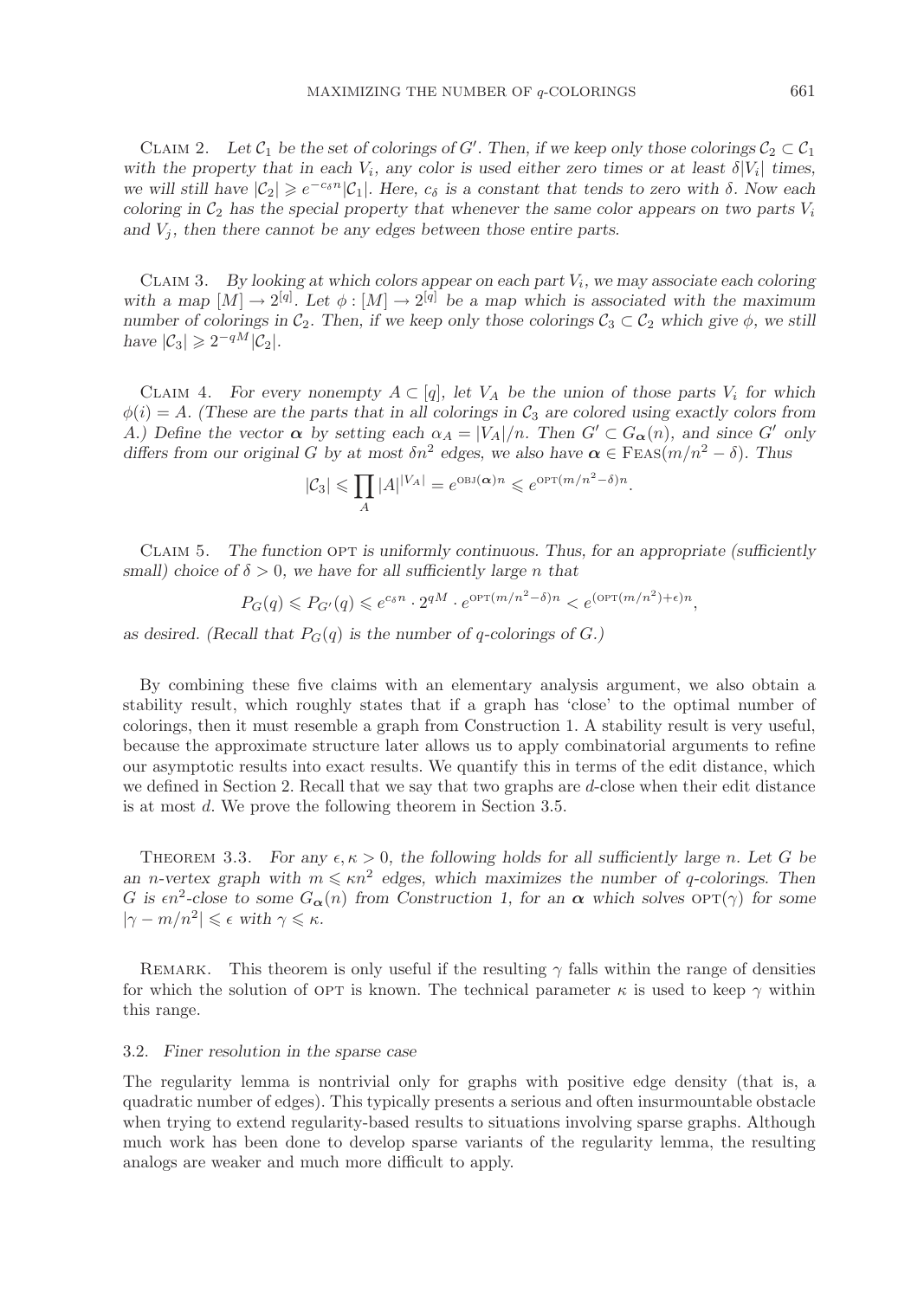Let us illustrate the issue by attempting to apply Theorem 3.2 when  $m = o(n^2)$ . Then, we find that the maximum number of q-colorings of any n-vertex graph with m edges is  $e^{cn+o(n)}$ , where  $c = \text{OPT}(0) = \log q$  is a constant entirely determined by q. Note that the final asymptotic is independent of m, even if m grows extremely slowly compared with  $n^2$ . This is because the key parameter was the density  $m/n^2$ , which already vanished once  $m = o(n^2)$ . Thus, the interesting question in the sparse case is to distinguish between sparse graphs and very sparse graphs, by looking inside the  $o(n)$  error term in the exponent.

We are able to circumvent these difficulties by making the following key observation which allows us to pass to a dense subgraph. As it turns out, every sparse graph which maximizes the number of q-colorings has a nice structure: most of the vertices are isolated, and *all* of the edges are contained in a subgraph which is dense, but not too dense. Section 3.6 contains the following lemma's short proof, which basically boils down to a comparison against the smallest Turán graph with at least  $m$  edges.

LEMMA 3.4. *Fix an integer*  $q \ge 2$  *and a threshold*  $\kappa > 0$ *. Given any positive integer* m, *there exists an*  $n_0 = \Theta(\sqrt{m})$  with  $m/n_0^2 \le \kappa$  *such that the following holds for any*  $n \ge n_0$ . In<br>every n-vertex graph G with m edges which maximizes the number of a-colorings, there is a *every* n*-vertex graph* G *with* m *edges, which maximizes the number of* q*-colorings, there is a* set of  $n_0$  vertices which spans all of the edges.

The fact that our graph is sparse becomes a benefit rather than a drawback, because it allows us to limit the edge density from above by any fixed threshold. This is useful, because we can completely solve the optimization problem for all densities below

$$
\kappa_q = \left(\sqrt{\frac{\log(q/(q-1))}{\log q}} + \sqrt{\frac{\log q}{\log(q/(q-1))}}\right)^{-2}
$$

We will prove the following proposition in Section 4.1.

PROPOSITION 3.5. *Fix an integer*  $q \ge 3$ . *For any*  $0 \le \gamma \le \kappa_q$ , the unique solution (*up to a permutation of the ground set* [q]) *to*  $\text{OPT}(\gamma)$  *has the following form.* 

<span id="page-7-0"></span>
$$
\alpha_{\{1\}} = \sqrt{\gamma \cdot \log \frac{q}{q-1} / \log q}, \quad \alpha_{\{2,\dots,q\}} = \frac{\gamma}{\alpha_{\{1\}}}, \quad \alpha_{[q]} = 1 - \alpha_{\{1\}} - \alpha_{\{2,\dots,q\}}, \tag{1}
$$

.

with all other  $\alpha_A = 0$ . This gives  $\text{OPT}(\gamma) = \log q - 2\sqrt{\gamma \cdot \log \frac{q}{q-1} \cdot \log q}$ .

Since we have the complete solution of the relevant instance of the optimization problem, we can give explicit bounds when we transfer our asymptotic results from the previous section to the sparse case. We can also explicitly describe the graph that approximates any optimal graph, as follows. Let  $t_1$  and  $t_2$  be real numbers that satisfy  $t_1/t_2 = \log \frac{q}{q-1}/\log q$  and  $t_1t_2 = m$ . Take a complete bipartite graph between two vertex clusters  $V_1$  and  $V_2$  with sizes  $|V_i| = [t_i]$ , and and anough isolated vertices to make the total number of vertices exactly a Call the result add enough isolated vertices to make the total number of vertices exactly n. Call the result  $G_{n,m}$ .

PROPOSITION 3.6. Fix an integer  $q \ge 3$ . The following hold for all sufficiently large  $m \leqslant \kappa_q n^2$ .

(i) *The maximum number of* q*-colorings of an* n*-vertex graph with* m *edges is*  $q^n e^{(-c+o(1))\sqrt{m}}$ , where  $c = 2\sqrt{\log \frac{q}{q-1} \cdot \log q}$ . Here, the o(1) term tends to zero as  $m \to \infty$ .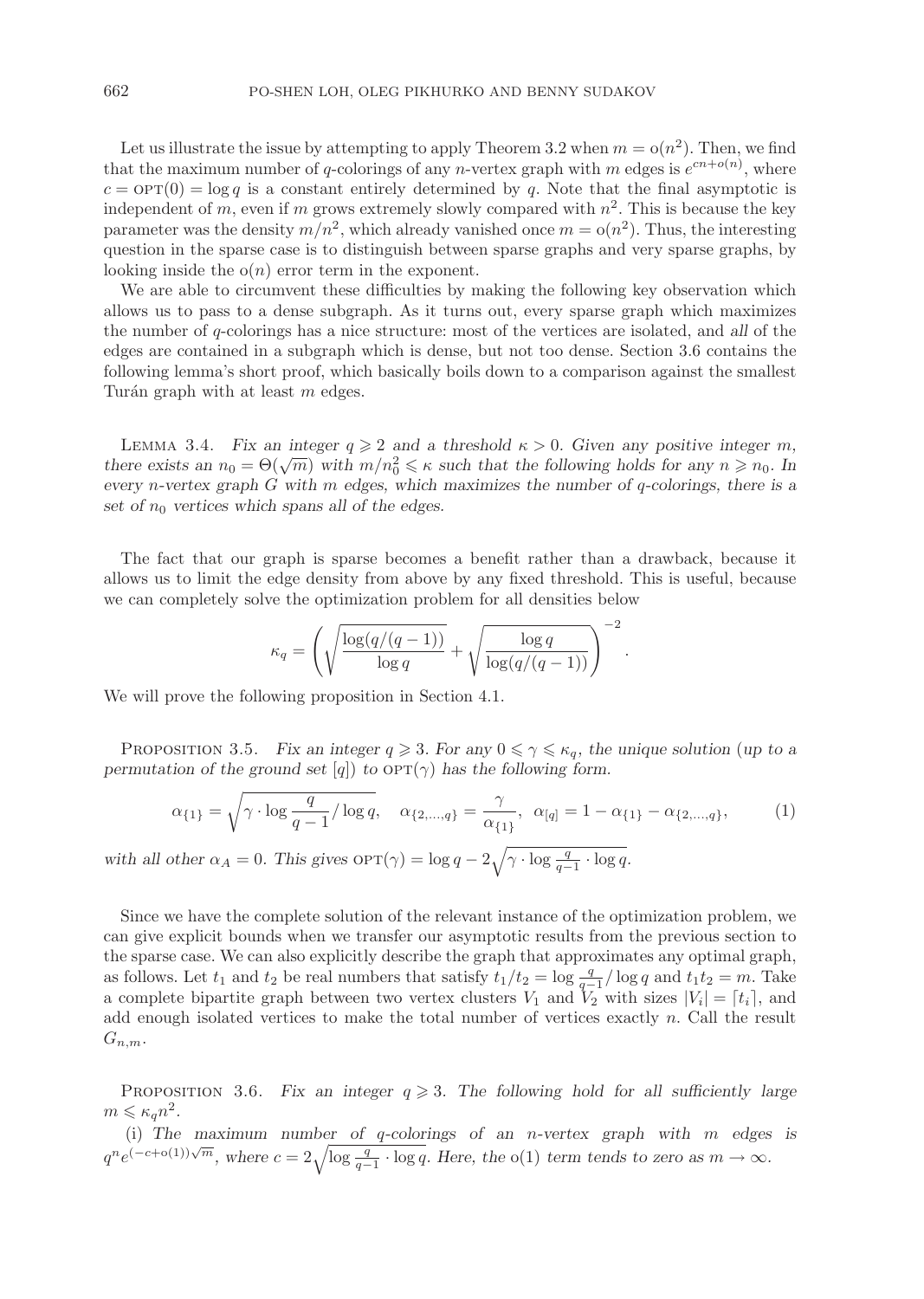(ii) *For any*  $\epsilon > 0$ , as long as m is sufficiently large, every n-vertex graph G with m edges, which maximizes the number of q-colorings, is  $\epsilon$ m-close to the graph  $G_{n,m}$  which we described *above.*

We prove this proposition in Section 3.6. Note that part (i) is precisely the final claim of Theorem 1.2.

## 3.3. *Proof of Theorem* 3.2*(i)*

This section contains the proofs of the claims in Section 3.1, except for Claim 3, which is obvious. Together, these establish part (i) of Theorem 3.2, which gives the asymptotic upper bound for the number of  $q$ -colorings of an *n*-vertex graph with  $m$  edges.

*Proof of Claim 1.* Apply Szemerédi's regularity lemma (Theorem 2.2) with parameter  $\epsilon = \delta/3$  to partition V into nearly equal parts  $V_1, \ldots, V_M$ . Then, all but  $\epsilon M^2$  of the pairs  $(V_i, V_j)$  are  $\epsilon$ -regular, and  $M \geq 1/\epsilon$ . Importantly, M is also upper bounded by a constant independent of  $n$ . We clean up the graph in a way typical of many applications of the regularity lemma. Delete all edges in each induced subgraph  $G[V_i]$ , all edges between pairs  $(V_i, V_j)$  which are not  $\epsilon$ -regular, and all edges between pairs  $(V_i, V_j)$  whose edge density is at most  $\epsilon$ . Since all  $|V_i| = (1 + o(1))n/M$ , the number of deleted edges is at most

$$
(1+o(1))\left[M\left(\frac{n/M}{2}\right)+\epsilon M^2\left(\frac{n}{M}\right)^2+\epsilon\left(\frac{n}{2}\right)\right] \leq (1+o(1))\left[\frac{\epsilon n^2}{2}+\epsilon n^2+\frac{\epsilon n^2}{2}\right],
$$

which is indeed less than  $\delta n^2$  when n is sufficiently large.

It remains to show property (ii). The only edges remaining in  $G'$  are those between  $\epsilon$ -regular pairs  $(V_i, V_j)$  with edge density greater than  $\epsilon$ . By the definition of  $\epsilon$ -regularity (and since  $\delta > \epsilon$ , the edge density between every pair of sets  $|U| \geq \delta |V_i|$ ,  $|W| \geq \delta |V_j|$  must be positive. In particular, there must be at least one edge, which establishes property (ii).  $\Box$ 

*Proof of Claim* 2*.* We aim to establish  $|\mathcal{C}_2| \geq e^{-c_5n} |\mathcal{C}_1|$ , with  $c_\delta = q\delta \log(e^2/\delta)$ . It is a simple calculus exercise to verify that  $c_{\delta} \to 0$  as  $\delta \to 0$ . Let us show that we can obtain any coloring  $\psi \in C_1$  by starting with an appropriate coloring  $\psi' \in C_2$ , and changing only a few color choices. Since we may assume  $\delta < 1/q$ , every part  $V_i$  has some color  $c_i^*$  which appears on at least δ-fraction of its vertices. Now consider each  $V_i$ . For every color c which appears less than  $\delta |V_i|$ times in  $V_i$ , use color  $c_i^*$  to re-color all vertices of  $V_i$  that had color c under  $\psi$ . Now all colors appear either 0 or at least  $\delta|V_i|$  times, so once we verify that the coloring is still proper, we will have our desired  $\psi' \in C_2$ . But the only way to make a monochromatic edge is to have two distinct parts  $V_i$ ,  $V_j$ , with  $c_i^* = c_j^*$ , joined by at least one edge. Then part (ii) of Claim 1 implies that there is also some edge between the  $\delta |V_i|$  vertices in  $V_i$  originally colored  $c_i^*$  under  $\psi$ , and the  $\delta|V_j|$  vertices in  $V_j$  originally colored  $c_j^*$ . This contradicts the fact that  $\psi$  was a proper coloring.

Reversing the process, it is clear that  $\psi$  can be recovered by taking  $\psi' \in C_2$  and changing the colors of at most  $\delta|V_i|$  vertices for every color  $c \in [q]$  and every  $1 \leq i \leq M$ . Note that for each  $c \in [q]$ , we recolor a subset of G of total size at most  $\sum_i \delta |V_i| = \delta n$ . Using the bounds  $\binom{n}{r} \leqslant (en/r)^r$  and  $(1+x) \leqslant e^x$ , we see that the total number of distinct ways in which we can modify any given  $\psi' \in C_2$  is at most

$$
\left[\sum_{r=0}^{\delta n} \binom{n}{r}\right]^q \leqslant \left[(1+\delta n) \binom{n}{\delta n}\right]^q \leqslant \left[e^{\delta n} \left(\frac{en}{\delta n}\right)^{\delta n}\right]^q = e^{c_{\delta}n},
$$

which provides the desired upper bound on  $|\mathcal{C}_1|/|\mathcal{C}_2|$ .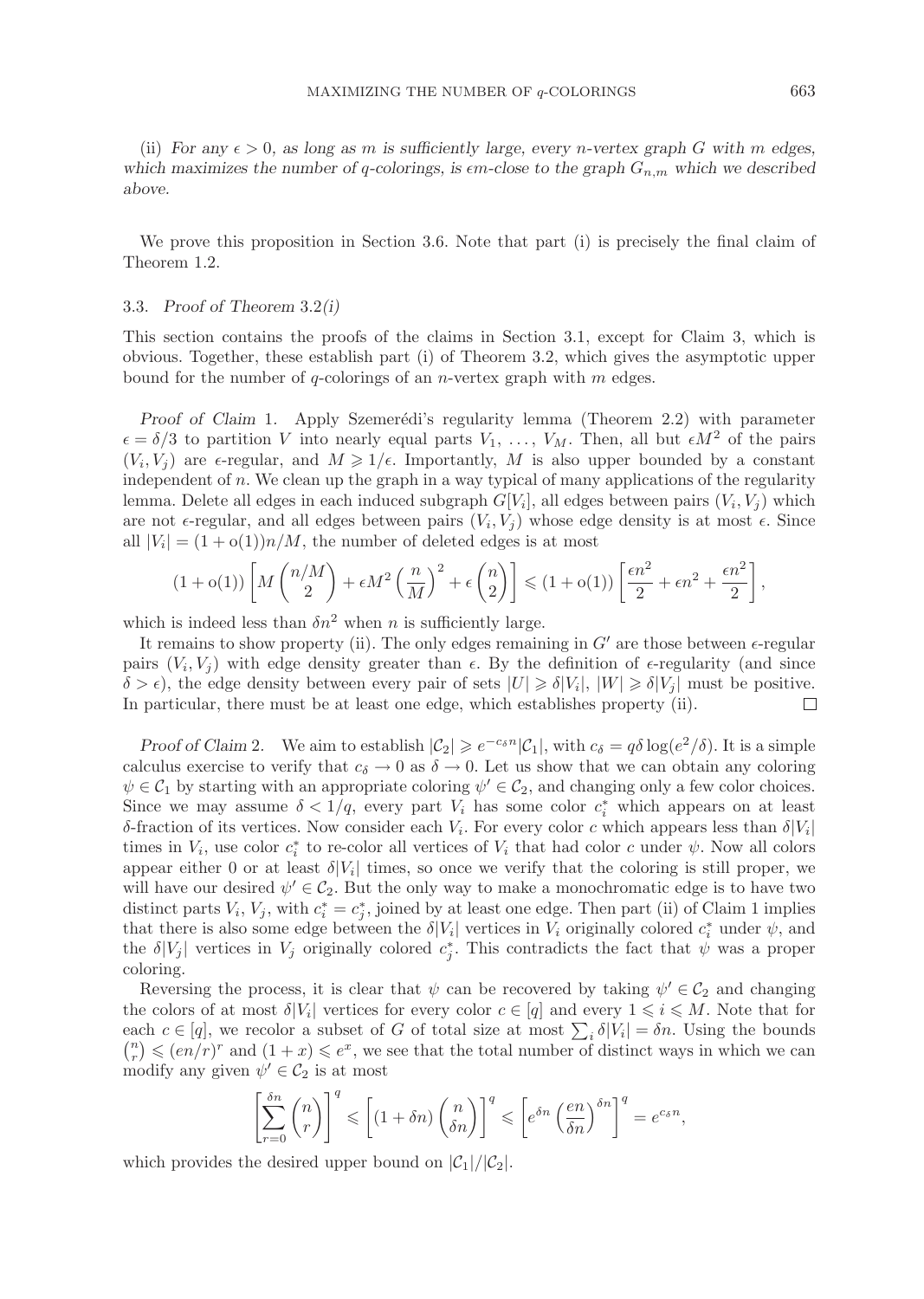The final part of this claim is a simple consequence of property (ii) of Claim 1. Indeed, suppose that some coloring in  $C_2$  assigns the same color c to some vertices  $U_i \subset V_i$  and  $U_j \subset V_j$ . Since this is a proper coloring, there cannot be any edges between  $U_i$  and  $U_j$ . Yet  $|U_i| \geq \delta |V_i|$  and  $|U_j| \geq \delta |V_j|$  by definition of  $C_2$ . Therefore, by property (ii) of Claim 1, there are no edges at  $\Box$ all between  $V_i$  and  $V_j$ , as claimed.

*Proof of Claim 4.* Recall that  $G_{\alpha}(n)$  was obtained in Construction 1 by setting a complete bipartite graph between every pair  $(V_A, V_B)$  indexed by disjoint subsets. The last part of Claim 2 implies that  $G'$  has no edges at all between parts  $V_i$  and  $V_j$  which receive overlapping color sets under  $C_3$ . Furthermore, each  $G'[V_i]$  is empty by part (i) of Claim 1. Therefore,  $G'$ <br>has no edges in each  $V_i$ , and also has no edges between any  $V_i$  and  $V_j$ , that are indeped by has no edges in each  $V_A$ , and also has no edges between any  $V_A$  and  $V_B$  that are indexed by overlapping sets. Hence G' is indeed a subgraph of  $G_{\alpha}(n)$ .

Furthermore,  $G_{\alpha}(n)$  has at least  $m - \delta n^2$  edges, because G' differs from G by at most  $\delta n^2$  edges. Yet all  $n\alpha_A$  are integers by construction, so  $G_{\alpha}(n)$  has precisely  $E(\alpha)n^2$  edges. Therefore,  $\alpha \in \text{Feas}(m/n^2 - \delta)$ , as claimed. The final inequality in Claim 4 follows from the fact that  $C_3$  only uses colors from A to color each  $V_A$ , and the definitions of  $\alpha_A = |V_A|/n$  and  $\alpha_B = \sum_A \alpha_A \log |A|$ .  $\mathrm{OBJ}(\boldsymbol{\alpha}) = \sum_{A} \alpha_A \log |A|.$ 

*Proof of Claim 5.* The only nontrivial part of this claim is the continuity of OPT on its domain, which is the set of  $\gamma$  for which  $FES(\gamma) \neq \emptyset$ . This is easily recognized as the interval  $(-\infty, \frac{q-1}{2q}]$ , where the upper endpoint, which corresponds to the q-partite Turán graph, equals  $E(\alpha)$  for the vector  $\alpha$  with  $\alpha \neq 1/q$  for all singletons A. Note that the constraint  $\alpha \geq 0$  $E(\alpha)$  for the vector  $\alpha$  with  $\alpha_A = 1/q$  for all singletons A. Note that the constraint  $\alpha \geq 0$ already guarantees that  $E(\alpha) \geq 0$ , so OPT is constant on  $(-\infty, 0]$ .

Fix an  $\epsilon > 0$ . Since OPT is monotonically decreasing by definition, and constant on  $(-\infty, 0]$ , it suffices to show that any  $0 \le \gamma < \gamma' \le (q-1)/(2q)$  with  $|\gamma' - \gamma| < \epsilon^2$  has  $\text{OPT}(\gamma') > \text{OPT}(\gamma)$  $2^{q+1} \epsilon \log q$ . Select any  $\alpha$  which solves  $\text{OPT}(\gamma)$ . We will adjust  $\alpha$  to find an  $\alpha' \in \text{FES}(\gamma')$  with  $\text{OBJ}(\alpha') > \text{OBJ}(\alpha) - 2^{q+1} \epsilon \log q$ , using essentially the same perturbation as in Construction 2.

If there is an  $\alpha_A \geqslant 2\epsilon$  with  $|A| \geqslant 2$ , shift  $\epsilon$  of  $\alpha_A$ 's value to each of  $\alpha_{\{i\}}$  and  $\alpha_{\{j\}}$  for some pair of distinct  $i, j \in A$  (formally,  $\alpha_A$  falls by  $2\epsilon$ , and each of  $\alpha_{\{i\}}$  and  $\alpha_{\{j\}}$  increase by  $\epsilon$ ). This clearly keeps  $V(\alpha)$  invariant, and it increases  $E(\alpha)$  by at least  $\epsilon^2$  because  $\alpha_{\{i\}}\alpha_{\{j\}}$  is a summand of  $E(\boldsymbol{\alpha})$ . Yet it only reduces  $OBJ(\boldsymbol{\alpha})$  by at most  $2\epsilon \log |A| \leqslant 2\epsilon \log q$ , so  $OBJ(\boldsymbol{\alpha}') \geqslant$  $\text{OBJ}(\alpha) - 2\epsilon \log q$ , finishing this case.

On the other hand, if all nonsingletons A have  $\alpha_A < 2\epsilon$ , then  $OBJ(\alpha)$  is already less than  $2^q \cdot$  $2\epsilon \log q$ . Since OPT is always nonnegative, we trivially have  $\text{OPT}(\gamma') \geqslant 0 > \text{OPT}(\gamma) - 2^{q+1} \epsilon \log q$ , as desired.  $\Box$ 

## 3.4. *Proof of Theorem* 3.2*(ii)*

In this section, we establish the asymptotic tightness of our upper bound, by showing that Construction 2 produces graphs that asymptotically maximize the number of q-colorings. We will need Proposition 3.1, so we prove it first.

*Proof of Proposition* 3.1. Define the variables  $n_A = n\alpha_A$  (not necessarily integers), and call the expressions  $\sum_{A} n_A$  and  $\sum_{A \cap B} \in \emptyset$   $n_A n_B$ , the number of *fractional vertices* and *fractional edges* respectively Initially there are exactly *n* fractional vertices and  $F(\alpha)n^2$  fractional edges *edges*, respectively. Initially, there are exactly n fractional vertices and  $E(\alpha)n^2$  fractional edges.

Recall that the construction rounds each  $n_A$  either up or down to the next integer. Let us perform these individual roundings sequentially, finishing all of the downward roundings before the upward roundings. This ensures that the number of fractional vertices is kept at most  $n$ throughout the process. But each iteration changes the number of fractional edges by at most  $\sum_{A} n_A \leqslant n$ , and there are at most  $2^q$  iterations, so our final number of edges is indeed within  $2^qn$  of  $m.$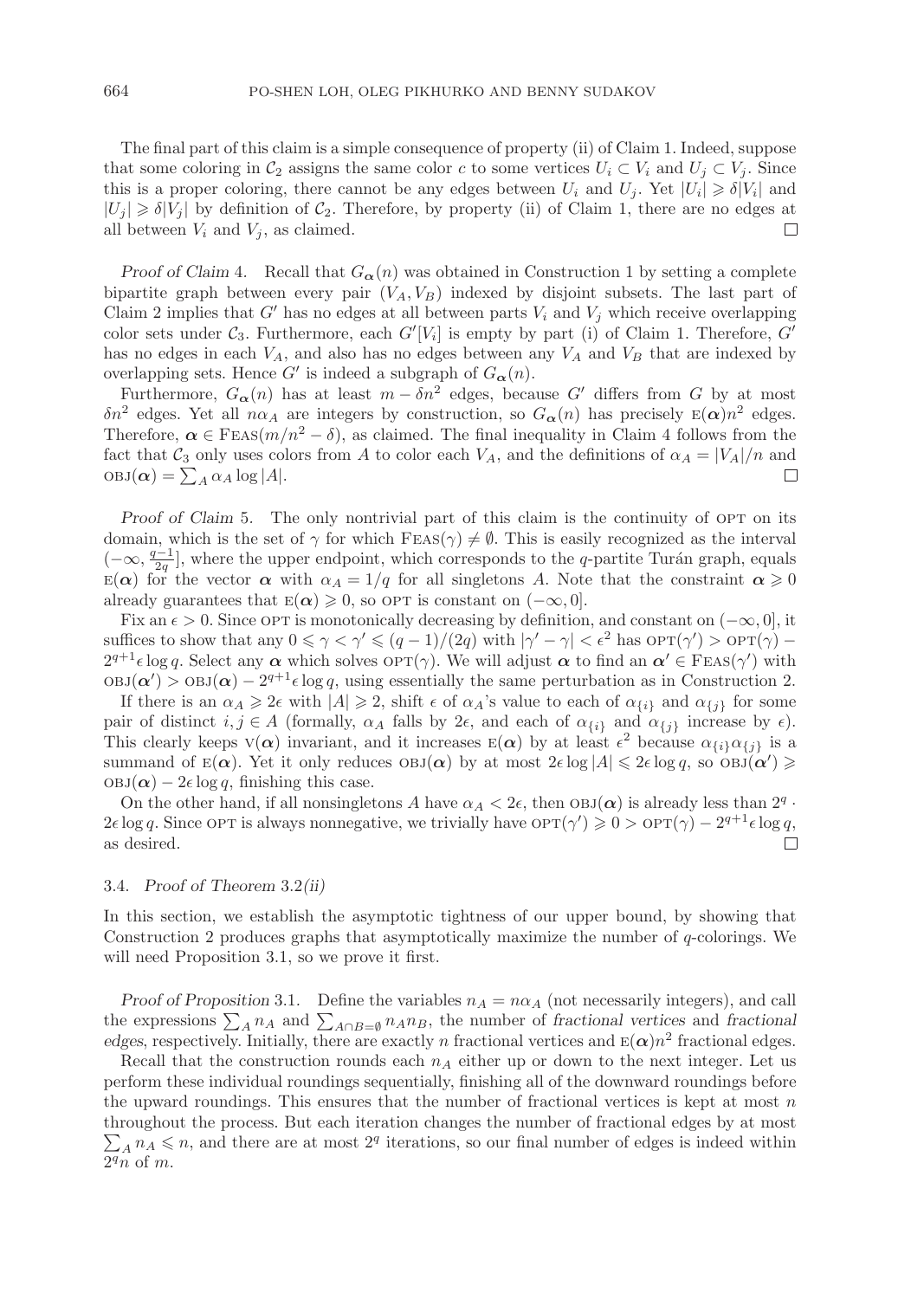The second part of the proposition is proved similarly. We can apply the same iterative process to change each part size from  $\alpha_A n$  to  $\nu_A n$ , in such a way that all downward adjustments are performed first. When updating the coordinate indexed by  $A \subset [q]$ , we affect at most  $(|\alpha_A n - \nu_A n| + 2)n$  edges, where the extra 2 comes from the fact that the part sizes were rounded off. Therefore, after at most  $2<sup>q</sup>$  total iterations, the total number of edges we edit is indeed at most  $\|\boldsymbol{\alpha} - \boldsymbol{\nu}\|_1 n^2 + 2^{q+1} n$ .  $\Box$ 

*Proof of Theorem* 3.2(ii). Let n and m be given, with m less than the number of edges in the Turán graph  $T_a(n)$ . Suppose that we have a vector  $\alpha \in \text{FEas}(m/n^2)$  which achieves the maximum  $OBJ(\alpha) = OPT(m/n^2)$ . Construction 2 produces a graph  $G'_{\alpha}(n)$  with n vertices and at least m edges, which we will show has more than  $e^{(\text{OPT}(m/n^2)-\epsilon)n}$  proper q-colorings, as long as  $n$  is sufficiently large.

If  $G_{\alpha}(n)$  already has at least m edges, then we defined  $G'_{\alpha}(n) = G_{\alpha}(n)$ , which has at least  $\prod_A |A|^{n \alpha_A} \ge \prod_A |A|^{n \alpha_A - 1} = e^{\text{OBJ}(\alpha)n} / \prod_A |A| = e^{\text{OBJ}(\alpha)n - O(1)}$  colorings, because all colorings that use only colors from  $A$  for each  $V_A$  are proper.

Otherwise,  $G_{\alpha}(n)$  is short by, say, k edges, which is at most  $2^{q}n$  by Proposition 3.1. If the largest  $|V_A|$  indexed by a nonsingleton is at least  $2\lceil \sqrt{k} \rceil$ , then our construction places a k-edge bipartite graph between  $U_1, U_2 \subset V_A$ . Let  $c_1$  and  $c_2$  be two distinct colors in A. Even if we bipartite graph between  $C_1, C_2 \subset V_A$ . Let  $C_1$  and  $C_2$  be two distinct colors in A. Even if we<br>force every vertex in each  $U_i$  to take the color  $c_i$ , we only lose at most a factor of  $q^{2\lceil \sqrt{k} \rceil} = e^{o(n)}$ compared with the bound in the previous paragraph. This is because each of the  $2[\sqrt{k}]$  vertices in  $U_1 \cup U_2$  had its number of color choices reduced from  $|A| \leq q$  to 1. Therefore,  $G'_{\alpha}(n)$  still<br>has at least  $e^{0BJ(\alpha)n - o(n)}$  colorings has at least  $e^{OBJ(\boldsymbol{\alpha})n-o(n)}$  colorings. √

The final case is when all parts of  $V_A$  indexed by nonsingletons are smaller than 2  $k$ . Here, the construction simply defines  $G'_{\alpha}(n)$  to be the Turán graph  $T_q(n)$ . Since  $\log |A| = 0$ for singletons A, the upper bound on  $|V_A|$  implies that  $\text{OBJ}(\alpha) \leq 2^q \cdot 2 \lceil \sqrt{k} \rceil / n \cdot \log q$ . This is less than  $\epsilon$  for sufficiently large n, because we had  $k \leq 2<sup>q</sup>n$ . Then,  $e^{(\text{OPT}(m/n^2)-\epsilon)n} < 1$ , which is of course less than the number of q-colorings of the Turán graph  $T_q(n)$ . This completes our proof.  $\Box$ 

## 3.5. *Proof of Theorem* 3.3

In this section, we prove that any *n*-vertex graph with  $m$  edges, which maximizes the number of q-colorings, is in fact close (in edit-distance) to a graph  $G_{\alpha}(n)$  from Construction 1. In fact, we prove something slightly stronger: if a graph has 'close' to the maximum number of q-colorings, then it must be 'close' (in edit-distance) to an asymptotically optimal graph from Construction 1.

LEMMA 3.7. *For any*  $\epsilon, \kappa > 0$ , there exists  $\delta > 0$  such that the following holds for all *sufficiently large* n. Let G be an n-vertex graph with  $m \leq \kappa n^2$  edges and at least  $e^{(\text{OPT}(m/n^2) - \delta)n}$ *proper* q-colorings. Then G is  $\epsilon n^2$ -close to some  $G_{\alpha}(n)$  from Construction 1, for an  $\alpha$  which *solves*  $\text{OPT}(\gamma)$  *for some*  $|\gamma - m/n^2| \leq \epsilon$  *with*  $\gamma \leq \kappa$ *.* 

Note that this lemma immediately implies Theorem 3.3, because Theorem 3.2 established that the maximum number of colorings of an *n*-vertex graph with  $m$  edges was  $e^{(\text{OPT}(m/n^2)+o(1))n}$ . Its proof is an elementary analysis exercise in compactness, which only requires the continuity of OBJ, OPT, V, and E, the fact that  $\alpha$  and the edge densities  $m/n^2$ reside in compact spaces, and the following consequence of Claims 1–4 of Section 3.1 (whose simple proof we omit):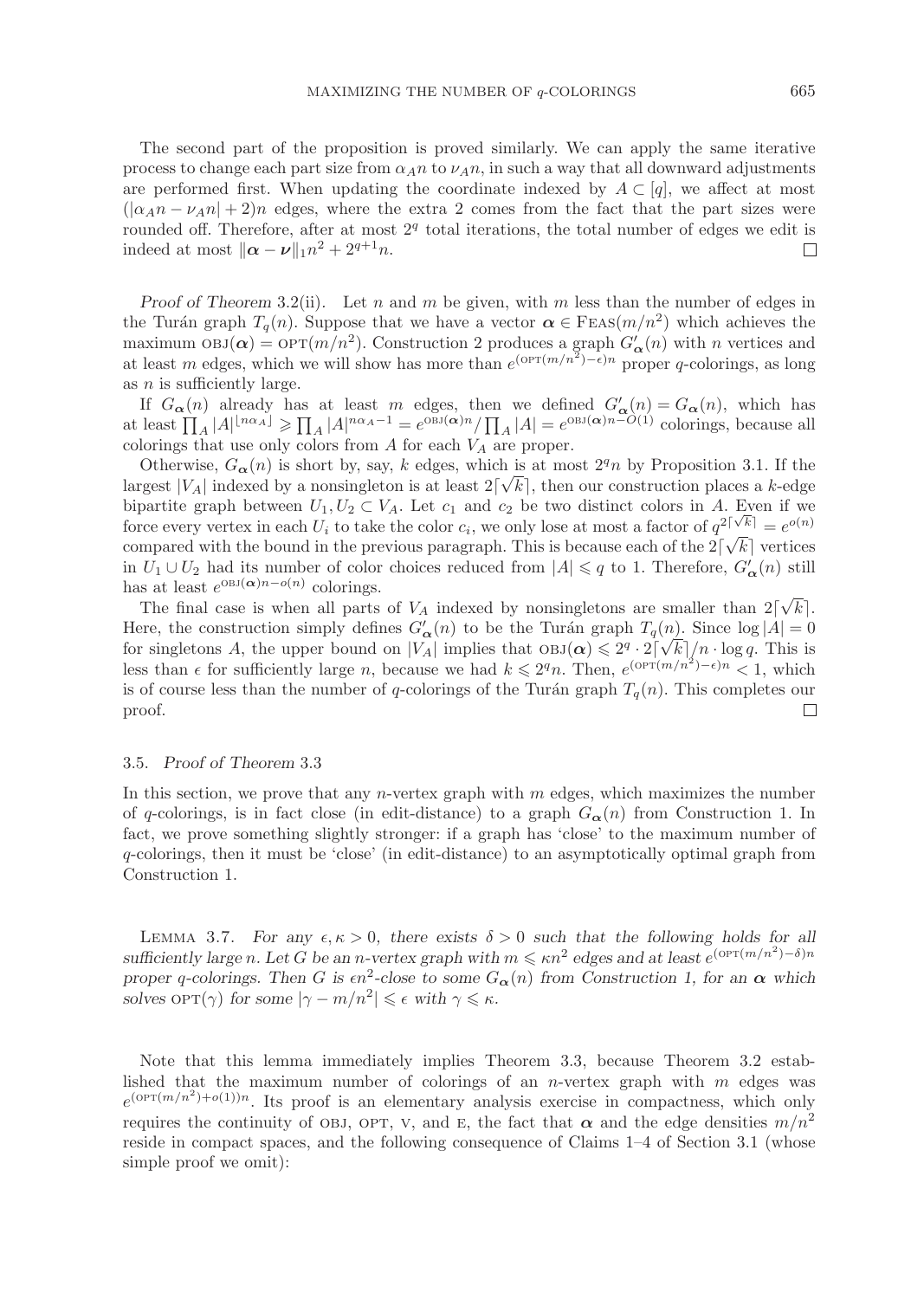COROLLARY 3.8. *For every*  $\delta > 0$ , the following holds for all sufficiently large n. Every q-colorable, n-vertex graph G with m edges is  $\delta n^2$ -close to a subgraph of some  $G_{\alpha}(n)$  with  $\alpha \in \text{Feas}(m/n^2 - \delta)$ . Also, G has at most  $e^{(\text{OBJ}(\alpha) + \delta)n}$  proper q-colorings.

*Proof of Lemma* 3.7. We proceed by contradiction. Then, there is some fixed  $\epsilon > 0$ , a sequence  $\delta_i \to 0$ , and a sequence of graphs  $G_i$  with the following properties:

- (i)  $G_i$  has at least as many vertices as required to apply Corollary 3.8 with parameter  $\delta_i$ ;
- (ii)  $G_i$  has at least  $e^{(\text{OPT}(m_i/n_i^2) \delta_i)n_i}$  colorings, where  $n_i$  and  $m_i$  are its number of vertices
- and edges, and  $m_i \leqslant \kappa n_i^2$ ;

(iii)  $G_i$  is at least  $\epsilon n_i^2$ -far from  $G_{\boldsymbol{\alpha}}(n_i)$  for every  $\boldsymbol{\alpha}$  that solves  $\mathrm{OPT}(\gamma)$  with  $|\gamma - m_i/n_i^2| \leqslant \epsilon$ . Applying Corollary 3.8 to each  $G_i$  with parameter  $\delta_i$ , we find vectors  $\alpha_i \in \text{Feas}(m_i/n_i^2 \delta_i$ ) such that  $G_i$  is  $\delta_i n_i^2$ -close to some subgraph  $G'_i$  of  $G_{\alpha_i}(n_i)$ , and each  $G_i$  has at most  $e^{(\text{OBJ}(\alpha_i)+\delta_i)n_i}$  proper q-colorings. Combining this with property (ii) above, we find that each  $\text{OBJ}(\alpha_i) \geq \text{OPT}(m_i/n_i^2) - 2\delta_i$ . The densities  $m_i/n_i^2$  and the vectors  $\alpha_i$  live in bounded (hence compact) spaces. Therefore, by passing to a subsequence, we may assume that  $m_i/n_i^2 \to \gamma \leq \kappa$ and  $\alpha_i \to \alpha$  for some limit points  $\gamma$  and  $\alpha$ .

Observe that by continuity, both  $\alpha \in \text{Feas}(\gamma)$  and  $\text{OBJ}(\alpha) \geq \text{OPT}(\gamma)$ . Therefore  $\alpha$  solves  $\text{OPT}(\gamma)$ , that is,  $\text{OBJ}(\alpha) = \text{OPT}(\gamma)$ . Furthermore, although *a priori* we only knew that  $E(\alpha) \geq$  $γ$ , maximality implies that in fact  $E(α) = γ$ . Indeed, if not then one could shift more mass to  $\alpha_{[q]}$  to increase  $OBJ(\alpha)$  while staying within the feasible set. This would contradict that  $OBJ(\alpha) = OPT(\gamma)$ .

We finish by showing that eventually  $G_i$  is  $\epsilon n_i^2$ -close to  $G_{\alpha}(n_i)$ , contradicting (iii). To do this, we show that all three of the edit-distances between  $G_i \leftrightarrow G'_i \leftrightarrow G_{\alpha_i}(n_i) \leftrightarrow G_{\alpha}(n_i)$  are  $o(n_i^2)$ . The closeness of the first pair follows by construction since  $\delta_i \to 0$ , and the closeness of the last pair follows from Proposition 3.1 because  $\alpha_i \rightarrow \alpha$ .

For the central pair, recall that  $G_i'$  is actually contained in  $G_{\alpha_i}(n_i)$ , so we only need to compare their number of edges. In fact, since we already established  $o(n_i^2)$ -closeness of the first and last pairs, it suffices to show that the difference between the number of edges in  $G_i$  and  $G_{\alpha}(n_i)$  is  $o(n_i^2)$ . Recall from above that  $E(\alpha) = \gamma$ , and therefore by Proposition 3.1,  $G_{\alpha}(n_i)$  has  $E(\alpha)n_i^2 + o(n_i^2) = (\gamma + o(1))n_i^2$  edges. Yet  $G_i$  also has  $(\gamma + o(1))n_i^2$  edges, because  $m_i/n_i^2 \to \gamma$ . This completes the proof.

## 3.6. *Proofs for the sparse case*

In this section, we prove the statements which refine our results in the case when the graph is sparse, that is, when  $m = o(n^2)$ . We begin with the lemma which shows that every sparse graph with the maximum number of colorings has a dense core which spans all of the edges.

*Proof of Lemma* 3.4. Let  $n_1$  be the number of nonisolated vertices in  $G$ , and let  $r$  be the number of connected components in the subgraph induced by the nonisolated vertices. Since all such vertices there have degree at least 1, we have  $r \leq n_1/2$ .

Any connected graph on t vertices has at most  $q(q-1)^{t-1}$  proper q-colorings, because we may iteratively color the vertices along a depth-first-search tree rooted at an arbitrary vertex; when we visit any vertex other than the root, there will only be at most  $q - 1$  colors left to choose from. Therefore, G has at most  $q^{n-n_1} \cdot q^r \cdot (q-1)^{n_1-r}$  colorings, where the first factor comes from the fact that isolated vertices have a free choice over all q colors. Using  $r \le n_1/2$ , this bound is at most  $q^{n-n_1/2}(q-1)^{n_1/2}$ .

But since G is optimal, it must have at least as many colorings as the Turán graph  $T_q(n_2)$  plus  $n - n_2$  isolated vertices, where  $n_2 = \Theta(\sqrt{m})$  is the minimum number of vertices in a q-partite Turán graph with at least  $m$  edges. The isolated vertices already give the latter graph at least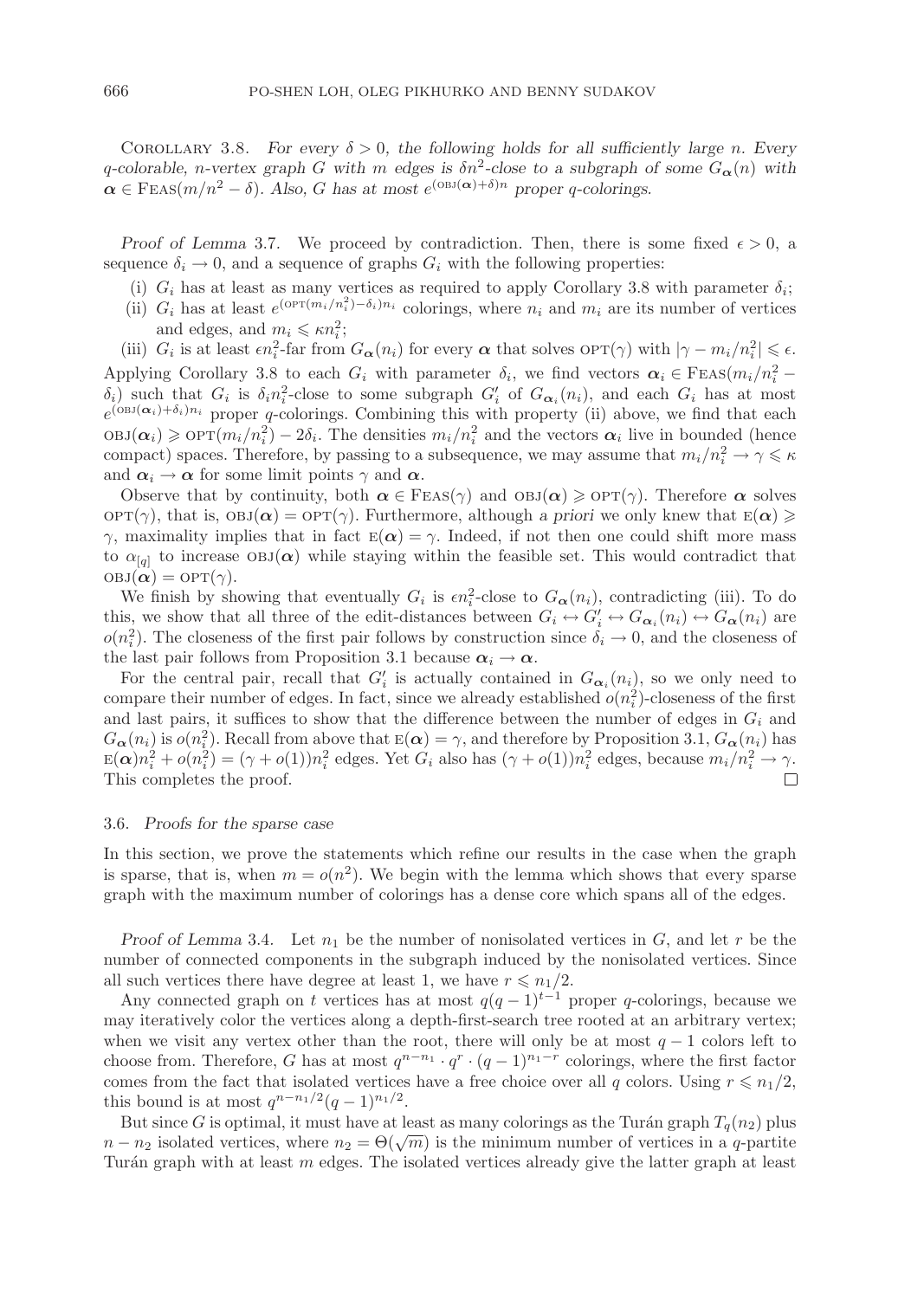$q^{n-n_2}$  colorings, so we must have  $q^{n-n_2} \leqslant q^{n-n_1/2}(q-1)^{n_1/2}$ , which implies that

<span id="page-12-0"></span>
$$
n_1 \leqslant n_2 \cdot (2 \log q) / \left( \log \frac{q}{q-1} \right). \tag{2}
$$

The expression on the right-hand side is  $\Theta(n_2) = \Theta(\sqrt{m})$ , so if we define the integer  $n_0$  to be the maximum of right-hand side in [\(2\)](#page-12-0) and  $\sqrt{m}/\kappa$  (rounding up to the next integer if necessary) then we indeed have  $n_1 \leq n_0 = \Theta(n_2) = \Theta(\sqrt{m}).$  $\Box$ 

Next, we prove the first part of Proposition 3.6, which claims that the maximum number of q-colorings of an n-vertex graph with  $m \leq \kappa_q n^2$  edges is asymptotically  $q^n e^{(-c+o(1))\sqrt{m}}$ , where

$$
\kappa_q = \left(\sqrt{\frac{\log(q/(q-1))}{\log q}} + \sqrt{\frac{\log q}{\log(q/(q-1))}}\right)^{-2} \text{ and } c = 2\sqrt{\log \frac{q}{q-1} \cdot \log q}.
$$

*Proof of Proposition* 3.6(i). Let G be an *n*-vertex graph with m edges, which maximizes the number of q-colorings. Let  $n_0$  be the integer obtained by applying Lemma 3.4 with threshold  $\kappa_q$ . If  $n \geq n_0$ , then the lemma gives a dense  $n_0$ -vertex subgraph  $G' \subset G$  which contains all<br>of the edges. Otherwise set  $G' = G$ . In either associate electric a graph  $G'$  whose number of of the edges. Otherwise, set  $G' = G$ . In either case, we obtain a graph  $G'$  whose number of vertices *n'* is  $\Theta(\sqrt{m})$ , and  $m/(n')^2 \le \kappa_q$ .

Since the vertices in  $G \setminus G'$  (if any) are isolated, the number of q-colorings of G is precisely  $q^{n-n'}$  times the number of q-colorings of G'. Therefore, G' must also have the maximum number of q-colorings over all  $n'$ -vertex graphs with m edges. Applying Theorem 3.2 to  $G'$ , we find that G' has  $e^{(\text{OPT}(m/(n')^2)+o(1))n'}$  colorings. Proposition 3.5 gives us the precise answer  $\text{OPT}(m/(n')^2) = \log q - 2\sqrt{\frac{m}{(n')^2} \cdot \log \frac{q}{q-1} \cdot \log q}$ , so substituting that gives us that the number of  $q$ -colorings of  $G$  is:

$$
q^{n-n'} \cdot e^{(\text{OPT}(m/(n')^2) + o(1))n'} = q^{n-n'} \cdot q^{n'} e^{(-c+o(1))\sqrt{m}} = q^n e^{(-c+o(1))\sqrt{m}},
$$

where  $c$  is indeed the same constant as claimed in the statement of this proposition.

 $\Box$ 

We finish this section by proving the stability result which shows that any optimal sparse graph is  $\epsilon m$ -close (in edit-distance) to the graph  $G_{n,m}$  defined in Section 3.2.

*Proof of Proposition 3.6*(ii). Let G be an *n*-vertex graph with m edges, which maximizes the number of q-colorings. We will actually show the equivalent statement that G is  $O((\epsilon +$  $\sqrt{\epsilon}$ )m)-close to  $G_{n,m}$ .

As in the proof of part (i) above, we find a dense n'-vertex subgraph  $G' \subset G$  that spans all of the edges, which itself must maximize the number of  $q$ -colorings. Using the same parameters as above, we have  $n' = \Theta(\sqrt{m})$  and  $m \leq \kappa_q(n')^2$ . By Theorem 3.3, G' must be  $\epsilon(n')^2$ -close to a graph  $G_{\alpha}(n')$  from Construction 1, for some  $\alpha$  that solves  $\text{OPT}(\gamma)$  with  $\gamma \leq \kappa_q$ . Since  $n' = \Theta(\sqrt{m})$ , the graphs are  $O(\epsilon m)$ -close. The  $\gamma$  is within the range in which Proposition 3.5 solved Optimization Problem 1, so  $G_{\alpha}(n')$  is a complete bipartite graph plus isolated vertices, which indeed resembles  $G_{n,m}$ .

Moreover, the ratio between the sizes of the sides of the complete bipartite graph in  $G_{\alpha}(n')$ is correct, because it tends to the constant  $\log \frac{q}{q-1}/\log q$  regardless of the value of  $\gamma$ . Also, their<br>product, which equals the number of edges in  $G_n(\gamma')$  is within  $O(\epsilon m)$  of m because  $G_n(\gamma')$ product, which equals the number of edges in  $G_{\alpha}(n')$ , is within  $O(\epsilon m)$  of m because  $G_{\alpha}(n')$ is  $O(\epsilon m)$ -close to the m-edge graph G'. Therefore, each of the sides of the complete bipartite graph in  $G_{\alpha}(n')$  differs in size from its corresponding side in  $G_{n,m}$  by at most  $O(\sqrt{\epsilon m})$ . Since each side of the bipartite graph in  $G_{n,m}$  has size  $\Theta(\sqrt{m})$ , we can transform  $G_{\alpha}(n')$  into  $G_{n,m}$ by adding isolated vertices and editing at most  $O(\sqrt{\epsilon} \cdot m)$  edges. Yet by the construction of  $\alpha$ , by adding isolated vertices and editing at most  $O(\sqrt{\epsilon} \cdot m)$  edges. Yet by the construction of  $\alpha$ , the graphs G' and  $G_{\alpha}(n')$  were  $O(\epsilon m)$ -close, modulo isolated vertices. Therefore, G and  $G_{n,m}$ are indeed  $O((\epsilon + \sqrt{\epsilon})m)$ -close, as claimed.  $\Box$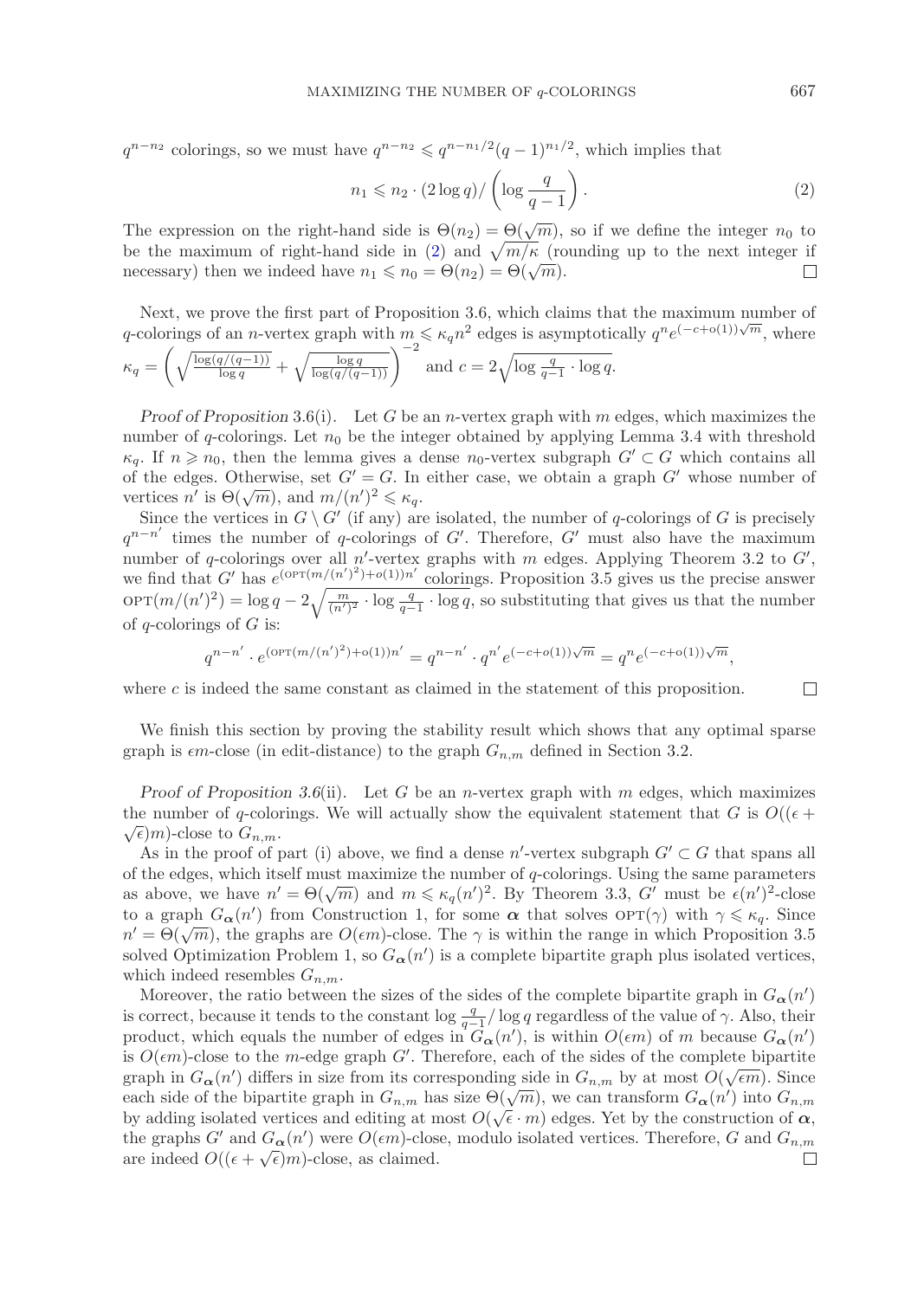## 4. *Solving the optimization problem*

In this section, we solve the optimization problem for low densities, for all values of  $q$ . We also solve it for all densities in the case when  $q = 3$ .

#### 4.1. *Sparse case*

The key observation is that when the edge density is low, we can reduce the optimization problem to one with no edge density parameter and no vertex constraint. This turns out to be substantially easier to solve.

OPTIMIZATION PROBLEM 2. Fix an integer  $q$ , and consider the following objective and constraint functions:

$$
\mathrm{OBJ}^*(\boldsymbol{\alpha}) := \sum_A \alpha_A \log \frac{|A|}{q}; \quad \mathrm{E}(\boldsymbol{\alpha}) := \sum_{A \cap B = \emptyset} \alpha_A \alpha_B.
$$

The vector  $\alpha$  has  $2^q - 2$  coordinates  $\alpha_A \in \mathbb{R}$  indexed by the nonempty *proper* subsets  $A \subset [q]$ , and the sum in  $E(\alpha)$  runs over unordered pairs of disjoint sets  $\{A, B\}$ . Let FEAS<sup>\*</sup> be the feasible set of vectors defined by the constraints  $\alpha \geqslant 0$  and  $E(\alpha) \geqslant 1$ . We seek to maximize  $OBJ<sup>*</sup>(\alpha)$  over the set FEAS<sup>\*</sup>, and we define  $OPT<sup>*</sup>$  to be this maximum value, which we will show to exist in Section 4.1.1. We write that the vector  $\alpha$  *solves*  $OPT^*$  when both  $\alpha \in \text{Feas}^*$ and  $OBJ^*(\alpha) = OPT^*$ .

PROPOSITION 4.1. *For any given*  $q \geq 3$ , the unique solution (up to a permutation of the *base set* [q]*)* to Optimization Problem 2 is the vector  $\alpha^*$  with

$$
\alpha_{\{1\}}^* = \sqrt{\log \frac{q}{q-1} / \log q}, \quad \alpha_{\{2,\ldots q\}}^* = \frac{1}{\alpha_{\{1\}}^*}, \quad \text{and all other } \alpha_A^* = 0.
$$
  
This gives  $OBJ^*(\alpha^*) = -2\sqrt{\log \frac{q}{q-1} \cdot \log q}.$ 

Let us show how Proposition 4.1 implies Proposition 3.5, which gave the solution to Optimization Problem 1 for sufficiently low edge densities  $\gamma$ .

*Proof of Proposition* 3.5*.* Let *α*<sup>∗</sup> be the unique maximizer for Optimization Problem 2, and consider any number  $t \geq v(\alpha^*)$ . Then  $\alpha^*$  is still the unique maximizer of  $OBJ^*(\alpha)$  when  $\alpha$  is required to satisfy the vacuous condition  $v(\alpha) \leqslant t$  as well. Let  $\overline{\alpha}$  be the vector obtained by dividing every entry of  $\alpha^*$  by t, and adding a new entry  $\overline{\alpha}_{[q]}$  so that  $\overline{v}(\overline{\alpha}) = 1$ .

Then,  $\overline{\alpha}$  is the unique maximizer of  $OBJ^*(\alpha)$  when  $\alpha$  is constrained by  $V(\alpha) = 1$  and  $E(\alpha) \geq$  $t^{-2}$ . But when  $V(\alpha) = 1$  is one of the constraints, then  $OBJ^*(\alpha) = OBJ(\alpha) - log q$ , so this implies that  $\bar{\alpha}$  is the unique solution to  $\text{OPT}(t^{-2})$ . Using the substitution  $\gamma = t^{-2}$ , we see that  $\bar{\alpha}$  is precisely the vector described in [\(1\)](#page-7-0). Since  $t \geqslant V(\alpha^*)$  was arbitrary, we conclude that this holds for all  $\gamma$  below

$$
V(\alpha^*)^{-2} = \left(\sqrt{\frac{\log(q/(q-1))}{\log q}} + \sqrt{\frac{\log q}{\log(q/(q-1))}}\right)^{-2} = \kappa_q.
$$

4.1.1. *Observations for Optimization Problem* 2*.* We begin by showing that obj<sup>∗</sup> attains its maximum on the feasible set Feas<sup>∗</sup>. Since Feas<sup>∗</sup> is clearly nonempty, there is some finite  $c \in \mathbb{R}$  for which  $OPT^* \geq c$ . In the formula for  $OBJ^*$ , all coefficients  $log (|A|/q)$  of the  $\alpha_A$  are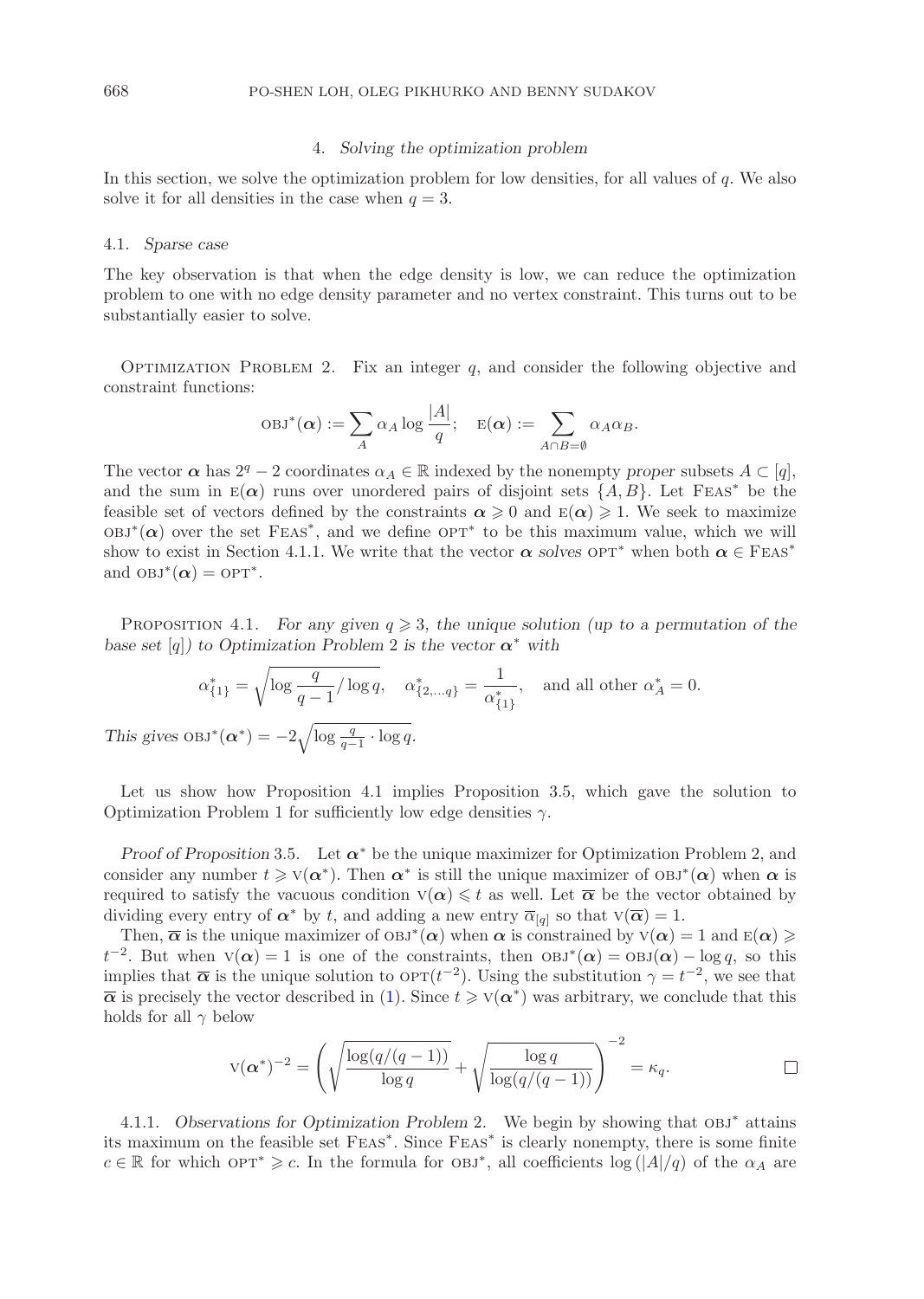negative, so we only need to consider the compact region bounded by  $0 \le \alpha_A \le c/(\log(|A|/q))$ for each A. Therefore, by compactness,  $OBJ^*$  indeed attains its maximum on  $FEAS^*$ .

Now that we know the maximum is attained, we can use perturbation arguments to determine its location. The following definition will be convenient for our analysis.

DEFINITION 4.2. Let the *support* of a vector  $\alpha$  be the collection of A for which  $\alpha_A \neq 0$ .

The following lemma will allow us to reduce to the case of considering optimal vectors whose supports are a partition of  $[q]$ .

LEMMA 4.3. One of the vectors  $\alpha$  which solves  $\alpha$  **p**<sup> $\tau$ \*</sup> has support that is a partition of [q] (*a collection of disjoint sets whose union is* [q])*. Furthermore, if the only partitions that support optimal vectors consist of a singleton plus a*  $(q - 1)$ -set, then in fact every vector which  $solves$  opT<sup>∗</sup> *is supported by such a partition.* 

*Proof.* We begin with the first statement. Let  $\alpha$  be a vector which solves  $OPT^*$ , and suppose that its support contains two intersecting sets A and B. We will perturb  $\alpha_A$  and  $\alpha_B$  while keeping all the other  $\alpha$  fixed. Since A and B intersect, the polynomial  $E(\alpha)$  has no products  $\alpha_A \alpha_B$ , that is, it is of the form  $x\alpha_A + y\alpha_B + z$ , for some constants  $x, y, z \ge 0$ .

Furthermore,  $x \neq 0$ , or else we could reduce  $\alpha_A$  to zero without affecting  $E(\alpha)$ , but this would strictly increase  $OBJ^*(\alpha)$  because all coefficients  $log|A|/q$  in  $OBJ^*$  are negative. Similarly,  $y \neq 0$ . Therefore, we may perturb  $\alpha_A$  by  $+ty$  and  $\alpha_B$  by  $-tx$ , while keeping  $E(\alpha)$  fixed. Since we may use both positive and negative t and  $OBJ^*$  itself is linear in  $\alpha_A$  and  $\alpha_B$ , optimality implies that  $OBJ^*$  does not depend on t. Hence we may choose a t which drives one of  $\alpha_A$  or  $\alpha_B$  to zero (we are free to pick which one), and obj<sup>∗</sup> will remain unchanged.

Repeating this process, we eventually obtain a vector  $\alpha$  which is supported by disjoint sets. Their union must be the entire  $[q]$ , because otherwise we could simply grow one of the sets in the support by adding the unused elements of [q]. This would not affect  $E(\alpha)$ , but it would strictly increase  $OBJ^*$ .

It remains to prove the second part of our lemma. Let  $\alpha$  be an optimal vector, and apply the above reduction process to simplify its support. At the end, we will have a vector supported by  $|A| = 1$  and  $|B| = q - 1$ , by assumption. Each iteration of the reduction removes exactly one set from the support, so the second to last stage will have some  $\alpha'$  supported by three distinct sets, two of which are the final  $A$  and  $B$ , and the third which we call  $C$ .

In the reduction, when we consider two overlapping sets, we are free to select which one is removed. Therefore, we could choose to keep the third set C and remove one of A and  $B$ , and then continue reducing until the support is disjoint, while keeping obj<sup>∗</sup> unchanged. Yet no matter what C was, it is impossible for this alternative reduction route to terminate in a partition of  $|q|$ , contradicting the above observation that any reduction must terminate in a partition.  $\perp$ 

DEFINITION 4.4. Let  $\alpha$  be a fixed vector whose support is a partition of [q]. For each  $A \subset [q]$ , define the expressions:

$$
I_A = \alpha_A \sum_{B \neq A} \alpha_B, \quad J_A = \frac{1}{\text{OBJ}^*(\alpha)} \cdot \alpha_A \log \frac{|A|}{q}.
$$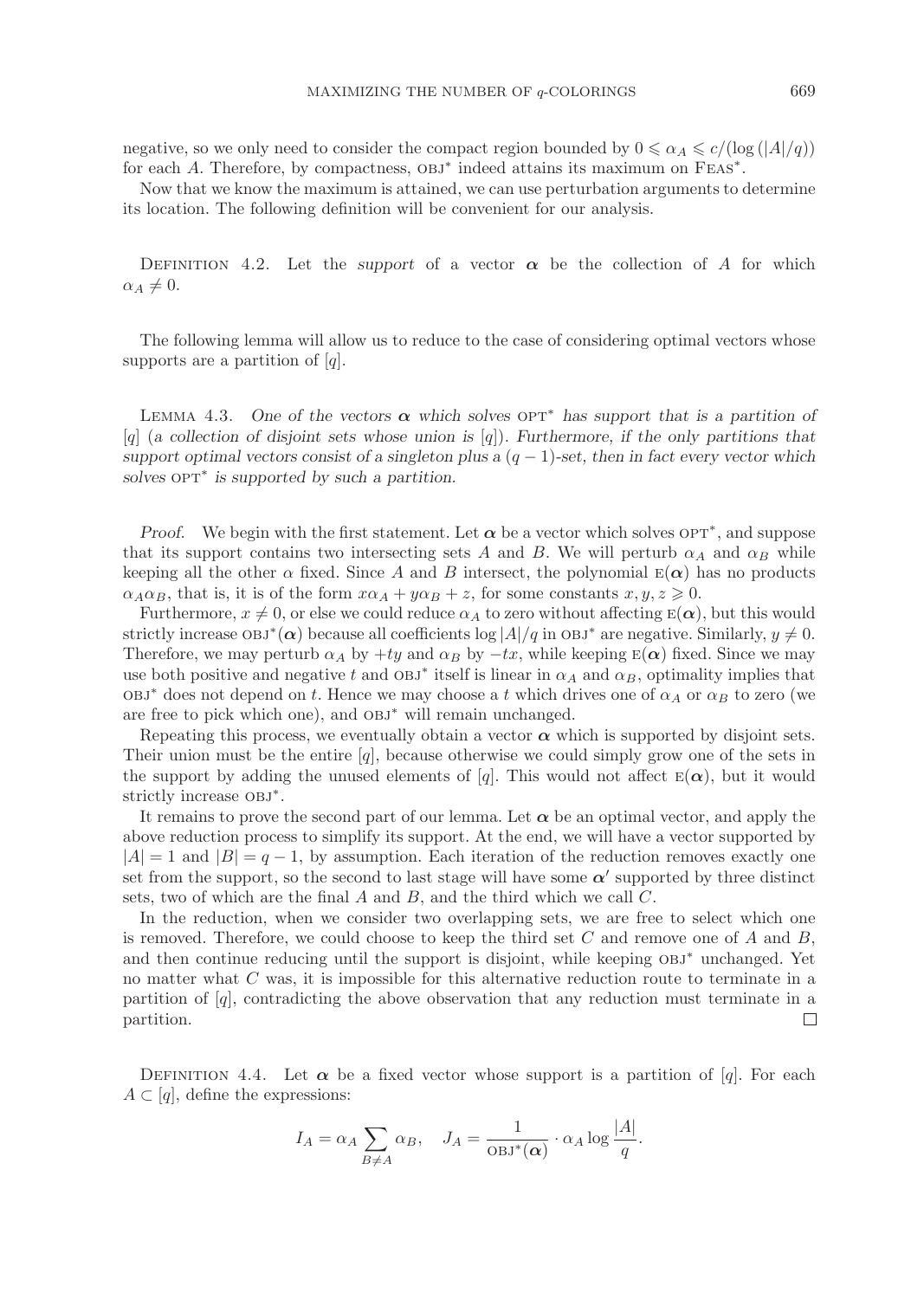LEMMA 4.5. Let  $\alpha$  be a vector which solves OPT<sup>\*</sup>, whose support is a partition of [q]. *Then:*

(i) For every  $A \subset [q]$ , we have  $I_A = 2J_A$ . In particular, for each A in the support,  $I_A/\alpha_A =$  $2J_A/\alpha_A$ .

(ii) *Suppose that* A and B are both in the support, and  $|A| = |B|$ . Then  $\alpha_A = \alpha_B$  as well.

*Proof.* We begin with part (i). Fix any  $A \subset [q]$ . Consider the following operation for small  $\epsilon > 0$ . First, replace  $\alpha_A$  by  $(1 + \epsilon)\alpha_A$ . Observe that  $I_A = \alpha_A \sum_{B:B \cap A=\emptyset} \alpha_B$  because the support of  $\alpha$  is a partition of [a]. Therefore we increase  $E(\alpha) = \sum_{B:B \cap A=\emptyset} \alpha_B$  by  $\epsilon I_A$ . Next, multiply of  $\alpha$  is a partition of [q]. Therefore we increase  $E(\alpha) = \sum_{A \cap B = \emptyset} \alpha_A \alpha_B$  by  $\epsilon I_A$ . Next, multiply all the  $\alpha$  (including the one we just increased) by  $(1 + \epsilon I_A)^{-1/2}$ . Then  $E(\alpha)$  is still at least 1 and our perturbed vector is in FEAs<sup>∗</sup>. Its new objective equals  $OBJ^*(\alpha) \cdot (1 + \epsilon J_A)/\sqrt{1 + \epsilon I_A}$ . Since *α* maximized the objective (which is always negative), we must have  $(1 + \epsilon J_A)/\sqrt{1 + \epsilon I_A} \ge 1$ . Rearranging, this implies that  $I_A \leq 2J_A + \epsilon J_A^2$ . Sending  $\epsilon \to 0$ , we see that  $I_A \leq 2J_A$ . The opposite inequality follows from considering the replacement of  $\alpha_A$  by  $(1 - \epsilon)\alpha_A$ , and then multiplying  $\alpha$  all the by  $(1 - \epsilon I_A)^{-1/2}$ . This establishes part (i).

For part (ii), let  $S = \sum_C \alpha_C$ . Since the support of  $\alpha$  is a partition of [q],  $S - \alpha_A = I_A/\alpha_A$ . By part (i), this equals  $2J_A/\alpha_A = \log(|A|/q)/O\frac{BJ^*(\alpha)}{N}$ , which is determined by the cardinality of A. Therefore,  $S - \alpha_A = S - \alpha_B$ , which implies (ii).  $\Box$ 

4.1.2. *Solution to Optimization Problem 2 for* q < 9*.* In its original form, Optimization Problem 2 involves exponentially many variables, but Lemma 4.3 dramatically reduces their number by allowing us to consider only supports that are partitions of  $[q]$ . Therefore, we need to make one computation per partition of [q], which can actually be done *symbolically* (hence exactly) by *Mathematica*. The running time of *Mathematica*'s symbolic maximization is double-exponential in the number of variables, so it was particularly helpful to reduce the number of variables.[†](#page-15-0)

Let us illustrate this process by showing what needs to be done for the partition  $7 = 2 + 2 + 1$ 3. This corresponds to maximizing  $\alpha_A \log \frac{2}{7} + \alpha_B \log \frac{2}{7} + \alpha_C \log \frac{3}{7}$  subject to the constraints  $\alpha_{A} \alpha_B + \alpha_B \alpha_C + \alpha_C \alpha_A \ge 1$  and  $\alpha \ge 0$ . By Lemma 4.5(ii) we may assume  $\alpha_A = \alpha_B$  so it  $\alpha_A \alpha_B + \alpha_B \alpha_C + \alpha_C \alpha_A \geq 1$  and  $\alpha \geq 0$ . By Lemma 4.5(ii), we may assume  $\alpha_A = \alpha_B$ , so it suffices to maximize  $2x \log \frac{2}{7} + y \log \frac{3}{7}$  subject to  $x^2 + 2xy \ge 1$  and  $x, y \ge 0$ . This is achieved<br>by Mathematica's Maximize function: by *Mathematica*'s Maximize function:<br>Maximize[{2 x Log[2/7] + y Log[3/7], x<sup>2</sup> + 2 x y >= 1 && x >= 0

&&  $y \ge 0$ ,  $\{x, y\}$ ]  $\ddot{x}$ ,  $\ddot{y}$ ,  $\ddot{y}$ ,  $\ddot{y}$ ,  $\ddot{y}$ 

*Mathematica* answers that the maximum value is  $-\sqrt{-(\log \frac{7}{3})^2 + 4 \log \frac{7}{3} \log \frac{7}{2}} \approx -1.9$ , which is indeed less than the claimed value  $-2\sqrt{\log \frac{7}{7-1} \cdot \log 7} \approx -1.1$ .<br>We performed one such computation per pertition of each  $\alpha \in \mathbb{R}$ .

We performed one such computation per partition of each  $q \in \{3,\ldots,8\}$ . In every case except for the partition  $q = 1 + (q - 1)$ , the maximum indeed fell short of the claimed value. That final partition is completely solved analytically (that is, including the uniqueness result) by Lemma 4.6 in the next section. This completes the analysis for all  $q < 9$ .

4.1.3. *Solution to Optimization Problem 2 for*  $q \ge 9$ . We begin by ruling out several extreme partitions that our general argument below will not handle. As one may expect, each of these special cases has a fairly pedestrian proof, so we postpone the proofs of the following two lemmas to the appendix.

<span id="page-15-0"></span><sup>&</sup>lt;sup>†</sup>The entire computation for  $q \in \{3, \ldots, 8\}$  took less than an hour. The complete *Mathematica* program and output accompany the arXiv version of this paper.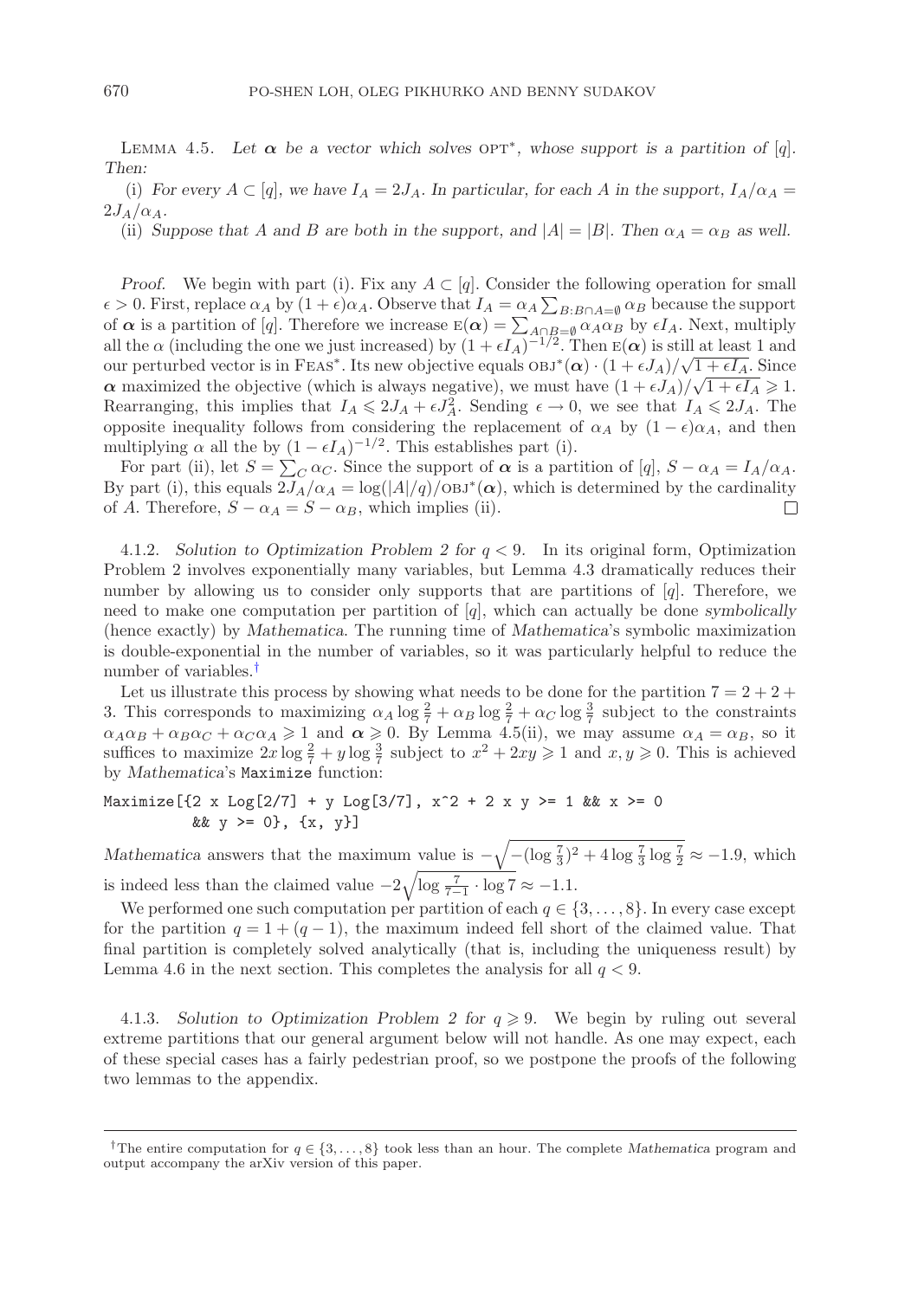LEMMA 4.6. *Fix any integer*  $q \geq 3$ , and let  $\alpha$  be a vector which solves  $OPT^*$ . If the support *of*  $\alpha$  *is a partition of* [q] *into exactly two sets, then (up to permutation of the ground set [q]) α must be equal to the claimed unique optimal vector α*<sup>∗</sup> *in Proposition* 4.1*.*

LEMMA 4.7. *Fix any integer*  $q \geq 4$ *, and let*  $\alpha$  *be a vector which solves*  $OPT^*$ *, whose support is a partition of* [q]*. Then that partition cannot have any of the following forms:*

- (i) *all singletons;*
- (ii) *all singletons, except for one 2-set;*
- (iii) *have a*  $(q-2)$ -set as one of the parts.

The heart of the solution to the optimization problem is the following general case, which we will prove momentarily.

LEMMA 4.8. *Fix any integer*  $q \ge 9$ , and let  $\alpha$  be a vector which solves  $OPT^*$ , whose support *is a partition of* [q]. Then that partition must have a set of size at least  $q - 2$ .

These collected results show that  $OPT^*$  has the unique solution that we claimed at the beginning of this section.

*Proof of Proposition* 4.1 *for*  $q \ge 9$ . Let  $\alpha$  be a vector which solves  $OPT^*$ . By Lemma 4.3, we may assume that its support is a partition of [q]. It cannot be a single set (of cardinality q), because indices are proper subsets of  $[q]$ , and by Lemmas 4.7(iii) and 4.8, the support cannot contain a set of size  $\leq q-2$ .

Thus, the support must contain a set of size  $q - 1$ , and since it is a partition, the only other set is a singleton. Then Lemma 4.6 gives us that  $\alpha$  equals the claimed unique optimal vector  $\alpha^*$ , up to a permutation of the ground set [q]. This completes the proof.  $\Box$ 

In the remainder of this section, we prove the general case (Lemma 4.8). The following definition and fact are convenient, but the proof is a routine calculus exercise, so we postpone it to the appendix.

LEMMA 4.9. *Define the function*  $F_q(x) = \log \frac{q}{q-x} \cdot \log \frac{q}{x}$ . (i) For  $q > 0$ ,  $F_q(x)$  strictly increases on  $0 < x < q/2$  and strictly decreases on  $q/2 < x < q$ . (ii) *For*  $q \ge 9$ *, we have the inequality*  $F_q(3) > 2F_q(1) \cdot (q-3)/(q-2)$ *.* 

*Proof of Lemma* 4.8*.* Assume for the sake of contradiction that all sets in the support of the optimal  $\alpha$  have size at most  $q-3$ . In terms of the expressions I and J from Definition 4.4, we have the following equality, where the sums should be interpreted as only over sets in the support of  $\alpha$ :

$$
\frac{2\log(|A|/q)}{\mathrm{OBJ}^*(\alpha)} = \frac{2J_A}{\alpha_A} = \frac{I_A}{\alpha_A} = \sum_{B \neq A} \alpha_B = \sum_{B \neq A} \frac{J_B \cdot \mathrm{OBJ}^*(\alpha)}{\log(|B|/q)}.
$$

(The second equality is Lemma  $4.5(i)$ , and the other three equalities come from the definitions of I and  $J$ .) Note that the above logarithms are always negative. It is cleaner to work with positive quantities, so we rewrite the above equality in the equivalent form:

$$
\frac{2\log(q/|A|)}{\mathrm{OBJ}^*(\alpha)} = \sum_{B \neq A} \frac{J_B \cdot \mathrm{OBJ}^*(\alpha)}{\log(q/|B|)}.
$$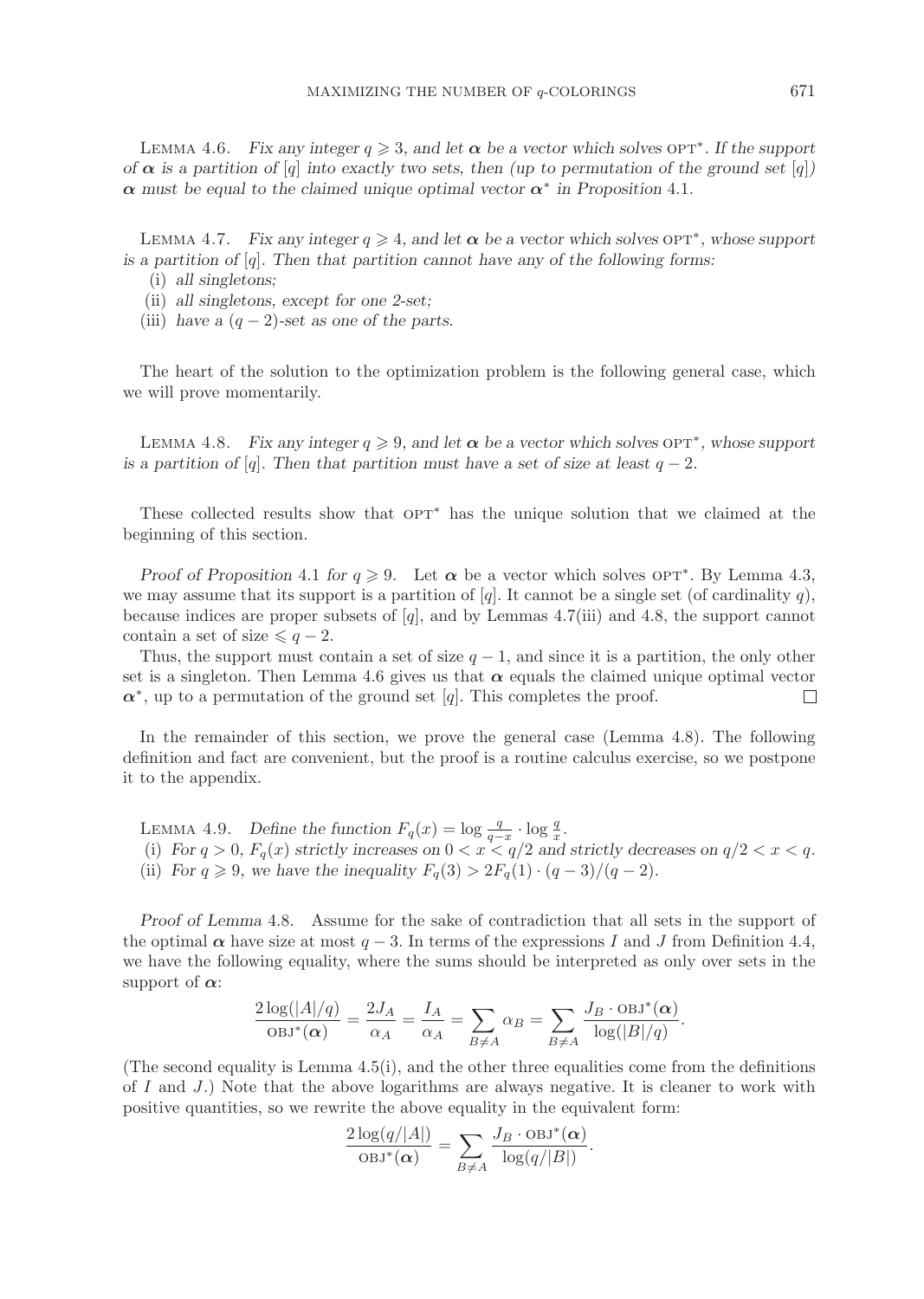Since every  $B$  in the above sum is disjoint from  $A$  and we assumed all sets in the support have size at most  $q - 3$ , we have that every B above has size  $|B| \leq q - \max\{|A|, 3\}$ . This gives the upper bound:

$$
\frac{2\log(q/|A|)}{\log(q)} \leq \sum_{B \neq A} \frac{J_B \cdot \log^*(\alpha)}{\log(q/(q - \max\{|A|, 3\}))}
$$

$$
\frac{2 \cdot \log(q/|A|) \cdot \log(q/(q - \max\{|A|, 3\}))}{\log^*(\alpha)^2} \leq \sum_{B \neq A} J_B.
$$

Since  $|A| \le \max\{|A|, 3\}$ , the left-hand side is at least  $2F_q(\max\{|A|, 3\})/\text{OBJ}^*(\alpha)^2$ . Also,  $F_q(x)$ is symmetric about  $x = q/2$  and we assumed that  $3 \le q/2$  and  $|A| \le q-3$ , so Lemma 4.9(i) implies that this is in turn at least  $2F_q(3)/0$ BJ<sup>\*</sup> $(\alpha)^2$ . Lemma 4.9(ii) bounds this in terms of  $F_q(1)$ , which ultimately gives us the following bound for  $\sum_{B \neq A} J_B$ :

<span id="page-17-0"></span>
$$
\frac{q-3}{q-2} \leq \frac{\text{OBJ}^*(\alpha^*)^2}{\text{OBJ}^*(\alpha)^2} \cdot \frac{q-3}{q-2} = \frac{4F_q(1)}{\text{OBJ}^*(\alpha)^2} \cdot \frac{q-3}{q-2} < \frac{2F_q(3)}{\text{OBJ}^*(\alpha)^2} \leq \sum_{B \neq A} J_B. \tag{3}
$$

Here,  $\alpha^*$  is the claimed optimal vector in Proposition 4.1, and we recognize  $4F_q(1)$  $OBJ^*(\alpha^*)^2$ . The first inequality follows from the maximality of  $\alpha$ , and its direction is reversed because obj<sup>∗</sup> is always negative.

Let t be the number of sets in the support of  $\alpha$ . Summing [\(3\)](#page-17-0) over all sets A in the support:

$$
t \cdot \frac{q-3}{q-2} < \sum_{A} \sum_{B \neq A} J_B = \sum_{B} J_B(t-1).
$$

Yet  $\sum_B J_B = 1$  by definition, so this implies  $t/(t-1) < (q-2)/(q-3)$ , which forces  $t > q-2$ . Then, the support must be all singletons, except possibly for a single 2-set. This contradicts Lemma 4.7, and completes our proof.  $\Box$ 

## 4.2. *Solving the optimization problem for three colors*

In this section, we provide the complete analytic solution to Optimization Problem 1, for the entire range of the edge density parameter  $\gamma$  when the number of colors q is exactly 3. To simplify notation, we will write  $\alpha_{12}$  instead of  $\alpha_{\{1,2\}}$ , etc.

Recall that  $\kappa_q$  with  $q=3$  is

$$
\kappa_3 = \left(\sqrt{\frac{\log(3/2)}{\log 3}} + \sqrt{\frac{\log 3}{\log(3/2)}}\right)^{-2} \approx 0.1969.
$$

PROPOSITION 4.10. *The unique solution* (*up to a permutation of the index set*  $\{1,2,3\}$ ) *of Optimization Problem 1 with edge density parameter*  $\gamma$  *is the vector*  $\alpha$  *defined as follows. (All unspecified*  $\alpha_A$  *below are zero.)* 

(i) *If*  $0 \le \gamma \le \kappa_3$ , then  $\alpha_3 = \sqrt{\gamma \cdot \log \frac{3}{2}} / \log 3$ ,  $\alpha_{12} = \gamma / \alpha_3$ , and  $\alpha_{123} = 1 - \alpha_{12} - \alpha_3$ . This gives  $\text{OPT}(\gamma) = \log 3 - 2\sqrt{\gamma} \cdot \log 3 \cdot \log \frac{3}{2}$ .

(ii) If  $\kappa_3 \le \gamma \le \frac{1}{4}$ , then  $\alpha_{12} = \frac{1+\sqrt{1-4\gamma}}{2}$  and  $\alpha_3 = 1 - \alpha_{12}$ , which gives  $\text{OPT}(\gamma) = (1 + \frac{1}{\sqrt{1-4\gamma}})\gamma$ .  $\frac{(n) \pi}{\sqrt{1-4\gamma}}$ /2 · log 2.

(iii) *If*  $\frac{1}{4} \le \gamma \le \frac{1}{3}$ , then  $\alpha_{12} = \frac{1-\sqrt{12\gamma-3}}{2}$ ,  $\alpha_1 = \alpha_2 = \frac{1-2\alpha_{12}}{3}$ , and  $\alpha_3 = \frac{1+\alpha_{12}}{3}$ , which gives  $\text{OPT}(\gamma) = \frac{1-\sqrt{12\gamma-3}}{2} \cdot \log 2$ .

This covers the entire range of admissible  $\gamma$ , because  $\gamma = 1/3$  corresponds to the density of the Turán graph  $T_3(n)$ , which is the densest three-colorable graph.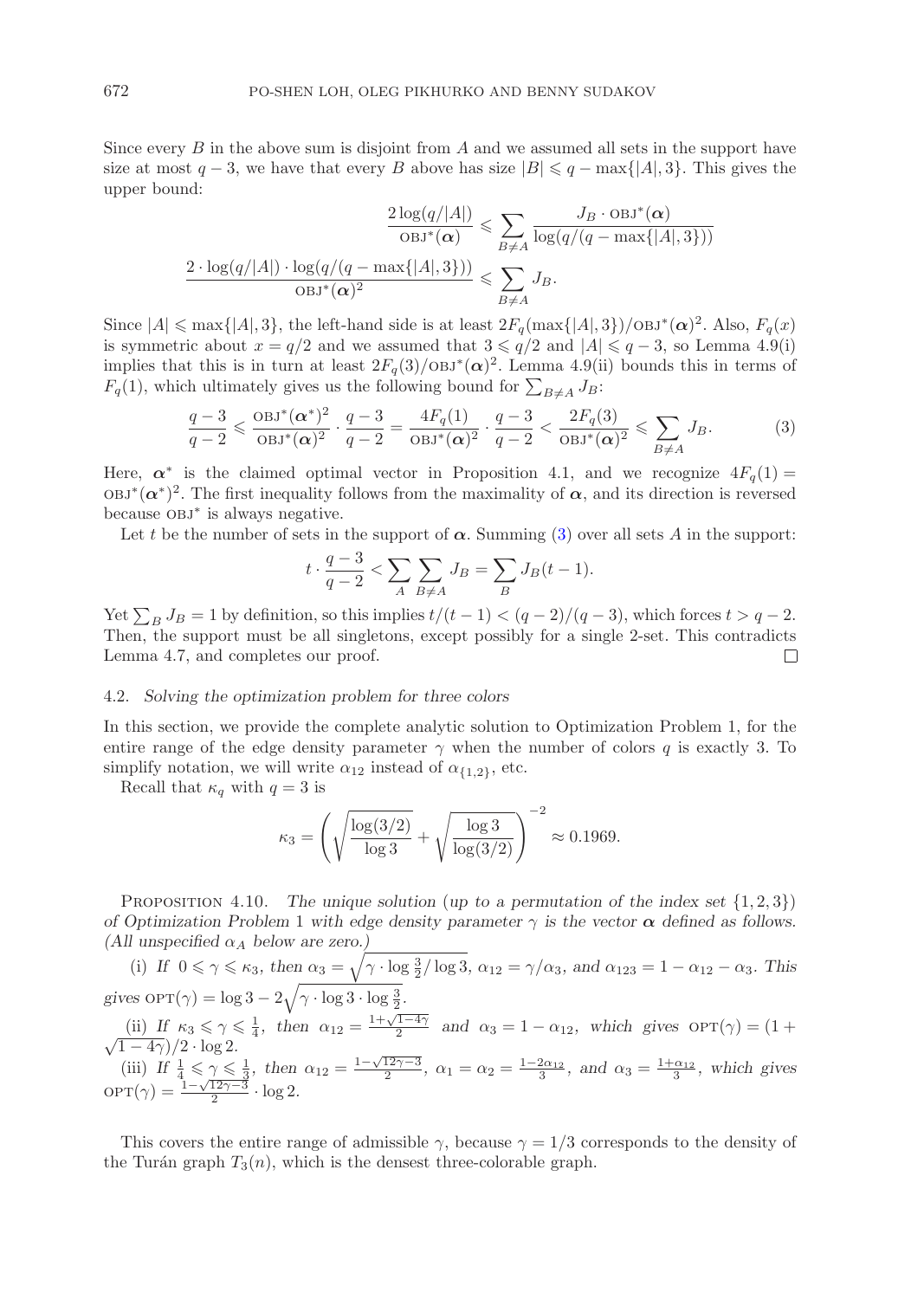4.2.1. *Outline of solution.* The strategy of the solution is as follows. Suppose that we have some  $\alpha$  that solves  $\text{OPT}(\gamma)$ . Since we may permute the index set, we may assume without loss of generality that  $\alpha_1 \leq \alpha_2 \leq \alpha_3$ . We then use perturbation arguments to pinpoint the location of *α*. Although the problem initially looks cumbersome (there are seven nontrivially related variables), the solution cleanly follows from six short steps.

*Step* 1. By *shifting mass* (adjusting the values of the  $\alpha_A$  while conserving their sum  $\sum_A \alpha_A$ ) between the  $\alpha_A$  with  $|A| = 2$ , we deduce that both  $\alpha_{23}$  and  $\alpha_{13}$  are zero.

*Step* 2*.* By smoothing together  $\alpha_1$  and  $\alpha_2$ , we deduce that  $\alpha_1 = \alpha_2$ .

*Step* 3*.* By shifting mass between the variables  $\alpha_A$  with  $|A| = 1$ , we reduce to one of the following two situations. Either  $\alpha_1 = \alpha_2 = 0$ , or  $0 < \alpha_1 = \alpha_2 = \alpha_3 - \alpha_{12}$ .

*Step* 4*.* We solve the first case resulting from Step 3, which is vastly simpler than the original problem. We find that the solution corresponds to outcomes (i) and (ii) of Proposition 4.10.

*Step 5.* It remains to consider the second case resulting from Step 3. By taking mass away from both  $\alpha_{123}$  and  $\alpha_1$ , and giving it to  $\alpha_{12}$ , we conclude that  $\alpha_{123} = 0$ .

*Step* 6*.* We are left with the situation where the only nonzero variables are  $\alpha_1$ ,  $\alpha_2$ ,  $\alpha_3$ , and  $\alpha_{12}$ , and they are related by the equation  $\alpha_1 = \alpha_2 = \alpha_3 - \alpha_{12}$ . Again, this is vastly simpler than the original problem, and we find that its solution corresponds to outcome (iii) of Proposition 4.10.

4.2.2. *Details of solution.* We begin by recording a simple result that we will use repeatedly in the solution.

LEMMA 4.11. Let  $\alpha$  be a vector that solves  $\text{OPT}(\gamma)$ . Then  $E(\alpha) = \gamma$ . Furthermore, if  $\alpha'$  is obtained from  $\alpha$  by shifting mass from some  $\alpha_A$  to another  $\alpha_B$  with  $|A| = |B|$ , *then*  $E(\alpha') \le E(\alpha)$ *.* 

*Proof.* Suppose for contradiction that  $E(\alpha) > \gamma$ . The slack in the edge constraint lets us shift some more mass to  $\alpha_{123}$  while keeping  $E(\alpha) \ge \gamma$ . But in the definition of OBJ, the coefficient (log 3) of  $\alpha_{123}$  is the largest, so this shift strictly increases OBJ, contradicting maximality of  $\alpha$ .

For the second claim, observe that OBJ is invariant under the shift since  $|A| = |B|$ . Now suppose for contradiction that  $E(\alpha') > E(\alpha)$ . Then, as above, we could shift more mass to  $\alpha_{123}$ , which would strictly increase OBJ, again contradicting the maximality of  $\alpha$ .  $\Box$ 

*Step 1.* Consider shifting mass among  $\{\alpha_{12}, \alpha_{23}, \alpha_{13}\}\.$  If we hold all other  $\alpha_A$  constant, then  $E(\alpha) = \alpha_1 \alpha_{23} + \alpha_2 \alpha_{13} + \alpha_3 \alpha_{12} + \text{constant}$ , which is linear in the three variables of interest.

Let us postpone the uniqueness claim for a moment. Since we ordered  $\alpha_1 \leq \alpha_2 \leq \alpha_3$ , shifting all of the mass from  $\{\alpha_{13}, \alpha_{23}\}\$  to  $\alpha_{12}$  will either strictly grow  $E(\boldsymbol{\alpha})$  if  $\alpha_2 < \alpha_3$ , or keep  $E(\boldsymbol{\alpha})$ unchanged. Also,  $OBJ(\alpha)$  will be invariant. Therefore, if we are only looking for an upper bound for  $\text{OPT}(\gamma)$ , then we may perform this shift, and reduce to the case when  $\alpha_{13} = 0 = \alpha_{23}$  without loss of generality.

We return to the topic of uniqueness. The next five steps of this solution will deduce that, conditioned on  $\alpha_{13} = 0 = \alpha_{23}$ , the unique optimal  $\alpha$  always has either  $\alpha_2 < \alpha_3$  or  $\alpha_{12} = \alpha_{13} =$  $\alpha_{23} = 0$ . We claim that this implies that our initial shift of mass to  $\alpha_{12}$  *never happened*. Indeed, in the case with  $\alpha_2 < \alpha_3$ , the previous paragraph shows that an initial shift would have strictly increased  $E(\alpha)$ , violating Lemma 4.11. And in the case with  $\alpha_{12} = \alpha_{13} = \alpha_{23} = 0$ , there was not even any mass at all to shift. Therefore, this will imply the full uniqueness result.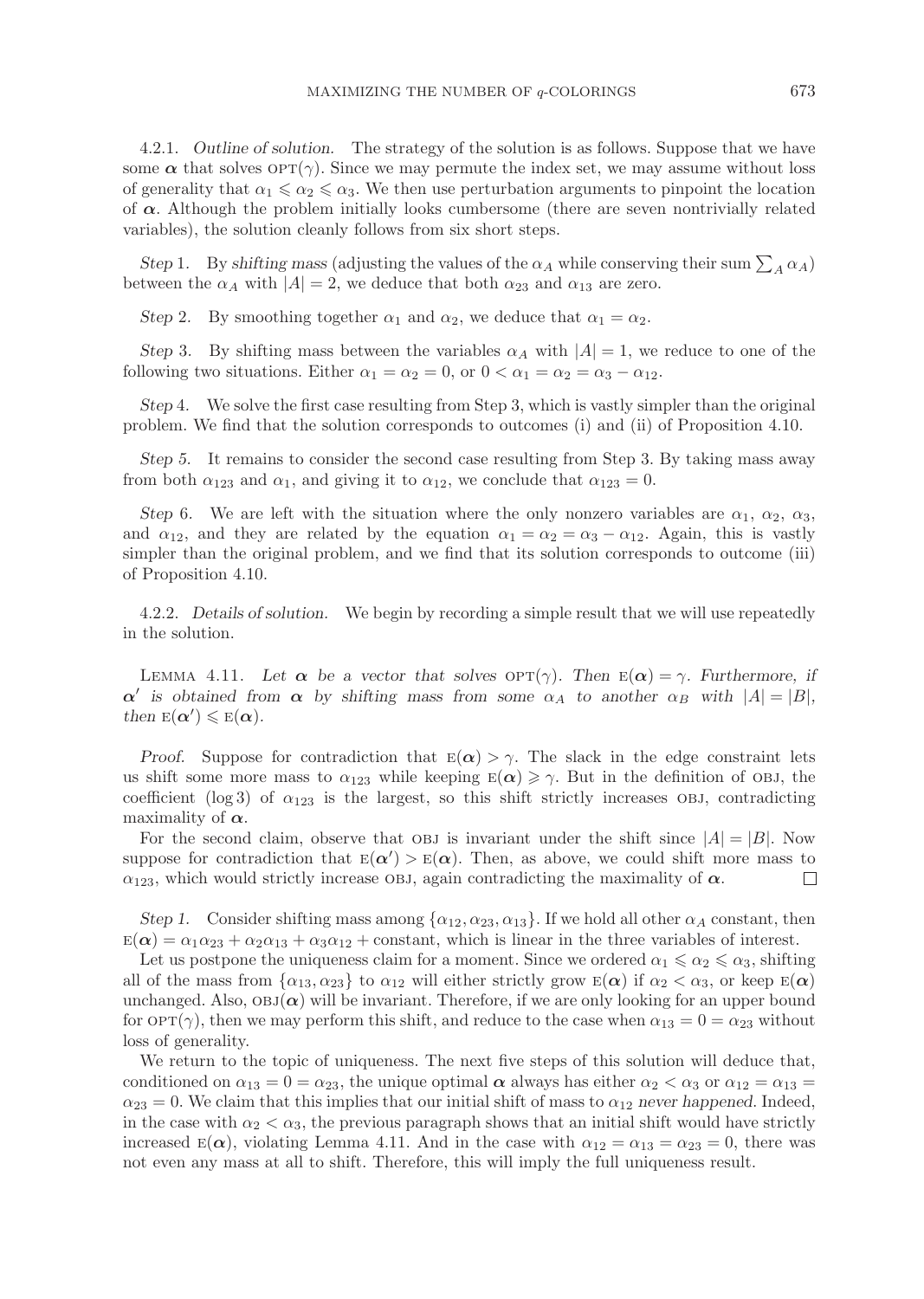*Step 2.* Consider shifting mass between  $\alpha_1$  and  $\alpha_2$  until they become equal. If we hold all other  $\alpha_A$  constant, then  $E(\alpha) = \alpha_1 \alpha_2 + (\alpha_1 + \alpha_2) \alpha_3$  + constant. This 'smoothing' operation strictly increases the first term, while keeping the other terms invariant. But Lemma 4.11 prohibits  $E(\alpha)$  from increasing, so we conclude that we must have had  $\alpha_1 = \alpha_2$ .

*Step 3.* Consider shifting mass among  $\{\alpha_1, \alpha_2, \alpha_3\}$ . That is, fix  $S = \alpha_1 + \alpha_2 + \alpha_3$ , and vary  $t = \alpha_3$  in the range  $0 \le t \le S$ . By Step 2,  $\alpha_1 = \alpha_2 = (S - t)/2$ . Step 1 gave  $\alpha_{13} = \alpha_{23} = 0$ , so we have

$$
E(\alpha) = \alpha_1 \alpha_2 + \alpha_1 \alpha_3 + \alpha_2 \alpha_3 + \alpha_{12} \alpha_3 = \frac{(S-t)^2}{4} + 2 \cdot \frac{S-t}{2} \cdot t + \alpha_{12} t
$$
  
=  $-\frac{3}{4}t^2 + \left(\frac{S}{2} + \alpha_{12}\right)t + \frac{S^2}{4}.$ 

By Lemma 4.11,  $\alpha_3 = t$  must maximize this downward-opening parabola in the range  $0 \leqslant t \leqslant S$ . Recall that quadratics  $f(x) = ax^2 + bx + c$  reach their extreme value at  $x = -b/2a$ , which corresponds to  $t = -(S/2 + \alpha_{12})/(2 \cdot (-3/4)) = (S + 2\alpha_{12})/3$  above. Thus, if  $(S + 2\alpha_{12})/3 <$ <br>So then we must have  $\alpha_{12} = (S + 2\alpha_{12})/3 = (\alpha_{12} + \alpha_{12}) \cdot (2 \cdot S + \alpha_{12})$ . Step 3 gave us  $\alpha_{12} = \alpha_{12}$ . S, then we must have  $\alpha_3 = (S + 2\alpha_{12})/3 = (\alpha_1 + \alpha_2 + \alpha_3 + 2\alpha_{12})/3$ . Step 2 gave us  $\alpha_1 = \alpha_2$ , which forces  $0 < \alpha_1 = \alpha_2 = \alpha_3 - \alpha_{12}$ . This is the second claimed outcome of this step.

On the other hand, if  $(S + 2\alpha_{12})/3 \geqslant S$ , then the quadratic is strictly increasing on the interval  $0 \leq t \leq S$ . Therefore, we must have  $\alpha_3 = S$ , forcing  $\alpha_1 = \alpha_2 = 0$ . This is the first claimed outcome of this step.

*Step 4.* In this case, only  $\alpha_3$ ,  $\alpha_{12}$ , and  $\alpha_{123}$  are nonzero. Then the edge constraint is simply  $\mathbb{E}(\alpha) = \alpha_3 \alpha_{12} = \gamma$  (Lemma 4.11 forces equality). Note that since  $\alpha_3 + \alpha_{12} \leq \mathbf{V}(\alpha) = 1$ , their product  $\alpha_3 \alpha_{12}$  is always at most 1/4, so we can only be in this case when  $\gamma \leq 1/4$ .

Now let  $x = \alpha_3$  and  $y = \alpha_{12}$ . The vertex constraint forces  $\alpha_{123} = 1 - x - y$ , so we are left with the routine problem of maximizing  $\cos s = y \log 2 + (1 - x - y) \log 3 = \log 3 - x \log 3 - y \log \frac{3}{2}$ subject to the constraints

$$
x, y \geqslant 0, \quad x + y \leqslant 1, \quad xy = \gamma.
$$

These constraints specify a segment of a hyperbola (a convex function) in the first quadrant of the  $xy$ -plane, and the objective is linear in x and y. Therefore, by convexity, the maximum would be at the global maximum of OBJ on the entire first quadrant branch of the hyperbola, unless that fell outside the segment, in which case it must be at an endpoint, forcing  $x + y = 1$ .

The maximum over the entire branch of  $xy = \gamma$  follows easily from the inequality of arithmetic and geometric means:  $OBJ \leq \log 3 - 2\sqrt{x \log 3 \cdot y \log \frac{3}{2}} = \log 3 - 2\sqrt{\gamma} \cdot \log 3 \cdot \log \frac{3}{2}$ , with equality when  $x \log 3 = y \log \frac{3}{2}$ . Using  $xy = \gamma$  to solve for x and y, we see that the unique global maximum is at  $x = \sqrt{\gamma \cdot \log \frac{3}{2}} / \log 3$  and  $y = \sqrt{\gamma \cdot \log 3} / \log \frac{3}{2}$ . This lies on our segment (satisfies  $x + y \le 1$ ) precisely when  $\gamma$  is below  $\kappa_3 \approx 0.1969$  and these values of  $\alpha_3 = x$  and  $\alpha_{12} = y$  indeed match those claimed in that regime.

On the other hand, when  $\gamma > \kappa_3$ , we are outside the segment, so by the above we must have  $x + y = 1$ , and we may substitute  $x = 1 - y$ . We are left with the single-variable maximization of  $OBJ = y \log 2$  subject to  $0 \leq y \leq 1$  and  $(1 - y)y = \gamma$ . By the quadratic formula, this is at  $\alpha_{12} = y = (1 + \sqrt{1 - 4\gamma})/2 \leq 1$ , which produces  $\alpha_3 = x = 1 - y = 1 - \alpha_{12}$ . This indeed matches outcome (ii) of our proposition.

*Step 5.* The remaining case is  $0 < \alpha_1 = \alpha_2 = \alpha_3 - \alpha_{12}$ , and we will show that this forces  $\alpha_{123} = 0$ . Indeed, suppose for the sake of contradiction that  $\alpha_{123} > 0$ . Shift mass to  $\alpha_{12}$  by taking  $\epsilon$  from  $\alpha_{123}$  and  $\epsilon' = \epsilon \alpha_3/\alpha_2$  from  $\alpha_1$ . Since many  $\alpha_A$  are zero,  $E(\alpha) = \alpha_1(\alpha_2 + \alpha_3) +$  $\alpha_2\alpha_3 + \alpha_{12}\alpha_3$ . Our perturbation decreases the first term by  $\epsilon'(\alpha_2 + \alpha_3)$ , increases the third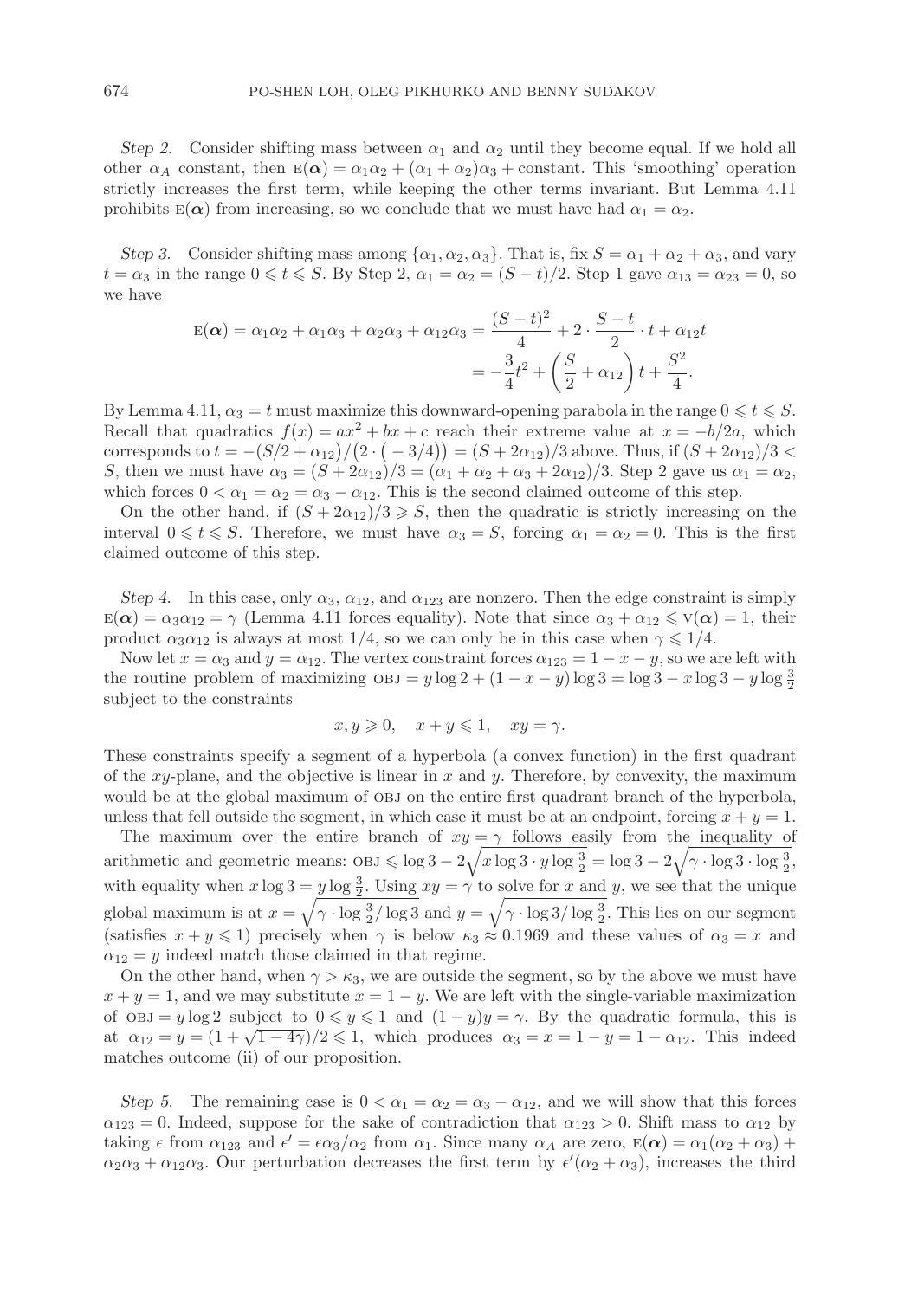term by  $(\epsilon + \epsilon')\alpha_3$ , and does not change the second term, so our choice of  $\epsilon'$  keeps  $E(\alpha)$ invariant.

On the other hand, OBJ increases by  $(\epsilon + \epsilon') \log 2 - \epsilon \log 3$ . Since we know  $\alpha_2 = \alpha_3 - \alpha_{12}$ , in<br>reticular we always have  $\alpha_2 > \alpha_3$ , which implies that  $\epsilon' > \epsilon$  because we assume  $\alpha_3 \geq \alpha_3 > 0$ . particular we always have  $\alpha_3 \geq \alpha_2$ , which implies that  $\epsilon' \geq \epsilon$  because we assume  $\alpha_2, \alpha_3 > 0$ .<br>Hence the increase in online  $(\epsilon + \epsilon')\log 2$ ,  $\epsilon \log 2 > (\epsilon + \epsilon)\log 2$ ,  $\epsilon \log 2 > 0$  contradicting the Hence the increase in OBJ is  $(\epsilon + \epsilon') \log 2 - \epsilon \log 3 \geq (\epsilon + \epsilon) \log 2 - \epsilon \log 3 > 0$ , contradicting the maximality of  $\alpha$ . Therefore, we must have had  $\alpha_{123} = 0$ .

*Step 6.* Now only  $\alpha_1$ ,  $\alpha_2$ ,  $\alpha_3$ , and  $\alpha_{12}$  remain. Let  $t = \alpha_3$  and  $r = \alpha_{12}$ . Step 3 gives  $\alpha_1$  $\alpha_2 = \alpha_3 - \alpha_{12} = t - r$ . We use the vertex constraint to eliminate t:  $1 = V(\alpha) = 2(t - r) + t + r$ , so  $t = (1 + r)/3$ . Substituting this for t, we are left with  $\alpha_1 = \alpha_2 = (1 - 2r)/3$  and  $\alpha_3 = (1 +$ r)/3. Since we need all  $\alpha_A \geq 0$ , the range for r is  $0 \leq r \leq 1/2$ .

The above expressions give

$$
E(\alpha) = \left(\frac{1-2r}{3}\right)^2 + 2\left(\frac{1-2r}{3}\right)\left(\frac{1+r}{3}\right) + \left(\frac{1+r}{3}\right)r = \frac{r^2-r+1}{3},
$$

and Lemma 4.11 forces  $E(\alpha) = \gamma$ .

The quadratic formula gives the roots  $r = (1 \pm \sqrt{12\gamma - 3})/2$ . These are only real when  $12\gamma$  –  $3 \geqslant 0$ , so this case only occurs when  $\gamma \geqslant 1/4$ . Furthermore, the only root within the interval  $0 \leq r \leq 1/2$  is  $r = (1 - \sqrt{12\gamma - 3})/2$ . Plugging this value of r into the expressions for the  $\alpha_A$ , we indeed obtain outcome (iii) of Proposition 4.10.

*Conclusion.* The only steps which proposed possible maxima were Steps 4 and 6. Conveniently, Step 4 also required that  $\gamma \leq 1/4$ , while Step 6 required  $\gamma \geq 1/4$ , so we do not need to compare them except at  $\gamma = 1/4$ , which is trivial. Finally, note that all extremal outcomes indeed have  $\alpha_2 < \alpha_3$ , except at  $\gamma = 1/3$ , in which case  $\alpha_{12} = \alpha_{13} = \alpha_{23} = 0$ . This justifies the uniqueness argument that we used at the end of Step 1, and completes our proof of Proposition 4.10.

## 5. *Exact result for sparse graphs*

In this section, we determine the precise structure of the sparse graphs that maximize the number of colorings, completing the proof of Theorem 1.2. Proposition 3.6(ii) showed that in this regime, the optimal graphs were close, in edit distance, to complete bipartite graphs. As a warm-up for the arguments that will follow in this section, let us begin by showing that the semi-complete subgraphs of Definition 1.1 are optimal among bipartite graphs. We will use this in the final stage of our proof of the exact result.

LEMMA 5.1. Let  $q \geq 3$  and  $r < a \leq b$  be positive integers. Among all subgraphs of  $K_{a,b}$ *with* r *missing edges, the ones which maximize the number of* q*-colorings are precisely:*

- (i) *both the correctly and incorrectly oriented semi-complete subgraphs, when*  $q = 3$ *, and*
- (ii) the correctly oriented semi-complete subgraph, when  $q \geq 4$  and  $\frac{b}{a} \geq \log q / \log \frac{q-2}{q-3}$  and <br>a is sufficiently large (that is  $q > N$ , where N, depends only on g) *a* is sufficiently large (that is,  $a > N_q$ , where  $N_q$  depends only on q).

REMARK. The above result is not as clean when more than three colors are used, but is sufficient for our purposes. In the sparse case, we encounter only highly unbalanced bipartite graphs, all of which have part size ratio approximately  $\log q / \log \frac{q}{q-1}$ . Apparently out of sheer coincidence (and good fortune), this is just barely enough to satisfy the additional condition of the lemma. Nevertheless, it would be nice to remove that condition.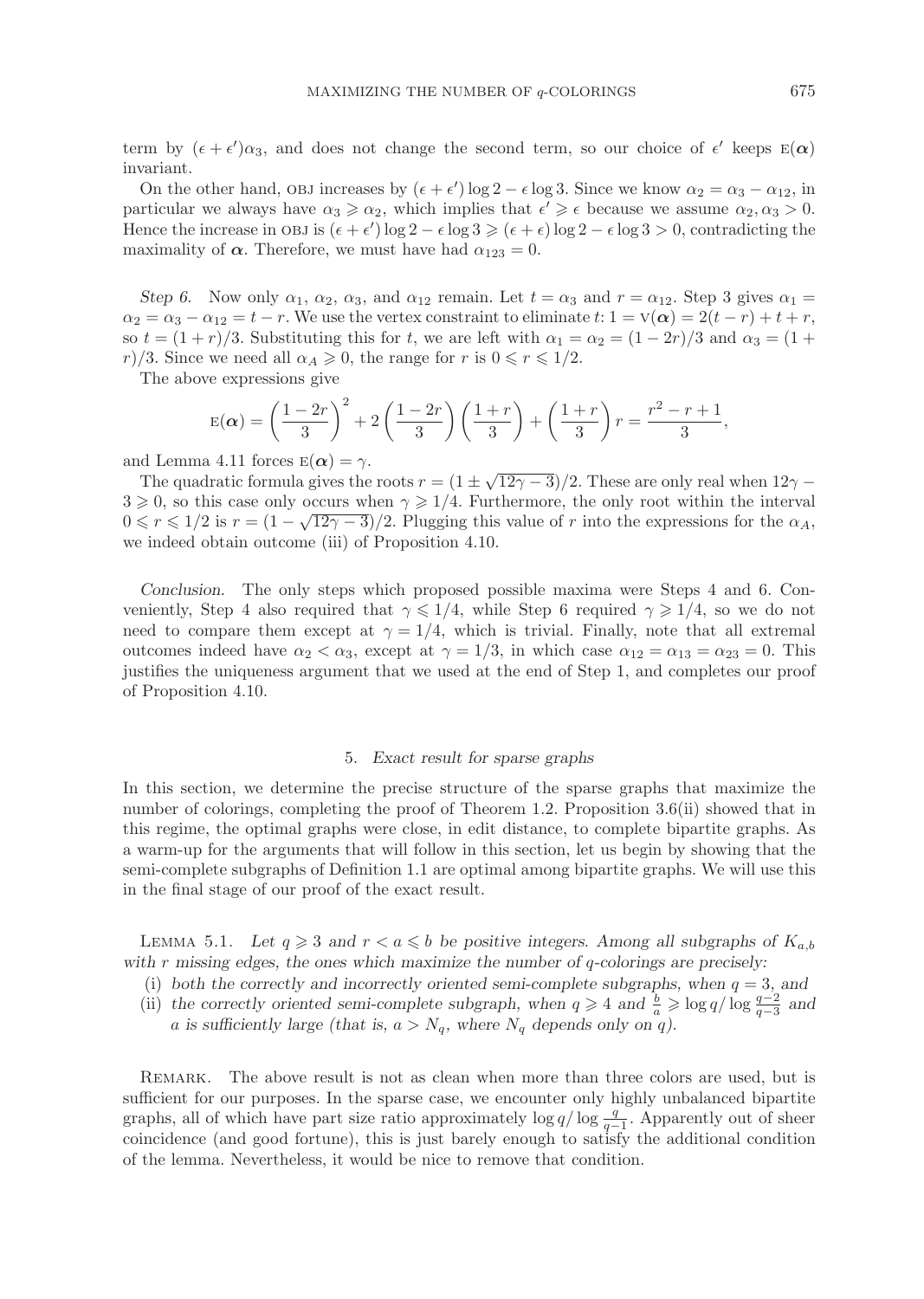*Proof Lemma* 5.1(ii). Let  $A \cup B$  be the vertex partition of  $K_{a,b}$ , with  $|A| = a$  and  $|B| = b$ . Let  $F^*$  be the correctly oriented semi-complete subgraph of  $K_{a,b}$  with exactly r missing edges. Let F be another non-isomorphic subgraph of  $K_{a,b}$  with the same number of edges. We will show that F has fewer colorings. Since F and  $F^*$  are both bipartite, they share every coloring that uses disjoint sets of colors on the sides of the bipartition. Discrepancies arise when the same color appears on both sides. Note, however, that whenever this occurs, every edge between same-colored vertices must be missing from the graph. This set of forced missing edges (in this lemma, *missing edges* refer only to those missing from the bipartite  $K_{a,b}$ , not the entire  $K_{a+b}$ ), which we call the coloring's *footprint*, is always a union of vertex-disjoint complete bipartite graphs, one per color that appears on both sides. For each subset  $H$  of the missing edges of  $F$ , let  $n_H$  be the number of colorings of F with footprint H. Then,  $\sum n_H$  is exactly the number of colorings of F. To give each  $n_H$  a counterpart from  $F^*$ , fix an arbitrary bijection  $\phi$  between the missing edges of F and  $F^*$ , and let  $n_H^*$  be the number of colorings of  $F^*$  with footprint  $\phi(H)$ . Since  $F^*$  has  $\sum n_H^*$  colorings, it suffices to show that  $n_H \leqslant n_H^*$  for all H, with strict inequality for at least one H.

Clearly, when H is empty, or a star centered in B, then  $n_H = n_H^*$ . We observed that all footprints are unions  $\Gamma_1 \cup \ldots \cup \Gamma_k$  of vertex-disjoint complete bipartite graphs, so all H not of that form automatically have  $n_H = 0 \leq n_H^*$ . It remains to consider H that have this form, but are not stars centered in B. Colorings with this footprint are monochromatic on each  $\Gamma_i$ , and there are  $\binom{q}{k}k!$  ways to choose a distinct color for each  $\Gamma_i$ . The remaining  $q - k$  colors are partitioned into two sets, one for  $A \setminus V(H)$  and one for  $B \setminus V(H)$ . Crucially,  $|B \setminus V(H)| \leq b - 2$ because  $H$  is not a star centered in  $B$ . Thus,

$$
n_H \leqslant \left[ \binom{q}{k} k! \right] \cdot \sum_{i=1}^{q-k-1} \binom{q-k}{i} i^{|A \setminus V(H)|} (q-k-i)^{|B \setminus V(H)|}
$$
  

$$
\leqslant q^k \cdot \sum_{i=1}^{q-k-1} \binom{q-k}{i} i^a (q-k-i)^{b-2}.
$$

To see that the sum is dominated by the  $i=1$  term, note that since we assumed that  $\frac{b}{a} \geqslant$  $\log q / \log \frac{q-2}{q-3}$ , for sufficiently large a we have

$$
\frac{b-2}{a} \ge \log(q-1)/\log \frac{q-2}{q-3} \ge \log(q-k)/\log \frac{q-k-1}{q-k-2},
$$

so we may apply Inequality B.2(ii) from the Appendix. This gives  $n_H \leqslant q^k \cdot 1.1(q - k)(q - k)$  $(k-1)^{b-2}$ . Next, we claim that this bound is greatest when k is smallest. Indeed, when k increases by one,  $q^k$  increases by the factor q, but  $(q - k - 1)^{b-2}$  decreases by a factor of at least  $((q-2)/(q-3))^{b-2} \gg q$  for large b. Hence we have  $n_H \leqslant 1.1q(q-1)(q-2)^{b-2}$ .

On the other hand,  $\phi(H)$  is always a star centered in B, so we can easily construct  $q(q 1)(q-2)^{b-1}$  colorings of F<sup>\*</sup>. Indeed, choose one color for the vertices of the graph  $\phi(H)$ , a different color for the remainder of  $A \setminus \phi(H)$ , and allow each vertex left in  $B \setminus \phi(H)$  to take any of the other  $q-2$  colors. Since  $\phi(H)$  intersects B in exactly one vertex,  $n_H^* \geqslant q(q-1)(q-1)$  $(2)^{b-1}$ , as claimed. But  $q-2\geqslant 2$ , so we have the desired strict inequality  $n_H^* \geqslant 2q(q-1)(q-1)$  $(2)^{b-2} > n_H$  for all remaining H.  $\Box$ 

Part (i) is a consequence of the following more precise result, which we will also need later.

LEMMA 5.2. Let F be a subgraph of the complete bipartite graph  $K_{a,b}$  with vertex partition A ∪ B*, and* r < max{a, b} *missing edges. Suppose that* F *has* x ∈ A *and* y ∈ B *with* x *complete to* B and y complete to A. Then its number of three-colorings is precisely  $3 \cdot 2^a + 3 \cdot 2^b - 6 + 6s$ , *where* s *is the number of nonempty subsets of missing edges which form complete bipartite graphs. This is at most*  $3 \cdot 2^a + 3 \cdot 2^b + 6 \cdot (2^r - 2)$ *, with equality exactly when the missing edges form a star.*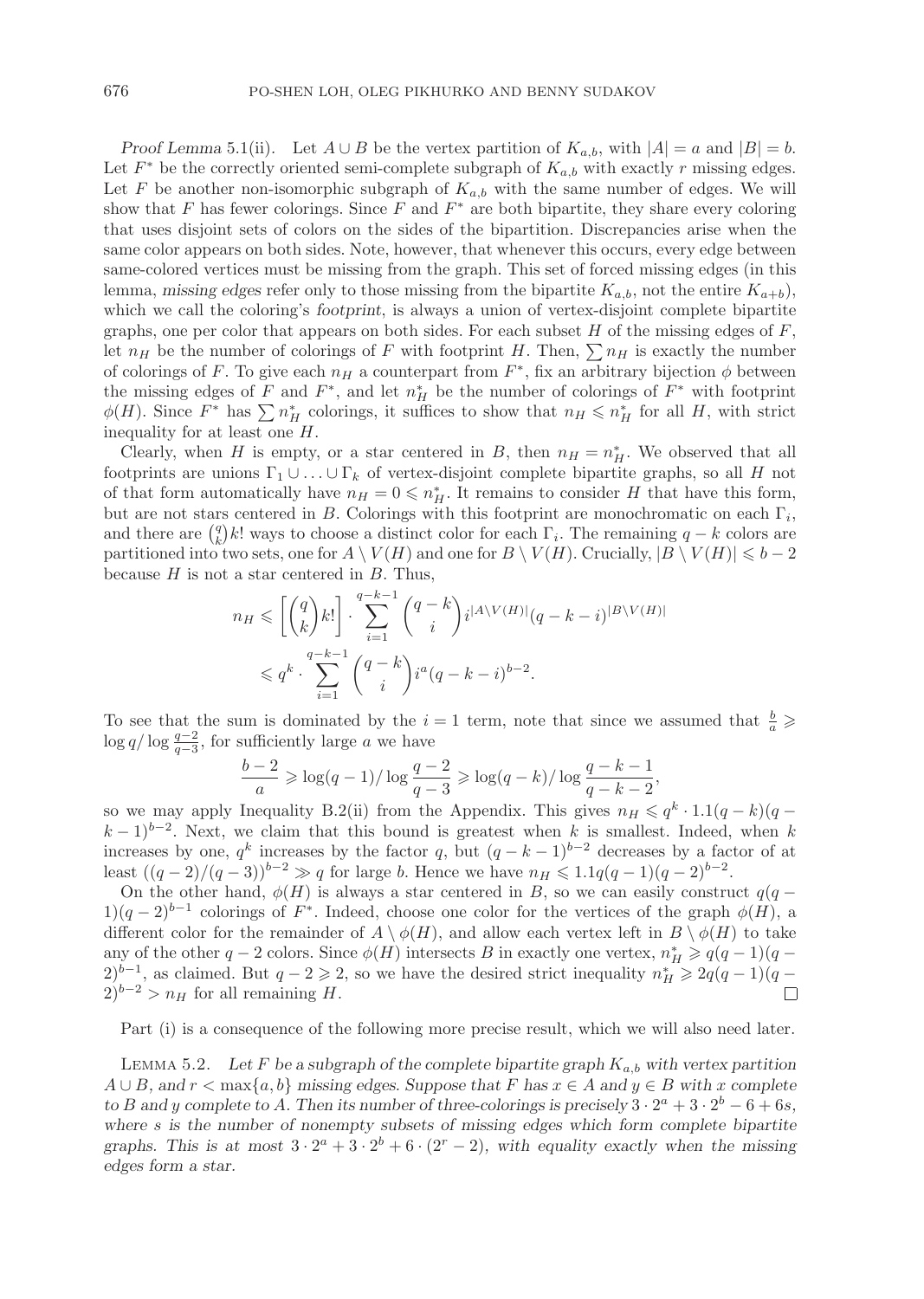*Proof.* As in the proof of Lemma 5.1(ii), let  $n_H$  be the number of three-colorings of F with footprint H. The key observation is that for every nonempty H,  $n_H = 6$  when H is a complete bipartite graph, and  $n_H = 0$  otherwise. Indeed, if H is not a complete bipartite graph, then it cannot be a footprint of a three-coloring, so  $n_H = 0$ . Otherwise, there are three ways to choose a color for the vertices of H, and then by definition of footprint, the remaining two colors must be split between  $A \setminus H$  and  $B \setminus H$ . Both of these sets are nonempty, because  $A \setminus H$  must contain the given vertex x and  $B \setminus H$  must contain y, so the only way to split the two colors is to use one on all of  $A \setminus H$  and the other on all of  $B \setminus H$ . There are two ways to decide how to do this. Therefore,  $n_H = 3 \cdot 2 = 6$ , as claimed, and this produces the 6s in the formula.

The rest of the formula follows from  $n_{\emptyset} = 3 \cdot 2^{a} + 3 \cdot 2^{b} - 6$ . Indeed, the terms correspond to the colorings that use a single color (for which there are three choices) on B and allow the other two on A, those that use one on A and allow the others on B, and those that use only one on each of  $A$  and  $B$  (hence were double-counted). The final claim in the statement comes from the fact that stars are the only r-edge graphs which have all  $2<sup>r</sup> - 1$  of their nonempty subgraphs complete bipartite.  $\Box$ 

*Proof of Lemma* 5.1(i). Since the number of missing edges r is less than both |A| and |B|, the vertices x and y of Lemma 5.2 must exist. Therefore, its equality condition implies that the optimal subgraphs are indeed semi-complete.  $\Box$ 

## 5.1. *Structure of proof*

We will use several small constants with relative order of magnitude  $\epsilon_1 \ll \epsilon_2 \ll \epsilon_3$ , related by  $\epsilon_1 = \epsilon_2^2 = \epsilon_3^3$ . We do not send them to zero; rather, we show that there is an eventual choice of the  $\epsilon_1$  determined by a and  $\epsilon_2$  that makes our argument work. Therefore, to avoid confusion the  $\epsilon_i$ , determined by q and  $\kappa$ , that makes our argument work. Therefore, to avoid confusion, the  $O$ ,  $\Theta$ , and  $o$  notation that we employ in this proof will only mask constants depending on  $q, \kappa$  alone. For example, we will write  $X = O(\epsilon_2 Y)$  when there is a constant  $C_{q,\kappa}$  such that  $|X| \leq C_{q,\kappa} \epsilon_2 |Y|$  for sufficiently large m and n. Occasionally, we will use phrases like 'almost all colorings have property P' when  $(1 - o(1))$ -fraction of all colorings have that property.

*Proof of Theorem* 1.2. Let  $G = (V, E)$  be an optimal graph with n vertices and  $m \leq \kappa n^2$ edges. We begin with a convenient technical modification: if  $G$  has an isolated edge  $xy$ , replace it with an edge between  $x$  and another non-isolated vertex of minimal degree. Do this only once, even if G had multiple isolated edges. The number of colorings stays the same because both graphs share the same partial colorings of  $V \setminus \{x\}$ , and each of those has exactly  $q-1$ extensions (in each graph) to the degree-1 vertex  $x$ .

This adjustment will not compromise the uniqueness claim, because it cannot create one of the optimal graphs listed in Theorem 1.2. Indeed, if it did, then the degree-1 vertex  $x$ would now have to be the center of the missing star of the semi-complete subgraph  $H \subset K_{a,b}$ . But we made x adjacent to a vertex of minimal degree, so  $x$  must be on the smaller side of H's bipartition. Then the number of  $K_{a,b}$ -edges missing from the semi-complete H is precisely  $b - d(x) = b - 1$ . This exceeds a for all optimal graphs listed in Theorem 1.2, but our definition of semi-completeness required that the number of missing edges was strictly less than the size of the smaller part. This contradiction shows that we may assume without loss of generality that if G has an isolated edge uv, then it also contains a degree-1 vertex  $x \notin \{u, v\}$ .

Define  $u_1 = \sqrt{m \cdot \log \frac{q}{q-1} / \log q}$  and  $u_2 = \sqrt{m \cdot \log q / \log \frac{q}{q-1}}$ , and note that  $\frac{u_1}{u_2} =$  $\log \frac{q}{q-1}$  log q and  $u_1u_2 = m$ . Therefore, Proposition 3.6(ii) gives disjoint subsets  $U_1, U_2 \subset V$  of size  $|U_1| = [u_1]$  such that by editing at most  $\epsilon_1 m$  edges we can transform G into the complete size  $|U_i| = [u_i]$ , such that by editing at most  $\epsilon_1 m$  edges, we can transform G into the complete bipartite graph between  $U_1$  and  $U_2$ , with all other vertices isolated. Call that graph  $G^*$ .

Let  $(V_1, V_2)$  be a max-cut partition of the *nonisolated* vertices of  $G$ , such that  $V_1$  contains at least as many vertices of  $U_1$  as  $V_2$  does. We would like to show that this partition is very close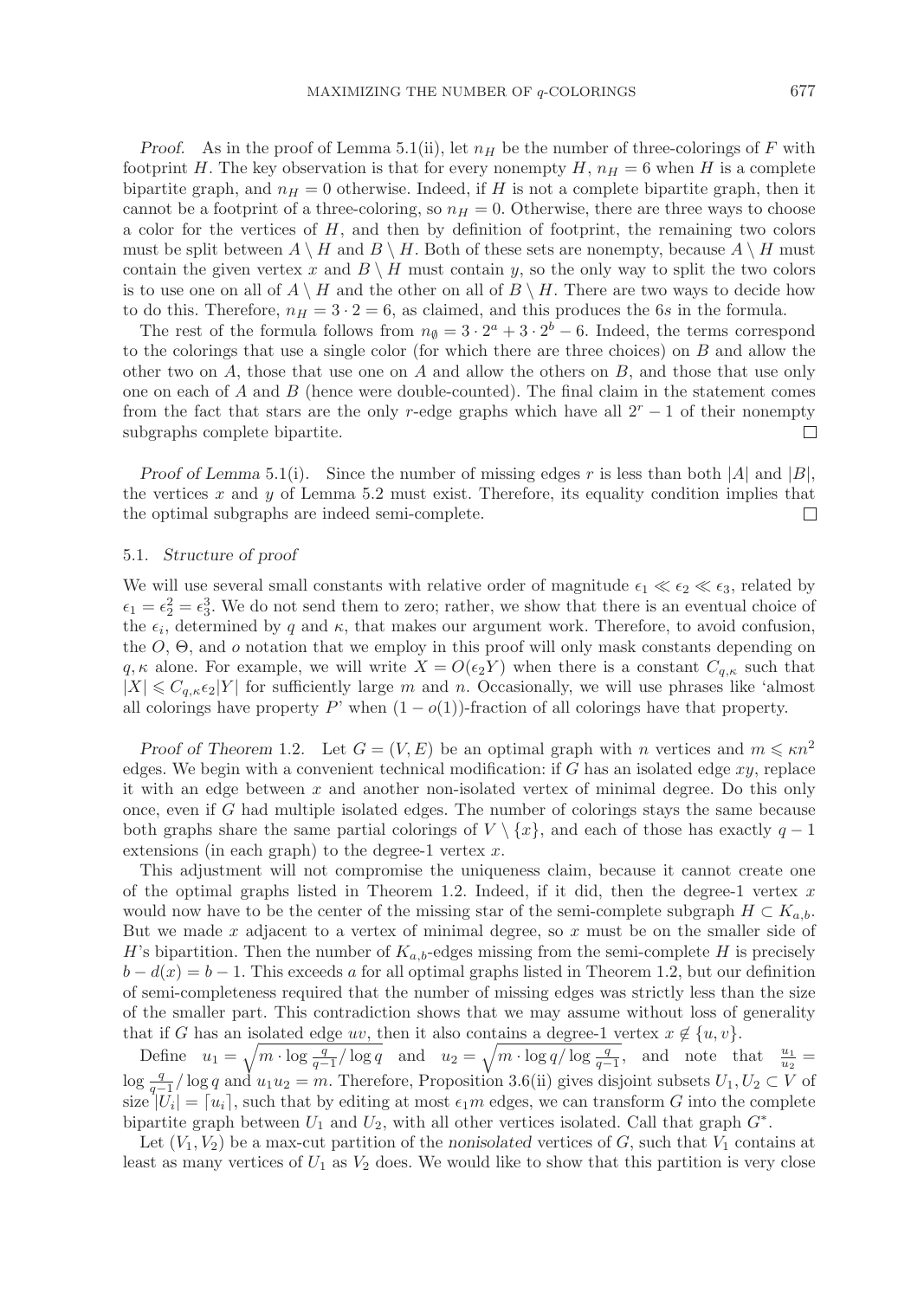to  $(U_1, U_2)$ , so we keep track of the  $U_i$  by defining  $U_i' = U_i \cap V_i$  and  $U_i'' = U_i \cap V_{3-i}$  for each  $i \in \{1, 2\}$ . To help us recognize vertices that are 'mostly correct' let  $X_i \subset U'$  be the vertices  $i \in \{1, 2\}$ . To help us recognize vertices that are 'mostly correct,' let  $X_i \subset U_i'$  be the vertices that are adjacent to all but at most  $\epsilon_2\sqrt{m}$  vertices of  $U'_{3-i}$ .<br>The following series of claims will complete the proof of Tl

The following series of claims will complete the proof of Theorem 1.2, since Proposition 3.6(i) already determined the asymptotic maximum number of colorings.

CLAIM 1. For each i,  $|U'_i|$  is within  $O(\epsilon_1\sqrt{m})$  of  $u_i$ ,  $|X_i|$  is within  $O(\epsilon_2\sqrt{m})$  of  $u_i$ , and  $w_i \geq O(\epsilon_1\sqrt{m})$  $|U_i''| \leqslant O(\epsilon_1 \sqrt{m}).$ 

CLAIM 2. Almost all colorings of G are  $(X_1, X_2)$ -regular, which means that they only use *one color on*  $X_1$ *, and avoid that color on*  $X_2$ *.* 

CLAIM 3. At most one non-isolated vertex  $v_0$  has degree  $\leq 2\epsilon_3\sqrt{m}$ . We use this to show *that each*  $|V_i|$  *is within*  $O(\epsilon_2\sqrt{m})$  *of*  $u_i$ *. Let*  $V_0 = \{v_0\}$  *if it exists; otherwise, let*  $V_0 = \emptyset$ *. Let*<br> $V^* = V \setminus V$  $V_i^* = V_i \setminus V_0.$ 

CLAIM 4. *Almost all colorings are*  $(V_1^*, V_2^*)$ -regular, that is, use one color for  $V_1^*$ , and avoid on  $V^*$ *it* on  $V_2^*$ .

CLAIM 5. *Each*  $V_i^*$  *is an independent set, and*  $v_0$  *(if it exists) has neighbors in only one of*  $V^*$ . Hence  $C$  is a binaritie graph plus isolated vertices. *the*  $V_i^*$ *. Hence G is a bipartite graph plus isolated vertices.* 

CLAIM 6. G is a semi-complete subgraph of  $K_{|V_1|,|V_2|}$  plus isolated vertices, correctly *oriented if*  $q \ge 4$ *.* 

#### 5.2. *Details of proof*

*Proof of Claim* 1. We know that by editing at most  $\epsilon_1 m$  edges, G can be transformed into  $G^*$ , the complete bipartite graph between  $(U_1, U_2)$ , plus isolated vertices. Since  $|U_i| = [u_i] =$  $\Theta(\sqrt{m})$ , all vertices in the  $U_i$  have degree  $\Theta(\sqrt{m})$  in  $G^*$ . Therefore, the number of  $U_i$ -vertices  $\mathcal{O}(\sqrt{m})$ , an vertices in the  $\mathcal{O}_i$  may degree  $\mathcal{O}(\sqrt{m})$  in  $G$ . Therefore, the number of  $\mathcal{O}_i$ -vertices that are isolated in G is at most  $\epsilon_1 m/\Theta(\sqrt{m}) = O(\epsilon_1 \sqrt{m})$ , implying in particular that the number number of  $U_1$ -vertices in  $V_1 \cup V_2$  is at least  $|U_1| - O(\epsilon_1 \sqrt{m}) \ge \frac{2}{3} u_1$ . (Recall that  $(V_1, V_2)$  is a max-cut partition of the nonisolated vertices of G) Since more  $U_1$ -vertices are in  $V_1$  than in max-cut partition of the *nonisolated* vertices of  $G$ .) Since more  $U_1$ -vertices are in  $V_1$  than in max-cut partition of the nonisolated vertices of G.)<br>  $V_2$ , and  $U'_1 = U_1 \cap V_1$ , we have  $|U'_1| \ge \frac{1}{3}u_1 = \Theta(\sqrt{m})$ .<br>
Also  $G^*$  has at least m edges crossing between (I)

Also,  $G^*$  has at least m edges crossing between  $(U_1, U_2)$ , so G has at least  $m - \epsilon_1 m$  edges crossing between  $(U_1, U_2)$ , and at least that many between its max-cut  $(V_1, V_2)$ . As G has only m edges, this shows that each  $G[V_i]$  spans at most  $\epsilon_1 m$  edges. But the sets  $U'_1, U''_2 \subset V_1$  are complete to each other in  $C^*$  so among the  $\leq \epsilon_2 m$  edges of  $G[V_i]$  at least  $|U'| ||U''| = \epsilon_2 m$  of complete to each other in  $G^*$ , so among the  $\leq \epsilon_1 m$  edges of  $G[V_1]$ , at least  $|U_1'||U_2''| - \epsilon_1 m$  of<br>them must go between  $U'$  and  $U''$ . Combining this with the above result that  $|U_1'| > \Theta(\sqrt{m})$ . them must go between  $U'_1$  and  $U''_2$ . Combining this with the above result that  $|U'_1| \geq \Theta(\sqrt{m})$ ,<br>we obtain the desired bound  $|U''| \leq \Theta(\epsilon \sqrt{m})$ . we obtain the desired bound  $|U_2''| \le O(\epsilon_1\sqrt{m})$ .<br>Then  $U'$  the set of  $U_2$  vertices in  $V_2$  has size

Then  $U'_2$ , the set of  $U_2$ -vertices in  $V_2$ , has size at least  $u_2 - O(\epsilon_1\sqrt{m}) \ge \Theta(\sqrt{m})$ , because only  $(\epsilon_1\sqrt{m})$  of the  $U_2$  vertices are isolated and  $|U''| \le O(\epsilon_2/m)$  of them are in  $V_2$ . Beneating Then  $\mathcal{O}_2$ , the set of  $\mathcal{O}_2$ -vertices in  $\mathcal{V}_2$ , has size at least  $u_2 - \mathcal{O}(\epsilon_1\sqrt{m}) \geq \mathcal{O}(\sqrt{m})$ , because only  $\mathcal{O}(\epsilon_1\sqrt{m})$  of the  $U_2$ -vertices are isolated and  $|U_2''| \leq \mathcal{O}(\epsilon_1\sqrt{m})$  of them a  $U(\epsilon_1 \sqrt{m})$  or the  $U_2$ -vertices are isolated and  $|U_2| \le U(\epsilon_1 \sqrt{m})$  or them are in  $V_1$ . Repeating the previous paragraph's argument with respect to  $U_2'$  and  $U_1''$ , we find that  $|U_1''| \le O(\epsilon_1 \sqrt{m})$ , which then implies that  $|U_1'| \geq u_1 - O(\epsilon_1\sqrt{m}).$ <br>It remains to control Y, which we recall to

It remains to control  $X_i$ , which we recall to be the vertices of  $U'_i$  which had at most  $\epsilon_2\sqrt{m}$ <br>projektors in  $U'_i$ . The  $U'_i$  are complete to each other in  $C^*$ , so each vertex not in X nonneighbors in  $U'_{3-i}$ . The  $U'_i$  are complete to each other in  $G^*$ , so each vertex not in  $X_i$ 

 $\Box$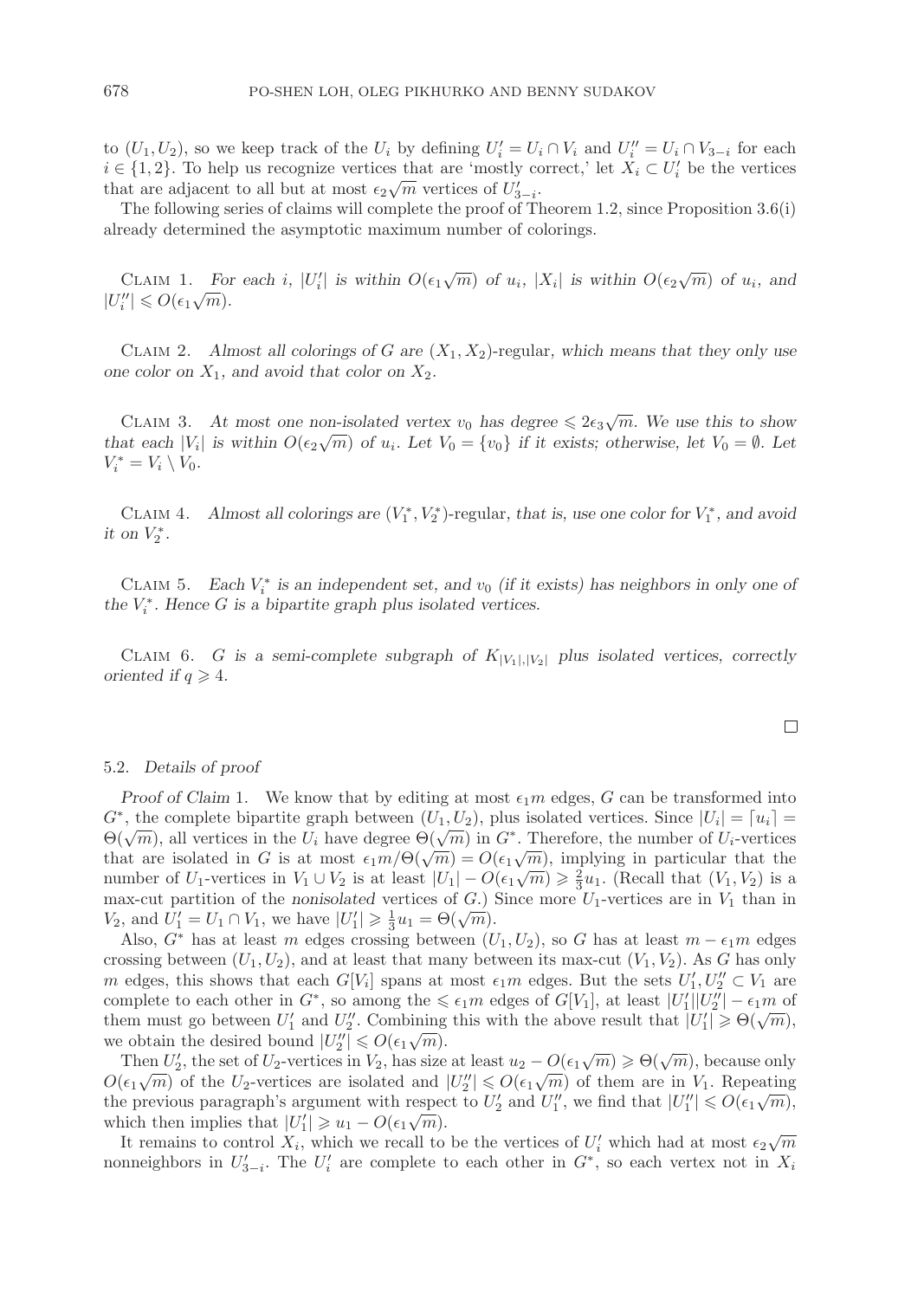contributes at least  $\epsilon_2\sqrt{m}$  to the total edit distance of  $\leq \epsilon_1 m$ . We set  $\epsilon_2^2 = \epsilon_1$ , so this implies that all but at most  $\epsilon_2 \sqrt{m}$  vertices of  $U_i'$  belong to  $X_i$ . Since  $|U_i'|$  is within  $O(\epsilon_1 \sqrt{m})$  of  $u_i$ , this gives the desired result.  $\Box$ 

*Proof of Claim* 2. We bound the number of colorings that are not  $(X_1, X_2)$ -regular. For each partition  $[q] = C_0 \cup C_1 \cup C_2 \cup C_3$ , we count the colorings which use the colors  $C_1$  in  $X_1$ but not  $X_2$ , use  $C_2$  in  $X_2$  but not  $X_1$ , use  $C_3$  in both  $X_1$  and  $X_2$ , and do not use  $C_0$  in either  $X_1$  or  $X_2$ . Then we sum over all *irregular* partitions, which are all partitions with  $|C_1| \geq 2$ <br>can  $|C| > 1$ . It suffices to show that the result is of smaller order than the total number of or  $|C_3| \ge 1$ . It suffices to show that the result is of smaller order than the total number of colorings of C colorings of G.

For any given partition with  $|C_i| = c_i$ , we claim that the corresponding number of colorings is at most  $(|X_1||X_2|)^{c_3} \cdot c_1^{|X_1|-\mathfrak{q}\epsilon_2\sqrt{m}} \cdot c_2^{|X_2|-\mathfrak{q}\epsilon_2\sqrt{m}} \cdot q^{n-2c_3-(|X_1|-\mathfrak{q}\epsilon_2\sqrt{m})-(|X_2|-\mathfrak{q}\epsilon_2\sqrt{m})}$ . The first factor comes from choosing co pairs of vertices  $x \in X_1, y \in X_2$  on which to factor comes from choosing  $c_3$  pairs of vertices  $x_i \in X_1$ ,  $y_i \in X_2$  on which to use each color of  $C_3$ . Then, every vertex in the common neighborhood of  $\{y_i\}$  must avoid  $C_3$  in order to produce a proper coloring. By definition of  $X_2$ , the number of vertices of  $U'_1$  that are not in this common<br>neighborhood is at most  $|C_2|\varepsilon_2/\sqrt{m} \leq 4\varepsilon_2/\sqrt{m}$ . Thus all but at most  $4\varepsilon_2/\sqrt{m}$  vertices of  $X_i \subset U'$ neighborhood is at most  $|C_3|\epsilon_2\sqrt{m} \leq \frac{q\epsilon_2\sqrt{m}}{m}$ . Thus all but at most  $q\epsilon_2\sqrt{m}$  vertices of  $X_1 \subset U_1'$ are adjacent to every  $\{y_i\}$ , and therefore restricted to colors in  $C_1$ . This produces the second factor in our bound, and the third factor is obtained analogously. Of course every vertex has at most  $q$  color choices, and we use that trivial bound for all remaining vertices, producing our final factor. Using that each  $|X_i|$  is within  $O(\epsilon_2\sqrt{m})$  of  $u_i = \Theta(\sqrt{m})$ , we find that the sum  $\Sigma_1$ of this bound over all  $\leq 4^q$  irregular partitions is

$$
\begin{aligned} \Sigma_1 &= \sum_{\text{irregular}} (|X_1||X_2|)^{c_3} \cdot c_1^{|X_1|-q\epsilon_2\sqrt{m}} \cdot c_2^{|X_2|-q\epsilon_2\sqrt{m}} \cdot q^{n-2c_3-(|X_1|-q\epsilon_2\sqrt{m})-(|X_2|-q\epsilon_2\sqrt{m})} \\ &\leqslant e^{O(\epsilon_2\sqrt{m})} \sum_{\text{irregular}} (\Theta(\sqrt{m})\cdot\Theta(\sqrt{m}))^{c_3} \cdot c_1^{u_1} \cdot c_2^{u_2} \cdot q^{n-u_1-u_2} \\ &\leqslant e^{O(\epsilon_2\sqrt{m})} \cdot 4^q \cdot O(m^q) \cdot \max_{c_1 \geqslant 2 \text{ or } c_3 \geqslant 1} \big\{ c_1^{u_1} c_2^{u_2} \big\} \cdot q^{n-u_1-u_2}. \end{aligned}
$$

For any irregular partition with  $c_1 + c_2 < q$ , it is clear that  $c_1^{u_1} c_2^{u_2}$  increases when  $C_1$  is replaced by  $C_1 \cup C_2 \cup C_2$  and  $C_2$  and  $C_2$  are reduced to  $\emptyset$ . It is also clear that this procedure replaced by  $C_1 \cup C_0 \cup C_3$ , and  $C_0$  and  $C_3$  are reduced to  $\emptyset$ . It is also clear that this procedure gives another irregular partition, but this time with  $c_1 + c_2 = q$ . Yet  $\frac{u_2}{u_1} = \log q / \log \frac{q}{q-1} \ge \log q / \log \frac{q-1}{q-1}$ log  $q/\log \frac{q-1}{q-2}$ , so we may apply Inequality B.2(i), which gives

$$
\max_{c_1 \geqslant 2 \text{ or } c_3 \geqslant 1} c_1^{u_1} c_2^{u_2} = 2^{u_1} (q-2)^{u_2} \leqslant 1.5^{-u_1} \cdot 1^{u_1} (q-1)^{u_2} = e^{-\Theta(\sqrt{m})} \cdot (q-1)^{u_2}.
$$

Thus for small  $\epsilon_2$ , we have  $\Sigma_1 \leqslant e^{-\Theta(\sqrt{m})} \cdot (q-1)^{u_2} \cdot q^{n-u_1-u_2}$ .

On the other hand, Proposition 3.6(i) shows that the optimal graph has at least  $\Sigma_0 :=$  $q^n e^{(-c-\epsilon_1)\sqrt{m}}$  colorings, where  $c = 2\sqrt{\log \frac{q}{q-1} \cdot \log q}$ . Since  $u_1 = \sqrt{m \cdot \log \frac{q}{q-1}}$  $q^ne^{(-c-\epsilon_1)\sqrt{m}}$  colorings, where  $c=2\sqrt{\log\frac{q}{q-1}}\cdot\log q$ . Since  $u_1=\sqrt{m\cdot\log\frac{q}{q-1}}/\log q$  and  $u_2=\sqrt{m\cdot\log q/\log\frac{q}{q-1}}$ , routine algebra shows that  $\Sigma_0$  is precisely  $e^{-\epsilon_1\sqrt{m}}(q-1)^{u_2}q^{n-u_1-u_2}$ . Therefore, for small  $\epsilon_1$  we have  $\Sigma_1/\Sigma_0 \leqslant e^{-\Theta(\sqrt{m})} = o(1)$ , that is, almost all colorings of G are  $(X_1, X_2)$ -regular. are  $(X_1, X_2)$ -regular.

Before proving the next claim, it is convenient to establish the following lemma, which should be understood in the context of Claim 3.

Lemma 5.3. *Let* x, y *be a pair of nonisolated vertices of* G*, such that* xy *is not an isolated edge.* Then  $d(x) + d(y) \ge |X_1| - 1$ .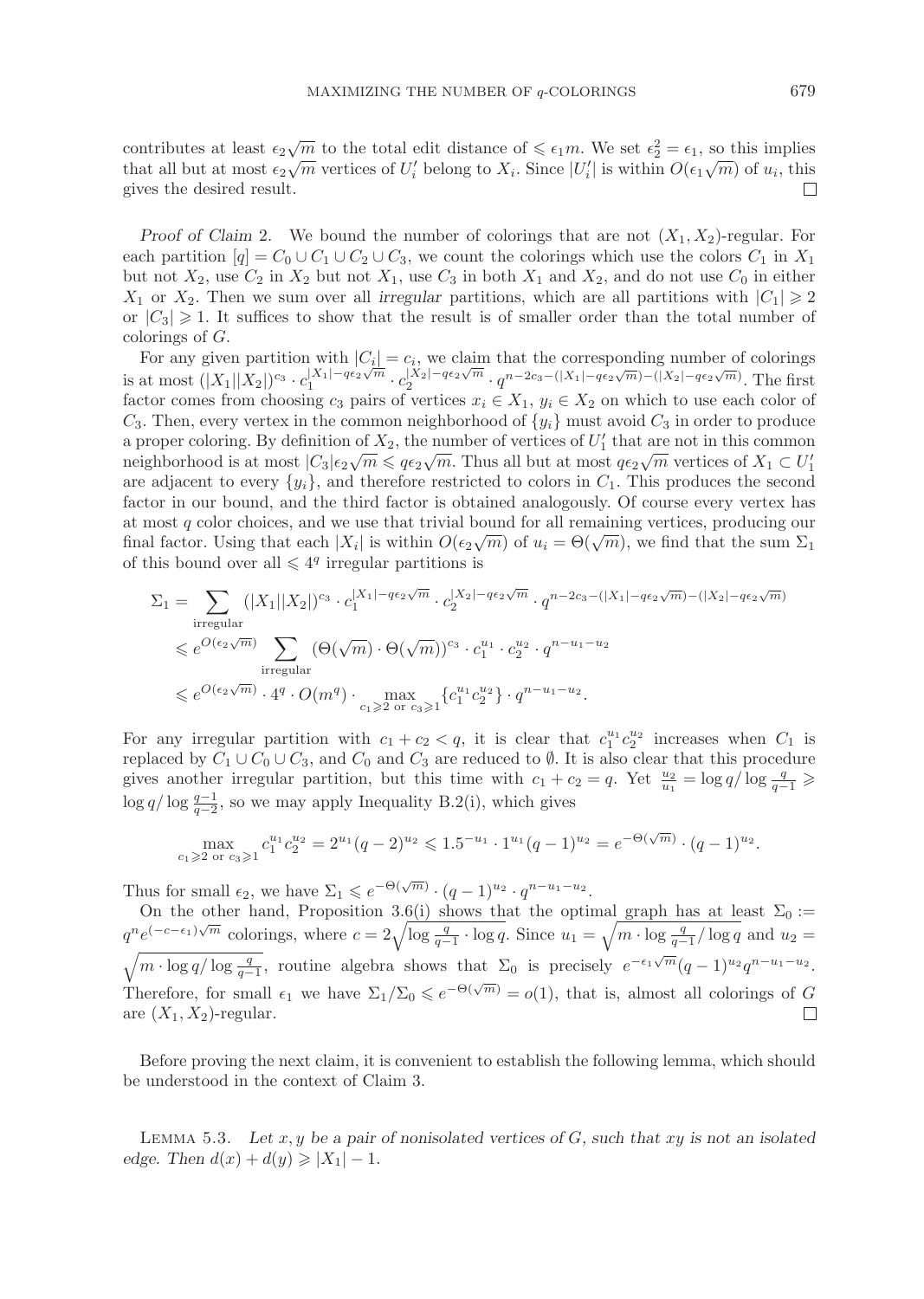*Proof.* Suppose for contradiction that there is such a pair x, y with  $d(x) + d(y) \le |X_1| - 2$ . Let G' be the graph obtained by deleting the  $\leqslant |X_1| - 2$  edges incident to x or y, and adding back as many edges between x and  $X_1 \setminus \{x, y\}$ . Define an  $(X_1 \setminus \{x, y\}, X_2 \setminus \{x, y\})$ -regular partial coloring to be a proper coloring of the vertices  $V \setminus \{x, y\}$ , which uses only one color on  $X_1 \setminus \{x, y\}$ , and avoids that color on  $X_2 \setminus \{x, y\}$ . Every such partial coloring of G' has exactly  $q-1$  extensions to x since only one color appears on  $N_{G'}(x) \subset X_1 \setminus \{x, y\}$ , and then exactly q<br>further extensions to the permit isolated vertex  $\omega$ . On the other hand, in  $C$  x and  $\omega$  both have further extensions to the newly-isolated vertex  $y$ . On the other hand, in  $G$ , x and y both have degree at least 1 and do not form an isolated edge, so one of them, say  $x$ , has a neighbor in the rest of the graph. Therefore, in G the same partial coloring has at most  $q-1$  extensions to the vertex x, and then at most  $q-1$  further extensions to the nonisolated vertex y. Yet by Claim 2, almost all colorings of  $G$  arise in this way, so for sufficiently large  $m, G$  has fewer colorings than  $G'$ , contradiction.  $\Box$ 

*Proof of Claim* 3*.* Recall that our initial technical adjustment allows us to assume that if G contains an isolated edge uv, then it also contains a degree-1 vertex  $x \notin \{u, v\}$ . This would give  $d(x) + d(u) = 2 \ll |X_1| - 1$ , contradicting Lemma 5.3 because xu cannot be an isolated edge. Hence  $G$  in fact has no isolated edges. But then the same lemma implies that at most one vertex  $v_0$  has degree  $\leq 2\epsilon_3\sqrt{m}$ , since  $|X_1| = \Theta(\sqrt{m})$  by Claim 1.

It remains to show that each  $|V_i|$  is within  $O(\epsilon_2\sqrt{m})$  of  $u_i$ . Recall that  $U'_1$  and  $U''_2$  are the<br>and  $U_2$  are the second  $V_i$ . All other vertices of  $V_i$  are isolated in the graph  $C^*$  which is  $U_1$ - and  $U_2$ -vertices that are in  $V_1$ . All other vertices of  $V_1$  are isolated in the graph  $G^*$  which is within edit distance  $\epsilon_1m$  of G. Therefore by the previous paragraph, each of them (except  $v_0$  if it exists) has degree at least  $2\epsilon_3\sqrt{m}$ , and thus contributes at least  $2\epsilon_3\sqrt{m}$  to the edit distance<br>hetween  $C$  and  $C^*$ . Therefore, there are at most  $1 + (\epsilon_m)/(2\epsilon_m) \ll \epsilon_m$  of them, where between G and G<sup>∗</sup>. Therefore, there are at most  $1 + (\epsilon_1 m)/(2\epsilon_3\sqrt{m}) \ll \epsilon_2\sqrt{m}$  of them, where<br>we used  $\epsilon_3^3 - \epsilon_1^2 - \epsilon_2$ . Claim 1 centrals [*U*/] and [*U*/] as we indeed find that [*V*] is within we used  $\epsilon_3^3 = \epsilon_2^2 = \epsilon_1$ . Claim 1 controls  $|U_i'|$  and  $|U_i''|$ , so we indeed find that  $|V_1|$  is within  $O(\epsilon_2/m)$  of  $u$ . The analogous result for  $V_2$  follows by a similar argument We used  $\epsilon_3 - \epsilon_2 - \epsilon_1$ . Claim 1 controls  $|U_i|$  and  $|U_i|$ , so we moved mid  $O(\epsilon_2\sqrt{m})$  of  $u_1$ . The analogous result for  $V_2$  follows by a similar argument.

*Proof of Claim 4.* Since almost all colorings are  $(X_1, X_2)$ -regular, it suffices to prove this claim only for those colorings. Therefore, we bound the  $(X_1, X_2)$ -regular colorings that (i) use a common color on both  $V_2^*$  and  $V_1^*$ , or (ii) use at most  $q-2$  colors on  $V_2^*$ . Note that every  $(X, X_0)$ -regular coloring which avoids both (i) and (ii) must use exactly  $q-1$  colors on  $V^*$  $(X_1, X_2)$ -regular coloring which avoids both (i) and (ii) must use exactly  $q-1$  colors on  $V_2^*$ and only the remaining color on  $V_1^*$ , and so is automatically  $(V_1^*, V_2^*)$ -regular. It therefore suffices to show that these two types of colorings constitute  $o(1)$ -fraction of all colorings. The key observation is that every  $v \in V_2^*$  has a neighbor in  $X_1$ . Indeed,  $(V_1, V_2)$  is a max-cut, so at logar half of the  $\geq 2\epsilon$  /m neighbors of u must be in  $V_1$ . These cannot all avoid  $Y_2$ , because least half of the  $\geq 2\epsilon_3\sqrt{m}$  neighbors of v must be in  $V_1$ . These cannot all avoid  $X_1$ , because<br>Claims 1 and 2 show that only  $O(\epsilon \sqrt{m})$  vertices of V are outside Y, and  $\epsilon \ll \epsilon$ . Claims 1 and 3 show that only  $O(\epsilon_2\sqrt{m})$  vertices of  $V_1$  are outside  $X_1$ , and  $\epsilon_2 \ll \epsilon_3$ .<br>To bound the number of solenings of true (i) above first choose a solen a for all Y

To bound the number of colorings of type (i) above, first choose a color  $c_1$  for all  $X_1$ . By the key observation,  $c_1$  cannot appear on  $V_2^*$ , so the shared color  $c_2$  must be different. Hence we<br>have  $a-1$  choices for  $c_2$  and must pick a pair of vertices  $x \in V^* \setminus X_1$  and  $y \in V^*$  to use it on have  $q - 1$  choices for  $c_2$ , and must pick a pair of vertices  $x \in V_1^* \setminus X_1$  and  $y \in V_2^*$  to use it on.<br>The  $\geq \epsilon_2$  /m pairshbors of x in  $V^*$  must avoid  $c_2$  as well as  $c_4$ , so they gack have at most  $a - 2$ The  $\geq \epsilon_3\sqrt{m}$  neighbors of x in  $V_2^*$  must avoid  $c_2$  as well as  $c_1$ , so they each have at most  $q-2$ <br>color choices. Every other vertex of  $V^*$  must still avoid  $c_2$ , so we use the bound of  $\leq a-1$  colors color choices. Every other vertex of  $V_2^*$  must still avoid  $c_1$ , so we use the bound of  $\leq q - 1$  color choices there is used to the bound  $\leq q$  for all other vertices, and the fact that  $|X_1|$  and  $|V^*|$ choices there. Using the trivial bound  $\leqslant q$  for all other vertices, and the fact that  $|X_i|$  and  $|V_i^*|$ are within  $O(\epsilon_2\sqrt{m})$  of  $u_i = \Theta(\sqrt{m})$ , we find that the number of type-(i) colorings is at most

$$
\begin{aligned} \Sigma_2 &:= q \cdot (q-1) \cdot |V_1^* \setminus X_1| |V_2^*| \cdot (q-2)^{\epsilon_3 \sqrt{m}} \cdot (q-1)^{|V_2^*| - \epsilon_3 \sqrt{m}} \cdot q^{n-|X_1| - |V_2^*| - 1} \\ &\leqslant O(m) \cdot \left( \frac{q-2}{q-1} \right)^{\epsilon_3 \sqrt{m}} \cdot (q-1)^{|V_2^*|} \cdot q^{n-|X_1| - |V_2^*| - 1} \\ &\leqslant e^{O(\epsilon_2 \sqrt{m})} \cdot \left( \frac{q-2}{q-1} \right)^{\epsilon_3 \sqrt{m}} \cdot (q-1)^{u_2} \cdot q^{n-u_1-u_2} . \end{aligned}
$$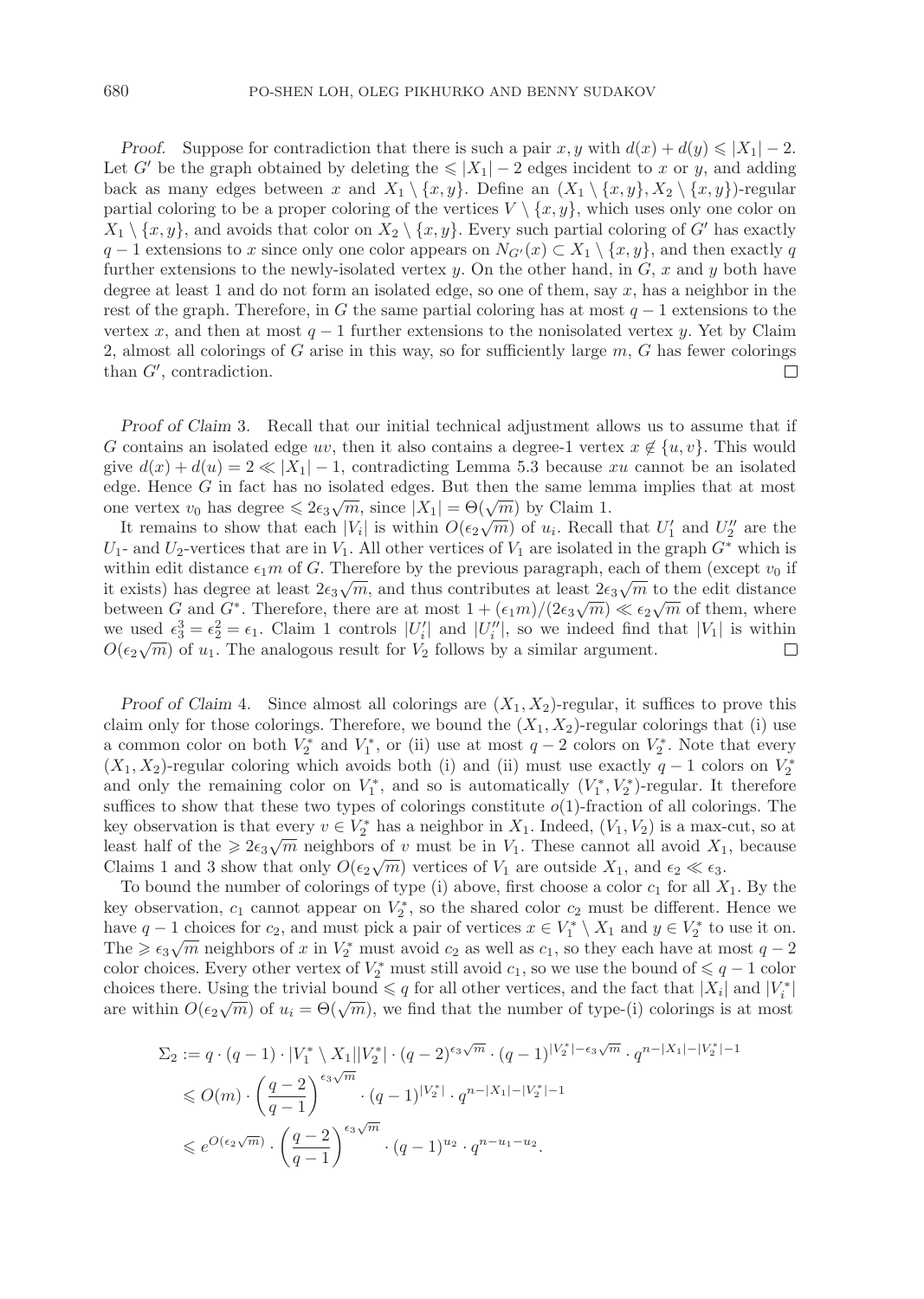On the other hand, we showed at the end of the proof of Claim 2 that G had at least  $\Sigma_0 =$  $e^{-\epsilon_1\sqrt{m}}(q-1)^{u_2}q^{n-u_1-u_2}$  colorings. Since  $\epsilon_1 \ll \epsilon_2 \ll \epsilon_3$ , we have  $\Sigma_2/\Sigma_0 \leq e^{-\Theta(\epsilon_3\sqrt{m})} = o(1)$ , as desired.

The number of type-(ii) colorings is easily bounded by  $\Sigma_3 := q \cdot (q-1) \cdot (q-2)^{|V_2^*|}$ .<br>- $|X_1| - |V_2^*|$ . The four fectors correspond to chaosing a solar for X, chaosing another  $q^{n-|X_1|-|V_2^*|}$ . The four factors correspond to choosing a color for  $X_1$ , choosing another color to avoid on  $V_2^*$ , coloring  $V_2^*$ , and coloring all remaining vertices. Using that  $|X_i|$  and  $|V^*|$  are within  $O(\epsilon_2/m)$  of  $y_i$ , we obtain  $\Sigma_2 \leq e^{O(\epsilon_2\sqrt{m})}(a-2)^{u_2}a^{n-u_1-u_2}$  so  $\Sigma_2/\Sigma_2 \leq$  $|V_i^*|$  are within  $O(\epsilon_2\sqrt{m})$  of  $u_i$ , we obtain  $\Sigma_3 \leq e^{O(\epsilon_2\sqrt{m})}(q-2)^{u_2}q^{n-u_1-u_2}$ , so  $\Sigma_3/\Sigma_0 \leq$ <br> $\epsilon_2(\epsilon_3\sqrt{m})$   $((\epsilon_2-2) / (\epsilon_3-1))^{u_2}$ . Since  $u_i = \Theta(\sqrt{m})$  for small enough  $\epsilon$ , we indeed here  $\Sigma/\Sigma$ .  $e^{O(\epsilon_2\sqrt{m})}((q-2)/(q-1))^{u_2}$ . Since  $u_2 = \Theta(\sqrt{m})$ , for small enough  $\epsilon_2$  we indeed have  $\Sigma_3/\Sigma_0 \le$ <br> $e^{-\Theta(\sqrt{m})}((q-2)/(q-1))^{u_2}$ . Since  $u_2 = \Theta(\sqrt{m})$ , for small enough  $\epsilon_2$  we indeed have  $\Sigma_3/\Sigma_0 \le$  $e^{-\Theta(\sqrt{m})} = o(1)$ , as desired.

*Proof of Claim* 5*.* Almost all colorings are  $(V_1^*, V_2^*)$ -regular, so  $G[V_1^*]$  spans no edges. We turn our attention to  $V_2^*$ , and start by showing that all degrees within  $G[V_2^*]$  are at most<br> $\epsilon_2/m$  Indeed suppose for contradiction that some  $x \in V^*$  has at least  $\epsilon_2/m$  neighbors in  $\epsilon_3\sqrt{m}$ . Indeed, suppose for contradiction that some  $x \in V_2^*$  has at least  $\epsilon_3\sqrt{m}$  neighbors in  $V^*$ . Then the number of  $(V^*|V^*)$ -regular colorings is at most  $\sum_{i}$ :  $\epsilon_3$ ,  $(a-1)$ ,  $(a-2)^{\epsilon_3}\sqrt{m}$ .  $V_2^*$ . Then the number of  $(V_1^*, V_2^*)$ -regular colorings is at most  $\Sigma_4 := q \cdot (q-1) \cdot (q-2)^{\epsilon_3 \sqrt{m}}$ .<br>  $(q-1)|V_2^*|$  - $\epsilon_3 \sqrt{m}$ ,  $q^{n-|V_1^*| - |V_2^*|}$ . Here the factors correspond to choosing a color  $\epsilon_3$  for  $|V^*|$  $(q-1)^{|V_2^*|-\epsilon_3\sqrt{m}} \cdot q^{n-|V_1^*|-|V_2^*|}$ . Here, the factors correspond to choosing a color  $c_1$  for  $|V_1^*|$ ,<br>choosing a color  $c_2$  for x coloring  $V^* \cap N(x)$  without  $c_1$  or  $c_2$  coloring the rest of  $V^*$  without choosing a color  $c_2$  for x, coloring  $V_2^* \cap N(x)$  without  $c_1$  or  $c_2$ , coloring the rest of  $V_2^*$  without  $c_1$  and coloring the remaining vertices. Using that each  $|V^*|$  is within  $O(\epsilon_2/m)$  of  $u$ , we c<sub>1</sub>, and coloring the remaining vertices. Using that each  $|V_i^*|$  is within  $O(\epsilon_2\sqrt{m})$  of  $u_i$ , we find that find that

$$
\Sigma_4 \leqslant e^{O(\epsilon_2\sqrt{m})} \cdot q \cdot (q-1) \cdot (q-2)^{\epsilon_3\sqrt{m}} \cdot (q-1)^{u_2-\epsilon_3\sqrt{m}} \cdot q^{n-u_1-u_2}
$$
  

$$
\leqslant e^{O(\epsilon_2\sqrt{m})} \cdot \left(\frac{q-2}{q-1}\right)^{\epsilon_3\sqrt{m}} \cdot (q-1)^{u_2} q^{n-u_1-u_2}.
$$

Yet we showed at the end of the proof of Claim 2 that G had at least  $\Sigma_0 = e^{-\epsilon_1 \sqrt{m}}$  $(q-1)^{u_2}q^{n-u_1-u_2}$  colorings, so using  $\epsilon_1 \ll \epsilon_2 \ll \epsilon_3$ , we obtain  $\Sigma_4/\Sigma_0 \leqslant e^{-\Theta(\epsilon_3\sqrt{m})}$ . This contradicts the fact that  $\Sigma_4$  includes almost all colorings. Therefore, all degrees within  $G[V_2^*]$ are indeed at most  $\epsilon_3\sqrt{m}$ .<br>We now use this interm

We now use this intermediate bound to show that all such degrees are in fact zero. Suppose for contradiction that some  $x \in V_2^*$  has neighbors within  $V_2^*$ . Let G' be the graph obtained by deleting all odges between x and  $V^*$  and all odges incident to  $v_2$  (if it exists) and adding back as deleting all edges between x and  $V_2^*$  and all edges incident to  $v_0$  (if it exists), and adding back as many edges between  $V^*$  and some formarly isolated vertex  $\zeta^{\dagger}$ . This is possible because  $d(v_0)$ many edges between  $V_1^*$  and some formerly isolated vertex  $z^{\dagger}$ . This is possible because  $d(v_0) \leq$ <br> $2\epsilon_0/m$  and x has at most  $\epsilon_0/m$  poighbors within  $V^*$  while  $|V^*| = \Theta(\sqrt{m})$ . Observe that any  $2\epsilon_3\sqrt{m}$  and x has at most  $\epsilon_3\sqrt{m}$  neighbors within  $V_2^*$ , while  $|V_1^*| = \Theta(\sqrt{m})$ . Observe that any  $(V^*|V^*|)$  require partial coloring of  $V \setminus x$ ,  $\epsilon_3$  has exactly  $(a-1)^2a^{|V_0|}$  extensions to  $(V_1^*, V_2^* \setminus \{x\})$ -regular partial coloring of  $V \setminus \{x, z, v_0\}$  has exactly  $(q-1)^2 q^{|V_0|}$  extensions to all of  $C'$  because x and z only need to avoid the single color which appears on  $V^*$  and us is all of G', because x and z only need to avoid the single color which appears on  $V_1^*$ , and  $v_0$  is<br>now isolated if it exists. On the other hand, we claim that the same partial coloring has at most now isolated, if it exists. On the other hand, we claim that the same partial coloring has at most  $(q-2)q(q-1)^{|V_0|}$  extensions in G. Indeed, there are at most  $q-2$  extensions to x because x must avoid the color of  $V_1^*$  as well as some (different) color which appears on its neighbor in  $V^*$ . Then, there are a ways to color the isolated vertex  $\zeta$  and finally at most  $\zeta = 1$  further  $V_2^*$ . Then, there are q ways to color the isolated vertex z, and finally at most  $q-1$  further extensions to the popisolated vertex  $v_k$  if it exists. Not by Claim 2, almost all colorings of G extensions to the nonisolated vertex  $v_0$  if it exists. Yet by Claim 2, almost all colorings of G arise in this way, so for sufficiently large  $m$ ,  $G$  has fewer colorings than  $G'$ . This is impossible, so  $V_2^*$  must indeed be an independent set.<br>It remains to show that us if it exists has

It remains to show that  $v_0$ , if it exists, has neighbors in only one  $V_i^*$ . Suppose for contradiction<br>of a signal section of  $V^*$  and  $V^*$  and consider the graph  $C'$  obtained by deleting all that  $v_0$  is adjacent to both  $V_1^*$  and  $V_2^*$ , and consider the graph  $G'$  obtained by deleting all<br>odges incident to  $v_2$ , and replacing them with edges to  $V^*$  only. This is possible because edges incident to  $v_0$ , and replacing them with edges to  $V_1^*$  only. This is possible because  $d(v_0) \leq 2\epsilon_0$  (m and  $|V^*| = \Theta(\sqrt{m})$ ) Any partial  $(V^*|V^*)$  rogular coloring of  $C \setminus \{v_0\}$  has at edges incident to  $v_0$ , and replacing them with edges to  $v_1$  omy. This is possible because<br>  $d(v_0) \leq 2\epsilon_3 \sqrt{m}$  and  $|V_1^*| = \Theta(\sqrt{m})$ . Any partial  $(V_1^*, V_2^*)$ -regular coloring of  $G \setminus \{v_0\}$  has at<br>
most  $a-2$  ext most  $q-2$  extensions to  $v_0$ , because neighbors of  $v_0$  in  $V_2^*$  are colored differently from its<br>poighbors in  $V^*$ . Not the same partial coloring has exactly  $q-1$  extensions with respect to  $C'$ . neighbors in  $V_1^*$ . Yet the same partial coloring has exactly  $q-1$  extensions with respect to  $G'$ ,

<span id="page-26-0"></span><sup>&</sup>lt;sup>†</sup>Isolated vertices exist because Claim 3 shows that each  $|V_i|$  is within  $O(\epsilon_2 \sqrt{m})$  of  $u_i$ , so the number of nonisolated vertices is  $|V_1 \cup V_2| \leq u_1 + u_2 + O(\epsilon_2 \sqrt{m})$ . This is strictly below *n* for small  $\epsilon_2$ , because  $u_1 + u_2 = \sqrt{m/\kappa_q}$ , and we assumed that  $m \leq \kappa n^2$  with  $\kappa < \kappa_q$ .  $\sqrt{m/\kappa_q}$ , and we assumed that  $m \leqslant \kappa n^2$  with  $\kappa < \kappa_q$ .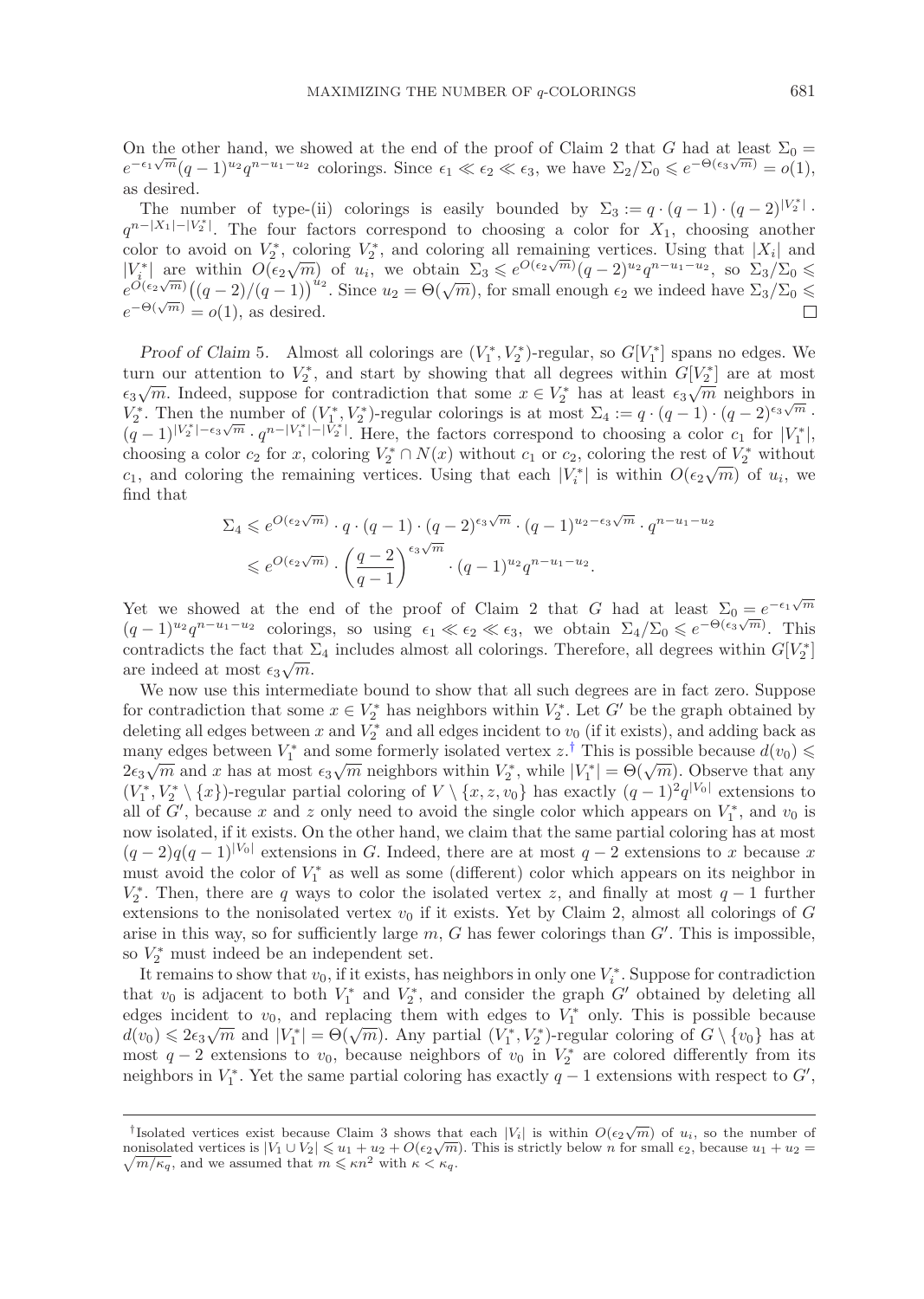since it uses the same color on all neighbors of  $v_0$  (now in  $V_1^*$ ). Therefore, for sufficiently large  $m G'$  has more colorings than  $G$  giving the required contradiction  $m, G'$  has more colorings than  $G$ , giving the required contradiction.

*Proof of Claim* 6. First, consider the case when  $V_0$  is empty. Then all nonisolated vertices are already in the bipartite graph  $(V_1^*, V_2^*)$ . If that subgraph is less than  $|V_1^*|$  edges away from<br>being complete bipartite, then Lemma 5.1 already implies that  $Cl(V^*+|V^*|)$  is semi-complete being complete bipartite, then Lemma 5.1 already implies<sup>[†](#page-27-0)</sup> that  $G[V_1^* \cup V_2^*]$  is semi-complete<br>(and correctly oriented if  $a > 4$ ), so we are done. On the other hand, if that subgraph has (and correctly oriented if  $q \geq 4$ ), so we are done. On the other hand, if that subgraph has at least  $|V_1^*|$  missing edges, then we can construct an *n*-vertex graph G' with at least m<br>edges by taking  $K_{\text{CUSUM}}$ , and adding enough isolated vertices. Then G' has at least  $a(a$ edges by taking  $K_{|V_1^*|,|V_2^*|-1}$  and adding enough isolated vertices. Then, G' has at least  $q(q-1)|V_1^*|-1,n-|V_1^*|+1$  colorings because there are a chaises of a single solar for the  $|V_1^*|$  cide  $1\frac{|V_2^*| - 1}{q^n - |V_1^*| - |V_2^*| + 1}$  colorings because there are q choices of a single color for the  $|V_1^*|$ -side,  $q - 1$  color choices for each vertex on the other side, and q choices for each remaining (isolated)  $q - 1$  color choices for each vertex on the other side, and q choices for each remaining (isolated) vertex. However, the same counting shows that G has exactly  $q(q-1)^{|V_2^*|}q^{n-|V_1^*|-|V_2^*|}$  colorings that are  $(V_1^*, V_2^*)$ -regular, which includes almost all colorings by Claim 4. Hence for sufficiently large  $m, G'$  has more colorings, and this contradiction completes the case when  $V_0$  is empty.

Now suppose that the vertex  $v_0$  with degree at most  $2\epsilon_3\sqrt{m}$  exists. By counting  $(V_1^*, V_2^*)$ -<br>where colorings we find that G has at most  $\Sigma_r := (1 + o(1))a(a-1)V_2^*|_{a-1}$ ,  $o_n = |V_1^*| - |V_2^*| - 1$ regular colorings, we find that G has at most  $\Sigma_5 := (1 + o(1))q(q-1)^{|V_2^*|}(q-1)q^{n-|V_1^*| - |V_2^*| - 1}$ colorings. Here, the factors correspond to choosing a color for  $V_1^*$ , coloring  $V_2^*$ , coloring the regularization with the regularization with the regularization with the regularization with the regularization with t nonisolated vertex  $v_0$  which must avoid a neighbor's color, and coloring the remaining vertices. Observe that if there were at least  $d(v_0)$  edges missing between  $V_1^*$  and  $V_2^*$ , then we could isolate  $v_0$  by deleting its edges and adding back as many between  $V^*$  and  $V^*$ . The resulting isolate  $v_0$  by deleting its edges and adding back as many between  $V_1^*$  and  $V_2^*$ . The resulting<br>graph would have at least  $g(a-1)|V_2^*|_{\alpha}a-|V_1^*|-|V_2^*|$  colorings, where the factors correspond graph would have at least  $q(q-1)^{|V_2^*|}q^{n-|V_1^*| - |V_2^*|}$  colorings, where the factors correspond to choosing a color for  $V_1^*$ , coloring  $V_2^*$ , and coloring the remaining (isolated) vertices. For sufficiently large  $m$  this exceeds the number of colorings of  $G$  which is impossible. Therefore sufficiently large  $m$ , this exceeds the number of colorings of  $G$ , which is impossible. Therefore, less than  $d(v_0)$  edges are missing between  $(V_1^*, V_2^*)$ .<br>By Claim 5,  $v_0$  has neighbors in only one  $V^*$ .

By Claim 5,  $v_0$  has neighbors in only one  $V_i^*$ . If it is  $V_1^*$ , we must have  $V_1 = V_1^*$  and  $- V^* + \{v_1\}$  hocause  $(V, V_1)$  is a max cut. The provious parameter than implies that  $V_2 = V_2^* \cup \{v_0\}$  because  $(V_1, V_2)$  is a max-cut. The previous paragraph then implies that  $C$  is indeed less than  $|V_1|$  edges are missing between  $(V_1, V_2)$ , so Lemma 5.1 shows that G is indeed semi-complete on its nonisolated vertices (and correctly oriented if  $q \geq 4$ ).

The only remaining case is when  $v_0$  has neighbors only in  $V_2^*$ , which we will show is nossible. This time the max-cut gives  $V_1 - V^* + \{f_2\}$  and  $V_2 - V^*$ . Since  $d(v_2) \leq 2\epsilon_2 \sqrt{m}$ impossible. This time, the max-cut gives  $V_1 = V_1^* \cup \{v_0\}$  and  $V_2 = V_2^*$ . Since  $d(v_0) \leq 2\epsilon_3\sqrt{m}$ ,<br>there are at least  $|V_2| = 2\epsilon_2\sqrt{m}$  missing edges between  $(V_2, V_2)$ . Therefore, if we let  $t = |(V_2)$ there are at least  $|V_2| - 2\epsilon_3 \sqrt{m}$  missing edges between  $(V_1, V_2)$ . Therefore, if we let  $t = \lfloor (|V_2| - 2\epsilon_3 \sqrt{m})/|V_1| - |v_2|/m$ ,  $O(\epsilon_1) - |\log \epsilon|/\log \frac{q}{\epsilon_2} - O(\epsilon_1)|$ , we get assume construction in vertex chere are at least  $|v_2| = 2\epsilon_3 \sqrt{m}$  infinition ( $|v_1, v_2|$ ). Therefore, if we fet  $t = \lfloor 1 | v_2| = 2\epsilon_3 \sqrt{m}$ )/ $|V_1|$  =  $\lfloor u_2/u_1 - O(\epsilon_3) \rfloor$  =  $\lfloor \log q / \log \frac{q}{q-1} - O(\epsilon_3) \rfloor$ , we can construct an *n*-vertex oranb  $G'$ graph G' with at least m edges by taking  $K_{|V_1|,|V_2|-t}$  and adding enough isolated vertices. This graph has at least  $\Sigma_6 := q(q-1)^{|V_2|-t} q^{n-|V_1|-|V_2|+t}$  colorings, by the same counting as earlier in<br>this proof. Let us compare this with the number of solening:  $\Sigma_{\alpha}$  of  $C$  which we solvulated shows this proof. Let us compare this with the number of colorings  $\Sigma_5$  of G, which we calculated above. Since  $|V_1^*| = |V_1| - 1$  and  $|V_2^*| = |V_2|$ , we have  $\Sigma_6/\Sigma_5 \geq (1 - o(1))(q/(q-1))^{t} \cdot 1/(q-1)$ .<br>Crucially  $\log q/\log \frac{q}{r}$  is always irrational because any positive integral solution

Crucially,  $\log q / \log \frac{q}{q-1}$  is always irrational, because any positive integral solution to  $\frac{q}{q-1}$  is always irrational, because any positive integral solution to  $q^x = (q/(q-1))^y$  would require q and  $q-1$  to have a nontrivial common factor. Therefore, by choosing our  $\epsilon_i$  sufficiently small in advance (based only on q), we may ensure that  $t > \log q / \log \frac{q}{q-1} - 1 + c_q$  for some small positive constant  $c_q$ .

Yet

$$
\left(\frac{q}{q-1}\right)^{\log q/\log\frac{q}{q-1}-1}\cdot\frac{1}{q-1}=1,
$$

so this gives  $\Sigma_6/\Sigma_5 \geq (1 - o(1))(q/(q-1))^{c_q}$ , which exceeds 1 for large m, leaving G' with more colorings than G. This contradiction finishes our last case, and our entire proof.  $\Box$ 

<span id="page-27-0"></span><sup>&</sup>lt;sup>†</sup> $V_1^*$  is the smaller side of the bipartite graph  $(V_1^*, V_2^*)$  because Claim 3 shows that  $|V_1^*|$  is within  $O(\epsilon_2\sqrt{m})$ of  $u_1 = \sqrt{m \cdot \log \frac{q}{q-1}} / \log q$  and  $|V_2^*|$  is within  $O(\epsilon_2 \sqrt{m})$  of  $u_2 = \sqrt{m \cdot \log q / \log \frac{q}{q-1}}$ .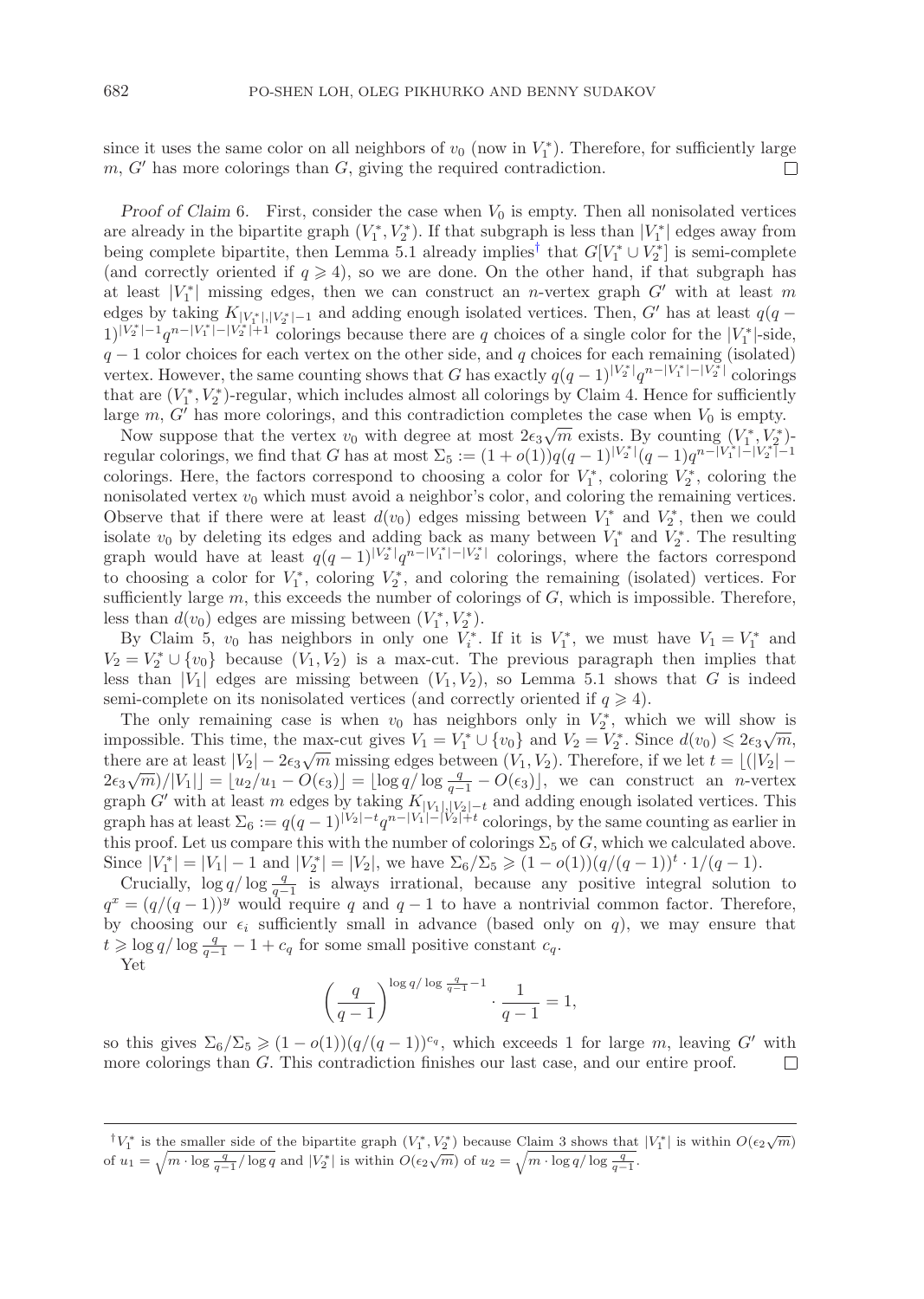#### 6. *Exact result for three colors*

Our arguments can be pushed further when only three colors are used. In this section, we complete the proof of Theorem 1.3, determining the precise structure of the graphs that maximize the number of 3-colorings, for edge densities up to  $m \leq \frac{1}{4}n^2$  (the density of the complete binartite graph). The structure of this proof closely resembles that of the previous complete bipartite graph). The structure of this proof closely resembles that of the previous section, so parts that are essentially the same are rewritten briefly.

We would, however, like to draw attention to a new piece of notation. Recall that, as defined in the previous section, a coloring is  $(X, Y)$ -regular if it uses only one color on X but does not use this color on  $Y$ . This time, we will also need a symmetric version of this concept, which we denote with square brackets. We will say that a coloring is  $[X, Y]$ -*regular* if one of X or Y is monochromatic, and the other avoids that color entirely. Note that this is equivalent to having no colors shared between  $X$  and  $Y$ , because there are only three colors altogether.

*Proof of Theorem* 1.3. Theorem 1.2 already established our result for densities up to  $m \leq$  $\kappa n^2$  for some constant  $\kappa$ , so we may assume that  $m = \Theta(n^2)$ . Routine algebra verifies that Proposition 4.10 and Theorem 3.2 establish the claimed numbers of colorings in this theorem. This leaves us to concentrate on the optimal graph structure. We use several constants  $\epsilon_1 \ll$  $\epsilon_2 \ll \epsilon_3$ , related by  $\epsilon_1 = \epsilon_2^2 = \epsilon_3^3$ , and show that there is an eventual choice that makes our<br>proximent work. To avoid confusion our  $O$ ,  $\Theta$  and o notation will only mask absolute constants argument work. To avoid confusion, our  $O$ ,  $\Theta$ , and  $o$  notation will only mask absolute constants.

Let  $G = (V, E)$  be an optimal graph whose density  $m/n^2$  is between  $\kappa$  and 1/4. Let  $u_1 = \alpha_3 n$ and  $u_2 = \alpha_{12}n$ , where the  $\alpha$  are determined by Proposition 4.10 with density parameter  $\gamma =$  $m/n^2$ . Note that since  $\kappa \leq \gamma \leq \frac{1}{4}$ , each  $u_i = \Theta(n)$ . Theorem 3.3 gives disjoint subsets  $U_1, U_2 \subset V$  with  $|U_i| \in \{ |u_i| \}$  such that by editing at most  $\epsilon_1 n^2$  edges, we can transform G into V with  $|U_i| \in \{|u_i|, [u_i]\}$ , such that by editing at most  $\epsilon_1 n^2$  edges, we can transform G into<br>the complete binaritie graph between  $U$  and  $U$  also isolated vertices. Call that graph  $C^*$ the complete bipartite graph between  $U_1$  and  $U_2$ , plus isolated vertices. Call that graph  $G^*$ .

Let  $(V_1, V_2)$  be a max-cut partition of the nonisolated vertices of G, such that  $V_1$  contains at least as many vertices of  $U_1$  as  $V_2$  does. Define  $U_i' = U_i \cap V_i$  and  $U_i'' = U_i \cap V_{3-i}$ , and let  $V_i \subset U_i'$  be the vertices that are odiacent to all but at most  $\epsilon$  n vertices of  $U_i'$ . The following  $X_i \subset U'_i$  be the vertices that are adjacent to all but at most  $\epsilon_2 n$  vertices of  $U'_{3-i}$ . The following<br>series of claims will complete the proof of Theorem 1.3 series of claims will complete the proof of Theorem 1.3.

CLAIM 1. For each *i*,  $|U_i'|$  is within  $O(\epsilon_1 n)$  of  $u_i$ ,  $|X_i|$  is within  $O(\epsilon_2 n)$  of  $u_i$ , and  $|U_i| \geq O(\epsilon_1 n)$  $|U''_i| \leqslant O(\epsilon_1 n).$ 

CLAIM 2. Almost all colorings of G are  $[X_1, X_2]$ -regular, meaning that one  $X_i$  is *monochromatic, and the other* <sup>X</sup>3−<sup>i</sup> *avoids that color entirely.*

CLAIM 3. All nonzero degrees are at least  $2\epsilon_3 n$ , except possibly for either (i) only one *isolated edge*  $w_1w_2$ , or (*ii*) only one nonisolated vertex  $v_0$ . We use this to show that each  $|V_i|$ *is within*  $O(\epsilon_2 n)$  *of*  $u_i$ *. Let*  $V_0 = \{w_1, w_2\}$  *if exception (i) occurs, let*  $V_0 = \{v_0\}$  *if (ii) occurs, and let*  $V_0 = \emptyset$  *otherwise. Let*  $V_i^* = V_i \setminus V_0$ *.* 

CLAIM 4. *Almost all colorings are*  $[V_1^*, V_2^*]$ -regular.

CLAIM 5. *Each*  $V_i^*$  *is an independent set, and*  $v_0$  *(if it exists) has neighbors in only one of*  $V_i^*$ . Hence  $C$  is a binaritie work plus isolated vertices. *the*  $V_i^*$ *. Hence G is a bipartite graph plus isolated vertices.* 

CLAIM 6. G is either a semi-complete subgraph of  $K_{|V_1|,|V_2|}$  plus isolated vertices, or a *complete bipartite subgraph*  $K_{|V_1^*|, |V_2^*|}$  *plus a pendant edge to*  $v_0$ *.*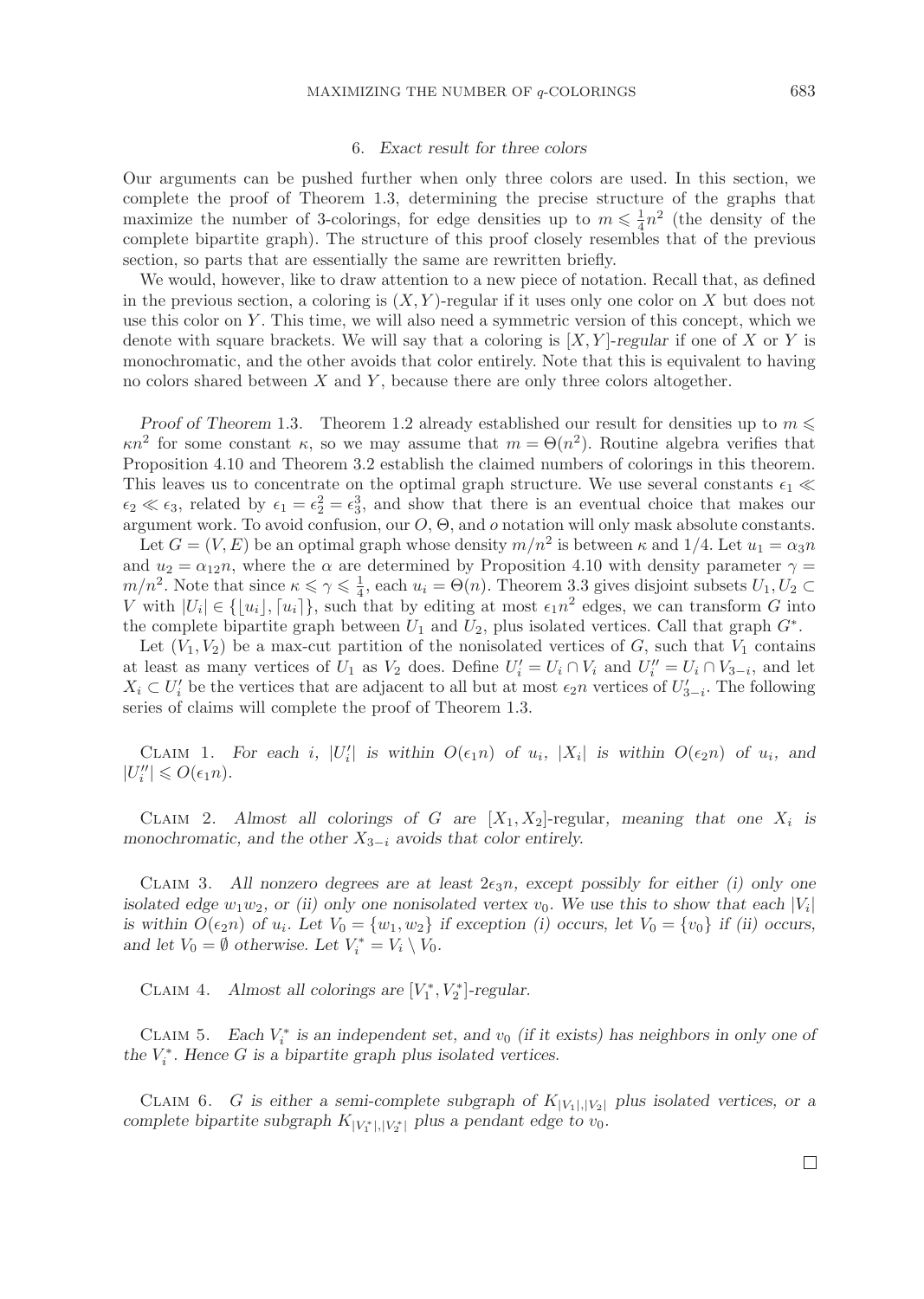#### 6.1. *Supporting claims*

*Proof of Claim* 1. The sets  $|U_i| = \Theta(n)$  are complete to each other in  $G^*$ , so all  $U_i$ -vertices have degree  $\Theta(n)$  in  $G^*$ . As G is at most  $\epsilon_1 n^2$  edges away from  $G^*$ , the number of  $U_i$ -vertices that are isolated in G is at most  $\epsilon_1 n^2/\Theta(n) = O(\epsilon_1 n)$ . Since  $V_1$  received more nonisolated U<sub>1</sub>-vertices than  $V_2$  did, we must have  $|U_1'| \ge \frac{1}{3}u_1 = \Theta(n)$ . By Proposition 3.1,  $G^*$  has at least  $m = O(n)$  edges all of which cross between  $(U_1, U_2)$ . Therefore G has at least  $m = O(n) - \epsilon_1 n^2$  $m - O(n)$  edges, all of which cross between  $(U_1, U_2)$ . Therefore, G has at least  $m - O(n) - \epsilon_1 n^2$ edges there, and at least that many between its max-cut  $(V_1, V_2)$ . As G has only m edges, this shows that each  $G[V_i]$  spans  $O(\epsilon_1 n^2)$  edges. But the sets  $U'_1, U''_2$ <br>other in  $C^*$  so  $|U'| |U'''| = \epsilon_2 n^2 \le e(C[V_i]) \le O(\epsilon_2 n^2)$ . Using  $|U'|$ shows that each  $G[V_i]$  spans  $O(\epsilon_1 n^2)$  edges. But the sets  $U'_1, U''_2 \subset V_1$  are complete to each other in  $G^*$ , so  $|U'_1||U''_2| - \epsilon_1 n^2 \leq e(G[V_i]) \leq O(\epsilon_1 n^2)$ . Using  $|U'_1| \geq \Theta(n)$ , we indeed obtain  $|U''_1| \leq O(\epsilon_1 n)$ .  $|U_2''| \leqslant O(\epsilon_1 n).$ <br>Then  $|U'| >$ 

Then  $|U_2'| \geq u_2 - O(\epsilon_1 n) \geq \Theta(n)$ , because only  $O(\epsilon_1 n)$  of the  $U_2$ -vertices are isolated and  $U' \leq O(\epsilon_2 n)$  of them are in  $V$ . Therefore, repeating the above with respect to  $U'$  and  $U''$  $|U''_2| \le O(\epsilon_1 n)$  of them are in  $V_1$ . Therefore, repeating the above with respect to  $U'_2$  and  $U''_1$ <br>instead of  $U'$  and  $U''$  we find that  $|U''| \le O(\epsilon_1 n)$  which then implies that  $|U'| \ge u - O(\epsilon_1 n)$ instead of  $U'_1$  and  $U''_2$ , we find that  $|U''_1| \le O(\epsilon_1 n)$ , which then implies that  $|U'_1| \ge u_1 - O(\epsilon_1 n)$ .<br>To control X, observe that since the  $U'_1$  are complete to each other in  $G^*$  each vertex not

To control  $X_i$ , observe that since the  $U'_i$  are complete to each other in  $G^*$ , each vertex not in  $X_i$  contributes at least  $\epsilon_2 n$  to the total edit distance of at most  $\epsilon_1 n^2$  between G and  $G^*$ . We set  $\epsilon_2^2 = \epsilon_1$ , so all but at most  $\epsilon_2 n$  vertices of  $U_i'$  belong to  $X_i$ . Since  $|U_i'|$  is within  $O(\epsilon_1 n)$  of  $U_i'$  this gives the desired result  $u_i$ , this gives the desired result.

*Proof of Claim* 2. For each partition  $\{1, 2, 3\} = C_0 \cup C_1 \cup C_2 \cup C_3$ , we count the colorings which use the colors  $C_1$  in  $X_1$  but not  $X_2$ , use  $C_2$  in  $X_2$  but not  $X_1$ , use  $C_3$  in both  $X_1$  and  $X_2$ , and do not use  $C_0$  in either  $X_1$  or  $X_2$ . Then we sum over all *irregular* partitions, which are all partitions with  $|C_3| \ge 1$ . Note that a coloring is  $[X_1, X_2]$ -regular if and only if it does not use any color on both  $X_i$ , so this sum will include all other colorings.

For any given partition with  $|C_i| = c_i$ , we have that the corresponding number of colorings is at most  $(|X_1||X_2|)^{c_3} \cdot c_1^{|X_1|-3\epsilon_2 n} \cdot c_2^{|X_2|-3\epsilon_2 n} \cdot 3^{n-2c_3-(|X_1|-3\epsilon_2 n) - (|X_2|-3\epsilon_2 n)}$ , by the calculation<br>in Claim 2 of Section 5.2 with a replaced by 3 and  $\sqrt{m}$  replaced by n. Using that each |X| in Claim 2 of Section 5.2 with q replaced by 3 and  $\sqrt{m}$  replaced by n. Using that each  $|X_i|$ is within  $O(\epsilon_2 n)$  of  $u_i = \Theta(n)$  and all irregular colorings have  $|C_3| \geq 1 \Rightarrow c_1 + c_2 \leq 2$ , we find that the sum  $\Sigma_1$  of this bound over all  $\leq 4^3$  irregular partitions is

$$
\Sigma_1 = \sum_{\text{irregular}} (|X_1||X_2|)^{c_3} \cdot c_1^{|X_1| - 3\epsilon_2 n} \cdot c_2^{|X_2| - 3\epsilon_2 n} \cdot 3^{n - 2c_3 - (|X_1| - 3\epsilon_2 n) - (|X_2| - 3\epsilon_2 n)}
$$
  
\$\leqslant e^{O(\epsilon\_2 n)} \sum\_{\text{irregular}} (\Theta(n) \cdot \Theta(n))^{c\_3} \cdot c\_1^{u\_1} \cdot c\_2^{u\_2} \cdot 3^{n - u\_1 - u\_2}\$  
\$\leqslant e^{O(\epsilon\_2 n)} \cdot 4^3 \cdot O(n^6) \cdot \max\_{c\_1 + c\_2 \leqslant 2} \{c\_1^{u\_1} c\_2^{u\_2}\} \cdot 3^{n - u\_1 - u\_2} = e^{O(\epsilon\_2 n)} \cdot 3^{n - u\_1 - u\_2}.

On the other hand, Proposition 4.10, Theorem 3.2, and routine algebra show that just as in the sparse case, the optimal graph has at least  $\Sigma_0 := e^{-\epsilon_1 n} \cdot 2^{u_2} \cdot 3^{n-u_1-u_2}$  colorings. Using  $u_2 = \Theta(n)$ , we find that  $\Sigma_1/\Sigma_0 \leqslant e^{-\Theta(n)} = o(1)$ , that is, almost all colorings of G are  $[X_1, X_2]$ -<br>regular. regular.

Before proving the next claim, it is convenient to establish the following lemma, which should be understood in the context of Claim 3.

Lemma 6.1. *Let* x, y *be a pair of nonisolated vertices of* G*, such that* xy *is not an isolated edge.* Then  $d(x) + d(y) \ge \min\{|X_1|, |X_2|\} - 1$ .

*Proof.* Suppose for contradiction that there is such a pair  $x, y$  with  $d(x) + d(y) \leq$  $\min\{|X_1|, |X_2|\}$  – 2. Also suppose that among the  $[X_1 \setminus \{x, y\}, X_2 \setminus \{x, y\}]$ -regular partial colorings of  $V \setminus \{x, y\}$ , at least half of them have  $X_1 \setminus \{x, y\}$  monochromatic. (The case when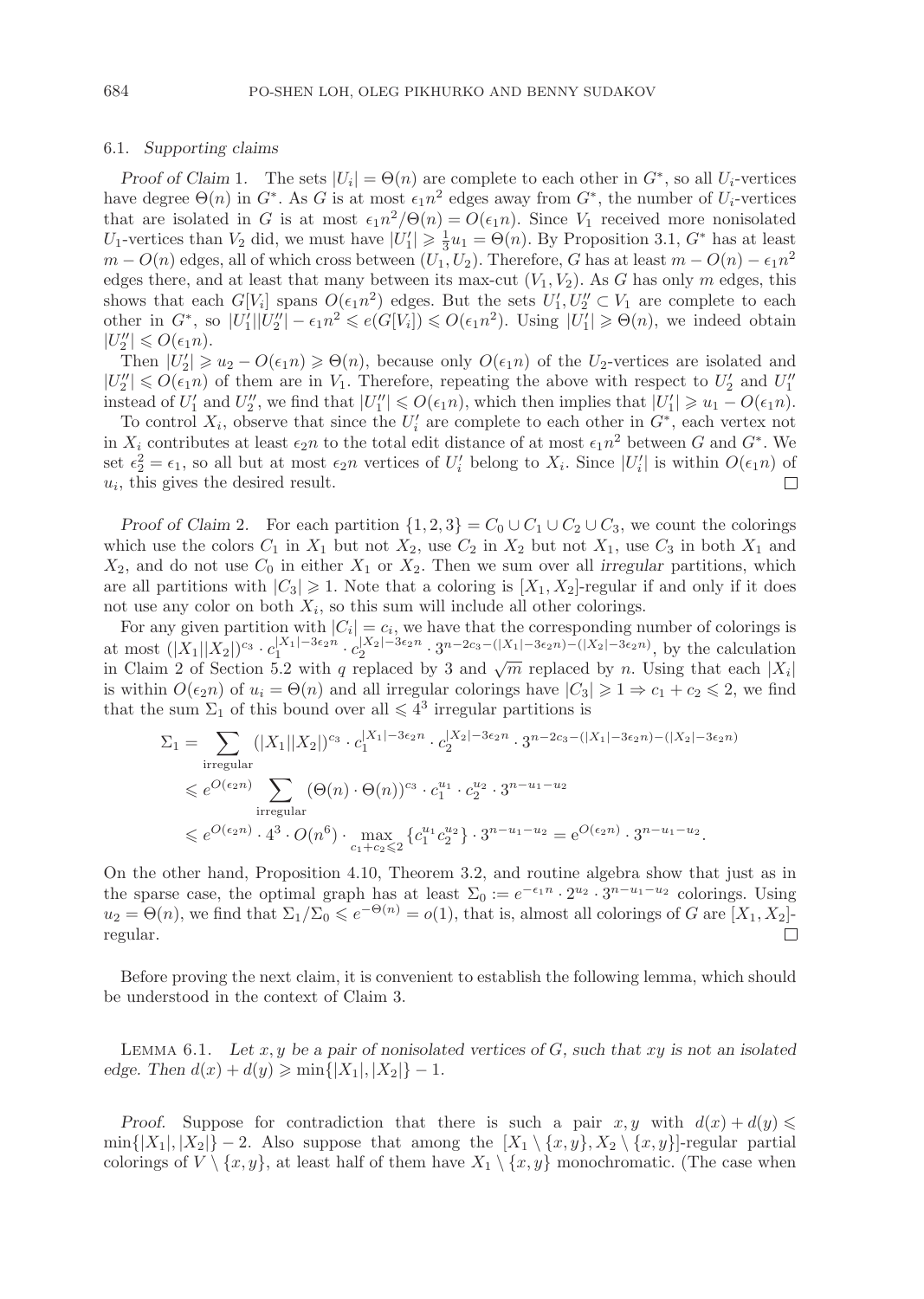at least half have  $X_2 \setminus \{x, y\}$  monochromatic follows by a similar argument.) Let G' be the graph obtained by deleting the  $\leq |X_1| - 2$  edges incident to x or y, and adding back as many edges between x and  $X_1 \setminus \{x, y\}.$ 

Consider any  $[X_1 \setminus \{x, y\}, X_2 \setminus \{x, y\}]$ -regular partial coloring of  $V \setminus \{x, y\}$ . If it is monochromatic in  $X_1$ , which happens at least half the time by assumption, then in G' it has exactly two extensions to x, followed by three further extensions to the newly isolated vertex  $y$ . The rest of the time, the partial coloring is monochromatic in  $X_2$  and uses at most two colors in  $X_1$ . Then, in  $G'$  it has at least one extension to x, followed by three further extensions to y.

On the other hand, in  $G, x$  and y both have degree at least 1 and do not form an isolated edge, so one of them, say  $x$ , has a neighbor in the rest of the graph. Therefore, in  $G$  the same partial coloring has at most two extensions to the vertex  $x$ , and then at most two further extensions to the nonisolated vertex y. Yet by Claim 2, almost all colorings of  $G$  arise in this way, so the ratio of G'-colorings to G-colorings is at least  $\frac{1}{2}(\frac{2\cdot3}{2\cdot2}+\frac{1\cdot3}{2\cdot2})-o(1)=\frac{9}{8}-o(1)>1$ , contradiction contradiction.

*Proof of Claim* 3. If there is an isolated edge  $w_1w_2$ , then Lemma 6.1 implies that any other vertex x has  $d(x) + 1 = d(x) + d(w_1) \ge \min\{|X_1|, |X_2|\} - 1 = \Theta(n)$ , giving exception (i). Otherwise, the same lemma implies there is at most one vertex  $v_0$  of degree at most  $2\epsilon_3 n$ , giving exception (ii). The rest of this claim, that each  $|V_i|$  is within  $O(\epsilon_2 n)$  of  $u_i$ , follows by the same argument as in Claim 3 of Section 5.2, but with  $\sqrt{m}$  replaced by n throughout. argument as in Claim 3 of Section 5.2, but with  $\sqrt{m}$  replaced by n throughout.

*Proof of Claim* 4. Note that a coloring is  $[V_1^*, V_2^*]$ -regular if and only if it does not use any lor on both  $V^*$ . Therefore, we bound the colorings that share a color on both  $V^*$  but (i) color on both  $V_i^*$ . Therefore, we bound the colorings that share a color on both  $V_i^*$ , but (i) use only one color on  $X_1$  and a subset of the other two on  $X_2$ , or (ii) one on  $X_2$  and a subset of the other two on  $X_1$ . Since almost all colorings are  $[X_1, X_2]$ -regular, it suffices to show that these two types of colorings constitute  $o(1)$ -fraction of all colorings. The same calculation as in Claim 4 of Section 5.2, with q replaced by 3 and  $\sqrt{m}$  replaced by n, shows that the number of type-(i) colorings is at most

$$
\Sigma_2 := 3 \cdot 2 \cdot |V_1^* \setminus X_1||V_2^*| \cdot 1^{\epsilon_3 n} \cdot 2^{|V_2^*| - \epsilon_3 n} \cdot 3^{n - |X_1| - |V_2^*| - 1}
$$
  
\$\leqslant e^{O(\epsilon\_2 n)} \cdot O(n^2) \cdot 2^{-\epsilon\_3 n} \cdot 2^{u\_2} \cdot 3^{n - u\_1 - u\_2}.

On the other hand, we showed at the end of the proof of Claim 2 that G had at least  $\Sigma_0 = e^{-\epsilon_1 n}$ .  $2^{u_2} \cdot 3^{n-u_1-u_2}$  colorings. Since  $\epsilon_1 \ll \epsilon_2 \ll \epsilon_3$ , we have  $\Sigma_2/\Sigma_0 \leq e^{-\Theta(\epsilon_3 n)} = o(1)$ , as desired. The analogous result for type-(ii) colorings follows by a similar argument. □ analogous result for type-(ii) colorings follows by a similar argument.

*Proof of Claim* 5*.* We first show that  $v_0$  cannot have neighbors in both  $V_i^*$ . Suppose for the distribution that this is not the gase. Almost all solenings are  $[V^*]$   $V^*$  regular by Claim 4, so contradiction that this is not the case. Almost all colorings are  $[V_1^*, V_2^*]$ -regular by Claim 4, so<br>there is  $I \in \{1, 2\}$  such that  $V^*$  is monochromatic in at least  $(\frac{1}{2} - o(1))$  fraction of all colorings there is  $I \in \{1,2\}$  such that  $V_I^*$  is monochromatic in at least  $(\frac{1}{2} - o(1))$ -fraction of all colorings.<br>Let  $G'$  be obtained by deleting all edges incident to  $v_0$  (at most  $2\epsilon_2 v_0$ ) and replacing them Let G' be obtained by deleting all edges incident to  $v_0$  (at most  $2\epsilon_3 n$ ), and replacing them with edges to  $|V_I^*| = \Theta(n)$  only. Consider any partial  $[V_I^*, V_2^*]$ -regular coloring of  $V \setminus \{v_0\}$ . If it uses only one color on  $V^*$  (which happens at least half the time by assumption) in  $G'$  it has it uses only one color on  $V_I^*$  (which happens at least half the time by assumption), in G' it has exactly two extensions to  $v_0$ . The rest of the time, it still uses at most two colors on  $V_I^*$ , so<br>there is at least one outprosing. On the other hand, in G the same partial selection always has there is at least one extension. On the other hand, in G the same partial coloring always has at most one extension to  $v_0$ , because the neighbors of  $v_0$  in  $V_1^*$  are colored differently from the neighbors in  $V^*$ . By Claim 2, almost all colorings of G arise in this way, so the ratio of number neighbors in  $V_2^*$ . By Claim 2, almost all colorings of G arise in this way, so the ratio of number<br>of colorings of  $C'$  to G is at losst  $\frac{1}{2}$ ,  $(\frac{2}{5}+1)$  =  $o(1)$  =  $\frac{3}{5}$  =  $o(1)$  contradiction. Therefore, t of colorings of G' to G is at least  $\frac{1}{2} \cdot (\frac{2}{1} + \frac{1}{1}) - o(1) = \frac{3}{2} - o(1)$ , contradiction. Therefore,  $v_0$ cannot have neighbors in both  $V_i^*$ , as claimed.

It remains to show that both  $G[V_i^*]$  are empty. Suppose for contradiction that some  $x \in V_2^*$ has neighbors within  $V_2^*$ . (The analogous result for  $V_1^*$  follows by a similar argument.) Almost overv coloring is  $[V^*]$  regular, but  $V^*$  can negate be monochromatic because it contains every coloring is  $[V_1^*, V_2^*]$ -regular, but  $V_2^*$  can never be monochromatic because it contains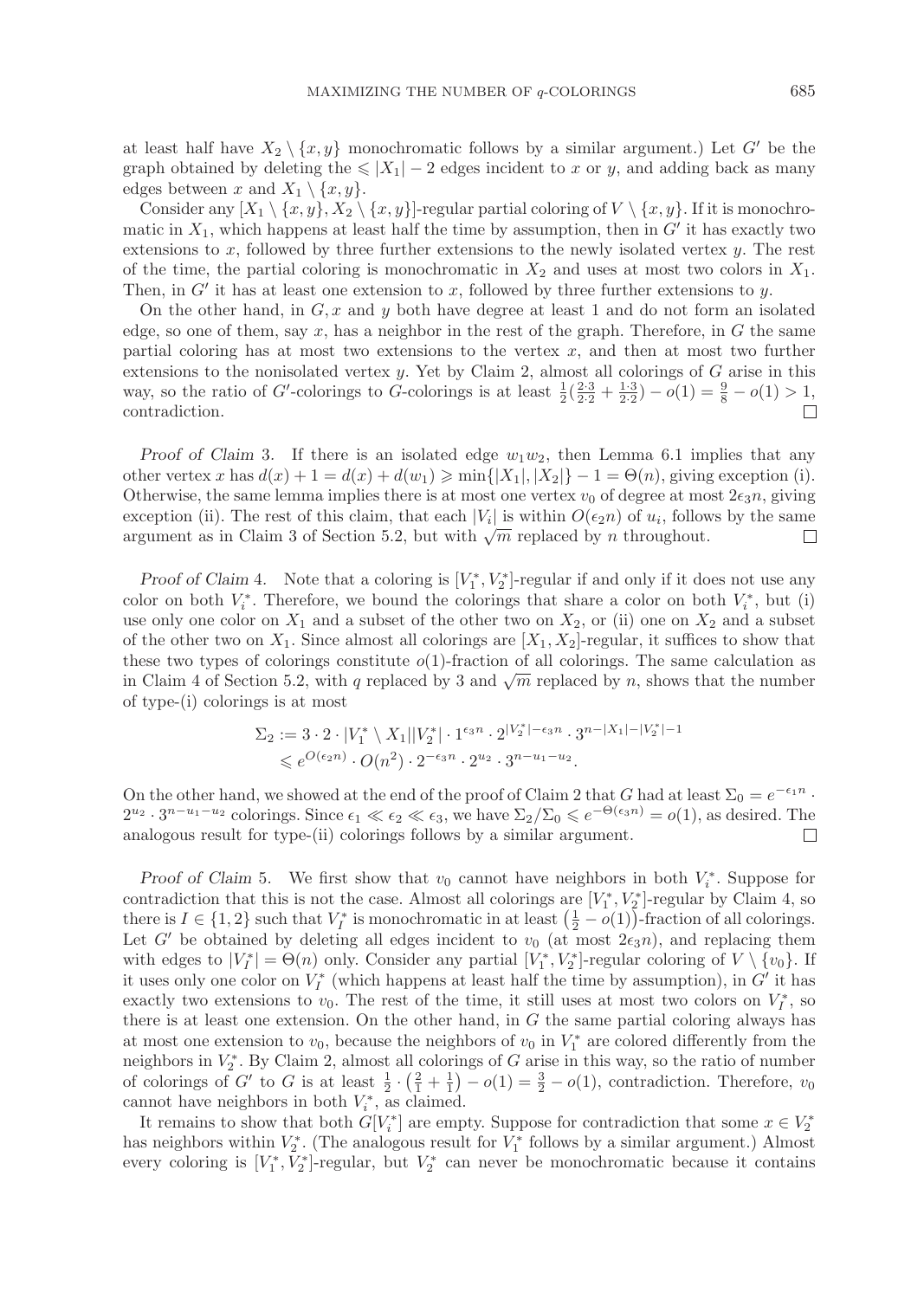edges. Therefore, almost all colorings are in fact  $(V_1^*, V_2^*)$ -regular. (Recall that round brackets<br>denote 'ordered' regularity where  $V^*$  is monochromatic, and  $V^*$  avoids that color.) Therefore denote 'ordered' regularity, where  $V_1^*$  is monochromatic, and  $V_2^*$  avoids that color.) Therefore, the same argument as in Claim 5 of Section 5.2, with a replaced by 3 and  $\sqrt{m}$  replaced by n the same argument as in Claim 5 of Section 5.2, with q replaced by 3 and  $\sqrt{m}$  replaced by n, shows that x has at most  $\epsilon_3 n$  neighbors within  $V_2^*$ .

*Case* 1: there is some  $z_0 \in V_0$ . Let G' be obtained by deleting the  $\leq \epsilon_3 n$  edges between x and  $V_2^*$  and the  $\leq 2\epsilon_3 n$  edges incident to anything in  $V_0$ , and adding back as many edges<br>between  $z_2$  and  $V^* = \Theta(n)$ . Every  $(V^* V^*) (x^*)$  requier partial coloring of  $V \setminus (V_0 + V_1)$ between  $z_0$  and  $|V_1^*| = \Theta(n)$ . Every  $(V_1^*, V_2^* \setminus \{x\})$ -regular partial coloring of  $V \setminus (V_0 \cup \{x\})$ <br>has exactly 2, 2, 3<sup>[V<sub>0</sub>]-1</sup> extensions to all of  $G'$  because x and  $z_0$  only need to avoid the single has exactly  $2 \cdot 2 \cdot 3^{|V_0|-1}$  extensions to all of  $G'$ , because x and  $z_0$  only need to avoid the single color which appears on  $V_1^*$ , and the rest of  $V_0$  (if any) is now isolated. On the other hand, in  $G$  the same partial coloring has at most one extension to x because x must avoid the color of G the same partial coloring has at most one extension to  $x$  because  $x$  must avoid the color of  $V_1^*$  as well as some (different) color which appears on its neighbor in  $V_2^*$ . Then, it has at most<br> $2^{|V_0|-1}$  further extensions to  $V_0 \setminus I_{z_0}$  by the trivial bound, and at most two further extensions  $3^{|V_0|-1}$  further extensions to  $V_0 \setminus \{z_0\}$  by the trivial bound, and at most two further extensions to the non-isolated vertex  $z_0$ . Note that all  $(V_1^*, V_2^*)$ -regular colorings of G arise in this way,<br>which is almost all of the total by our remark before we split into cases. Hence for sufficiently which is almost all of the total by our remark before we split into cases. Hence for sufficiently large  $m$ ,  $G$  has fewer colorings than  $G'$ , contradiction.

*Case* 2:  $V_0 = \emptyset$ , but there is some isolated vertex z. Define G' by deleting the  $\leq \epsilon_3 n$  edges between x and  $V_2^*$ , and adding back as many edges between z and  $|V_1^*| = \Theta(n)$ . By the same<br>proximents as in Case 1, all  $(V^*|V^*)$  (x) regular partial colorings of  $V \setminus x$  x) have exactly arguments as in Case 1, all  $(V_1^*, V_2^* \setminus \{x\})$ -regular partial colorings of  $V \setminus \{x, z\}$  have exactly  $2 \cdot 2$  extensions to G', but in G they have at most one extension to x, followed by three further extensions to the isolated z. This produces almost all colorings of  $G$ , so  $G'$  has more colorings for large m, contradiction.

*Case* 3:  $V_1^* \cup V_2^* = V$ . We observed that the edges in  $V_2^*$  force almost all colorings to use  $\cup$  one color for  $V^*$  and the other two on  $V^*$  (hence  $ClV^*$ ) is binartite). There are three color only one color for  $V_1^*$  and the other two on  $V_2^*$  (hence  $G[V_2^*]$  is bipartite). There are three color choices for  $V^*$  so the number of colorings of  $G$  is  $(3 + o(1))$ ,  $\#D$ -colorings of  $V^*$ ). Recall that choices for  $V_1^*$ , so the number of colorings of G is  $(3+o(1)) \cdot \# \{2\text{-colorings of } V_2^*\}$ . Recall that the number of two-colorings of any bipartite graph  $F$  is precisely  $2^r$ , where r is its number of connected components.

mected components.<br>We claim that the bipartite  $G[V_2^*]$  has at most  $|V_2^*| - 2\sqrt{t} + 1$  components, where t is the<br>mbor of odges in  $G[V^*]$ . Indeed, for fixed t, the optimal configuration is to have all isolated number of edges in  $G[V_2^*]$ . Indeed, for fixed t, the optimal configuration is to have all isolated<br>vertices except for a single pontrivial (bipartite) component  $C$ . The sizes a b of the sides of vertices except for a single nontrivial (bipartite) component  $C$ . The sizes  $a, b$  of the sides of that bipartite C should minimize  $a + b$  subject to the constraint  $ab \geq t$ , so by the inequality that bipartitie C should minimize  $a + b$  subject to the constraint  $ab \geqslant t$ , so by the inequality of the arithmetic and geometric means, we have  $a + b \geqslant 2\sqrt{t}$ , as desired. Therefore, G has at most  $(3+o(1)) \cdot 2^{|V_2^*|-2\sqrt{t}+1}$  colorings.

Let G' be the complete bipartite graph with sides s and  $n - s$ , such that s is as large as possible subject to  $s(n-s) \geq m$ . Note that  $|V_1^*| \cdot |V_2^*| \geq m-t$  because all but t of the m edges of  $C$  cross between the  $V^*$  so Incounting B 3 poutingly shows that  $s > |V^*| - [A]$  Since  $C'$ possible subject to  $s(n-s) \geq m$ . Note that  $|V_1| \cdot |V_2| \geq m-t$  because all but t of the m edges<br>of G cross between the  $V_i^*$ , so Inequality B.3 routinely shows that  $s \geq |V_2^*| - \lceil \sqrt{t} \rceil$ . Since G'<br>is complete hineriti is complete bipartite, it has exactly  $3 \cdot 2^{s} + 3 \cdot 2^{n-s} - 6$  colorings, and thus our bound on s is complete bipartite, it has exactly  $3 \cdot 2^k \neq 3 \cdot 2^{k-1} = 0$  colorings, and thus our bound on s<br>implies that G' has strictly more than  $3 \cdot 2^s \geq 3 \cdot 2^{|V_2^*| - \lceil \sqrt{t} \rceil}$  colorings. Yet for  $t \geq 3$ , one may mightes that  $G$  has strictly more than  $3 \cdot 2 \ge 3 \cdot 2^{-2}$ . Colorings than  $G$ , which is impossible.<br>
check that  $-\lceil \sqrt{t} \rceil \ge (-2\sqrt{t}+1) + 0.4$ , giving  $G'$  more colorings than  $G$ , which is impossible.

We are left with the cases  $t \in \{1,2\}$ , but for these values there is always a vertex  $y \in V_2^*$ with exactly one neighbor z in  $G[V_2^*]$ . This forces all edges to be present between the  $V_i^*$ , hocause otherwise we could increase the number of  $(V^* \ V^*)$  regular colorings by a factor of because otherwise we could increase the number of  $(V_1^*, V_2^*)$ -regular colorings by a factor of<br>2 by deleting the edge  $\mu$  and adding one of the missing edges between the  $V^*$ . The presence 2 by deleting the edge  $yz$  and adding one of the missing edges between the  $V_i^*$ . The presence of the complete bipartite graph forces *every* coloring of G to use exactly two colors on  $V_2^*$ , and the other on  $V_1^*$ . Together with the observation that the maximum number of connected<br>components of  $C[V^*]$  is  $|V^*| - t$  when  $t \in [1, 2]$ , we find that G has exactly  $3 \cdot 2^r \leq 3 \cdot 2^{|V^*_*|} - t$ components of  $G[V_2^*]$  is  $|V_2^*| - t$  when  $t \in \{1, 2\}$ , we find that G has *exactly*  $3 \cdot 2^r \leq 3 \cdot 2^{|V_2^*| - t}$ colorings. On the other hand, we showed above that G' had more than  $3 \cdot 2^{|V_2^*| - \lceil \sqrt{t} \rceil}$  colorings. Colorings. On the other hand, we showed above that G had more than  $S \cdot 2$ .<br>Since  $t = \lceil \sqrt{t} \rceil$  for  $t \in \{1, 2\}$ , G' has more colorings than G, contradiction.  $\Box$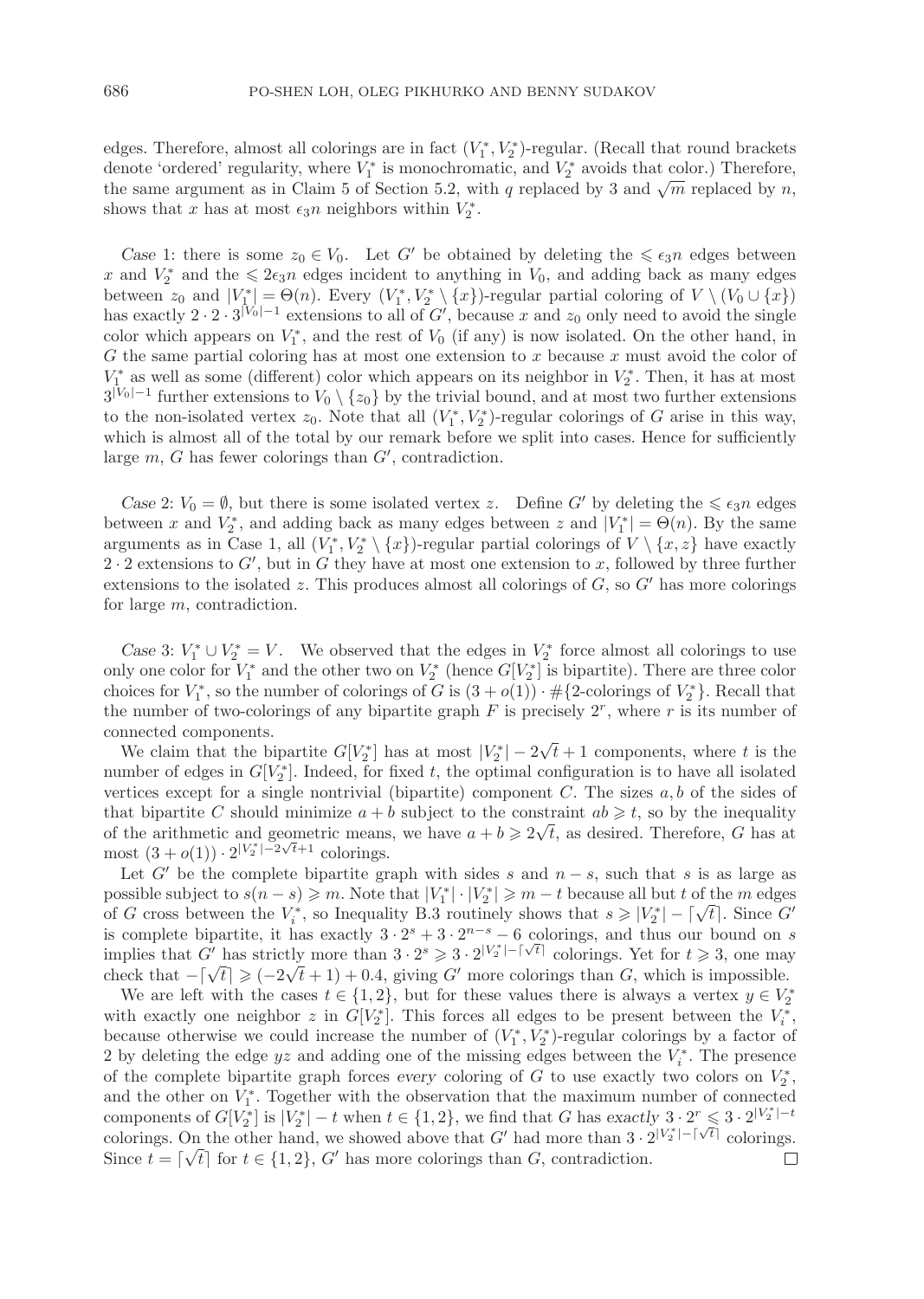*Proof of Claim* 6*.* Let  $G_0 = G[V_1 \cup V_2]$  be the graph formed by the nonisolated vertices of G, and let  $n_0 = |V_1 \cup V_2|$ . Since the number of colorings of G is precisely  $3^{n-n_0}$  times the number of colorings of  $G_0$ , the optimality of G implies that  $G_0$  must also be optimal among  $n_0$ -vertex graphs with m edges. Furthermore, Claim 4 also implies that almost all colorings of  $G_0$  are  $[V_1^*, V_2^*]$ -regular.

*Case* 1:  $V_0$  is empty. Let  $\{a, b\}$  be the sizes of the  $V_i^*$ , with  $a \leq b$ . If there are less than a missing edges between the  $V_i^*$ , then Lemma 5.1 shows that  $G_0$  is semi-complete, so we are<br>done. On the other hand, if there are at least a missing edges, then  $K$ , so plus one isolated done. On the other hand, if there are at least a missing edges, then  $K_{a,b-1}$  plus one isolated vertex has  $n_0$  vertices and at least m edges, but also exactly  $(3 \cdot 2^a + 3 \cdot 2^{b-1} - 6) \cdot 3$  colorings. Yet  $G_0$  has no vertices outside  $V_1^* \cup V_2^*$ , and almost all colorings are  $[V_1^*, V_2^*]$ -regular, so  $G_0$ <br>has at most  $(1 + o(1))$ ,  $(3, 2^a + 3, 2^b)$  colorings which is smaller contradiction has at most  $(1 + o(1)) \cdot (3 \cdot 2^a + 3 \cdot 2^b)$  colorings, which is smaller, contradiction.

Case 2:  $V_0$  is the single edge  $w_1w_2$ . We show that this is impossible. Let  $\{a, b\}$  be the sizes of the  $V_i^*$ , with  $a \leq b$ . Since there are always exactly six ways to color the endpoints  $\{w_1, w_2\}$  of the isolated odge independently of the next of  $V$  and almost all solarings are  $[V^*]$  very large the isolated edge independently of the rest of V, and almost all colorings are  $[V_1^*, V_2^*]$ -regular,<br> $C_2$  has  $(6 + o(1))$ ,  $(3, 2^a + 3, 2^b)$  colorings. Let  $C'$  be the complete binaritie graph  $K$ , since  $G_0$  has  $(6+o(1)) \cdot (3 \cdot 2^a + 3 \cdot 2^b)$  colorings. Let G' be the complete bipartite graph  $K_{a-1,b+3}$ , and let G" be the complete bipartite graph  $K_{a-1,b+2}$  plus one isolated vertex. Both graphs have the same number of vertices as  $G_0$ , so it suffices to show that at least one of them has more edges and more colorings than  $G_0$ .

Claim 3 gives  $a/b \geq u_1/u_2 - O(\epsilon_2)$ , and Proposition 4.10 implies that  $u_1/u_2 \geqslant \log \frac{3}{2}/\log 3 \approx$ <br>37 Therefore, for small  $\epsilon_2$  and large n, we have that  $ab + 3a - b - 3 > ab + 1$  hence  $G'$ 0.37. Therefore, for small  $\epsilon_2$  and large n, we have that  $ab + 3a - b - 3 > ab + 1$ , hence G' has more edges than  $G_0$ . Also,  $G'$  has  $3 \cdot 2^{b+3} = 24 \cdot 2^b$  colorings that use only one color on the  $(a - 1)$ -side and the other two on the  $(b + 3)$ -side. We claim that this already exceeds the number of colorings of  $G_0$  whenever  $b \ge a + 2$ . Indeed, then  $2^a \le \frac{1}{4} \cdot 2^b$ , so the number of colorings of  $G_0$  is at most: colorings of  $G_0$  is at most:

$$
(6+o(1)) \cdot (3 \cdot 2^a + 3 \cdot 2^b) \leq (6+o(1)) \cdot \frac{5}{4} \cdot 3 \cdot 2^b = (22.5+o(1)) \cdot 2^b,
$$

which is indeed less than the number of colorings of  $G'$ .

It remains to consider  $a \leq b \leq a+1$ . Here, G'' has  $ab + 2a - b - 2 > ab + 1$  edges, and exactly  $(3 \cdot 2^{a-1} + 3 \cdot 2^{b+2} - 6) \cdot 3$  colorings. Using  $a \ge b-1$ , this is at least  $(1 - o(1)) \cdot \frac{17}{16} \cdot 3 \cdot 2^{b+2} \cdot 3 = (38.25 - o(1)) \cdot 2^b$  On the other hand using  $a \le b$  the number of colorings of  $G_2$  $3 \cdot 2^{b+2} \cdot 3 = (38.25 - o(1)) \cdot 2^b$ . On the other hand, using  $a \leq b$ , the number of colorings of  $G_0$ is at most  $(36+o(1))\cdot 2^b$ , which is smaller. Therefore,  $G''$  is superior on this range, and we are done.

*Case* 3:  $V_0$  is the single vertex  $v_0$ . Let *I* be the index (unique by Claim 5) such that  $V_I^*$ contains neighbors of  $v_0$ . Let  $J = 3 - I$  be the other index, and let  $a = |V_I^*|$ ,  $b = |V_J^*|$ . Note that  $G_0$  is bipartite with partition  $(V_I^*, V_J^* \cup \{v_0\})$ . If at least  $d(v_0)$  edges are missing between  $V^*$  and  $V^*$ , then  $y_0$  are non-second in partition of the state between  $V^*$  and  $V^*$ . This increases  $V_I^*$  and  $V_J^*$ , then we can isolate  $v_0$  while only adding edges between  $V_I^*$  and  $V_J^*$ . This increases the number of  $[V_l^*, V_l^*]$ -regular colorings by a factor of  $\frac{3}{2} + o(1)$ , which is impossible. Therefore,<br>less than  $d(v_0)$  edges are missing between  $V_s^*$  and  $V_s^*$  which implies that less than a edges less than  $d(v_0)$  edges are missing between  $V_I^*$  and  $V_J^*$ , which implies that less than a edges are missing between  $V_I^*$  and  $V_J^* \cup \{v_0\}$ . Hence  $G_0$  is a subgraph of  $K_{a,b+1}$  with less than a missing odges missing edges.

When  $a \le b + 1$ , Lemma 5.1 shows that  $G_0$  is semi-complete, as desired. It remains to consider  $a > b + 1$ . Some vertex of the set  $V_I^*$  of size a is complete to  $V_J^* \cup \{v_0\}$ , because less than a edges are missing between  $V_I^*$  and  $V_J^* \cup \{v_0\}$ . But we also showed that less than  $d(u) \leq 2$  i.e.  $\mathbb{Z}^{n+1}$  adges are missing between  $V^*$  and  $V^*$ , as some yetses of  $V^*$  must be  $d(v_0) \leq 2\epsilon_3 n \leq |V_f^*|$  edges are missing between  $V_f^*$  and  $V_f^*$ , so some vertex of  $V_f^*$  must be complete to  $V_f^*$ . Thus, Lamma 5.2 implies that since  $C$  is an artimal work the missing advantage complete to  $V_l^*$ . Thus, Lemma 5.2 implies that since  $G_0$  is an optimal graph, the missing edges  $E(K_{a,b+1}) \setminus E(G_0)$  form a star, which must have center  $v_0$  because  $d(v_0) \leqslant 2\epsilon_3 n \ll \min\{a,b\}.$ In particular, the number of missing edges is then exactly  $a - d$ , where  $d = d(v_0)$ , and then the same lemma shows that  $G_0$  has exactly  $3 \cdot 2^a + 3 \cdot 2^{b+1} + 6 \cdot (2^{a-d} - 2)$  colorings.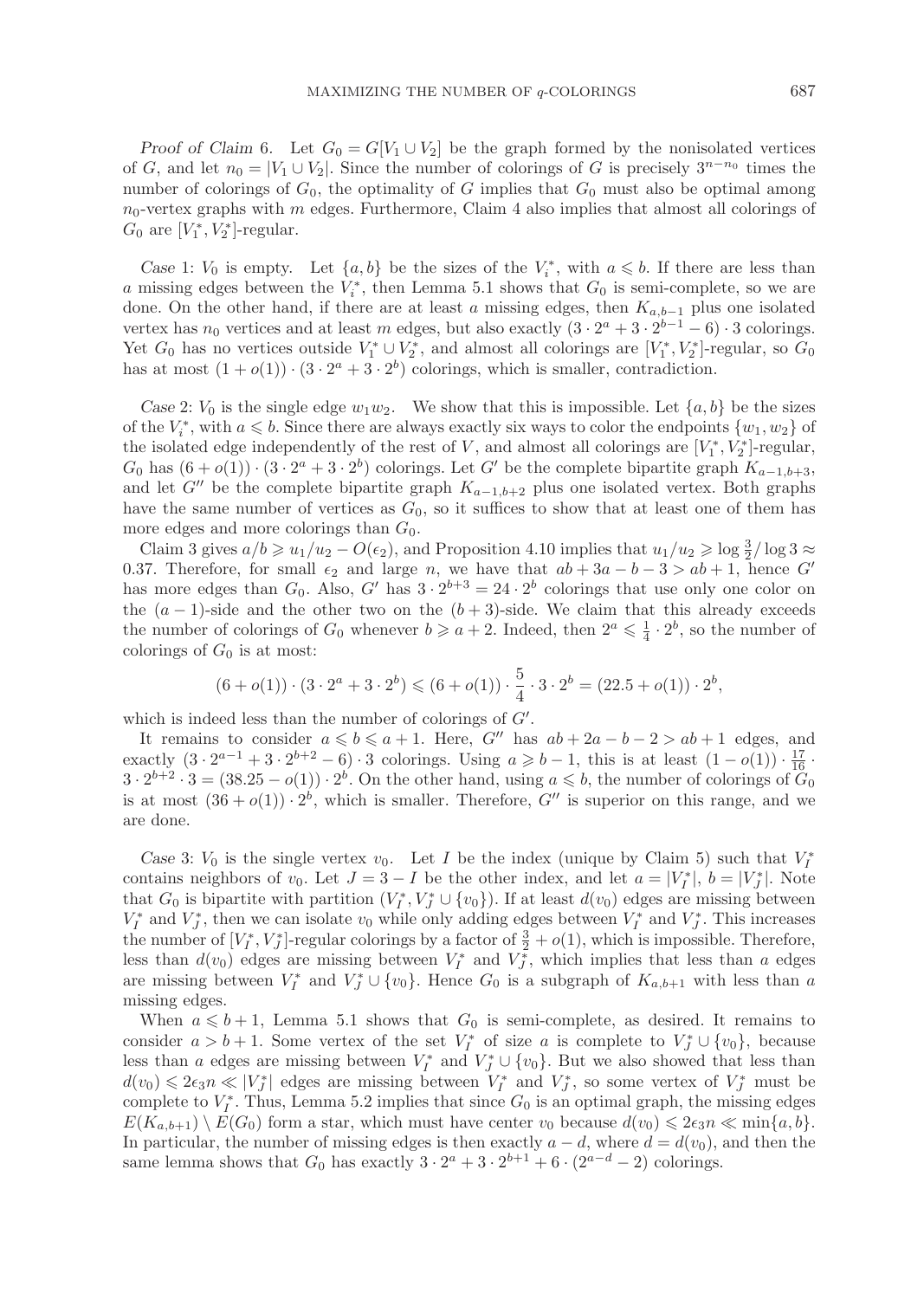Consider the graph G' obtained by removing a  $(b - d)$ -edge star from the complete bipartite graph  $K_{a+1,b}$ . This has as many vertices and edges as  $G_0$ , and  $3 \cdot 2^{a+1} + 3 \cdot 2^{b} + 6 \cdot (2^{b-d} - 2)$ colorings by Lemma 5.2. The difference between the numbers of colorings of  $G'$  and  $G_0$  is

$$
3 \cdot 2^{a} - 3 \cdot 2^{b} + 6 \cdot (2^{b-d} - 2^{a-d}) = \left(3 - \frac{6}{2^{d}}\right) \cdot (2^{a} - 2^{b}),
$$

which exceeds zero for  $d \ge 2$  because we are in the case  $a > b + 1$ . Optimality of  $G_0$  thus forces  $d(v_0) = 1.$ 

We showed there were less than  $d(v_0)$  edges missing between the  $V_i^*$ , so now we know that the nonisolated vertices of G form a complete bipartite subgraph  $(V_1^*, V_2^*)$  plus a pendant edge<br>to us. Finally, observe that G cannot have any isolated vertex  $z$ , or else we could replace the to  $v_0$ . Finally, observe that G cannot have any isolated vertex z, or else we could replace the pendant edge with the (isolated) edge  $v_0z$ , and this would not change the number of colorings because every partial coloring of  $V \setminus \{v_0\}$  would still have exactly two extensions to the degree-1 vertex  $v_0$ . But the resulting graph is not optimal by the same argument as in Case 2 of this claim. Therefore,  $G$  is only a complete bipartite subgraph plus a pendant edge, with no isolated vertices. This completes the final case of our final claim, and our entire proof.  $\Box$ 

#### 7. *Exact result for Tur´an graphs*

We now study the extremality of Turán graphs. As we mentioned in the introduction, Lazebnik conjectured that Turán graphs  $T_r(n)$  were the unique graphs that maximized the number of q-colorings whenever  $r \leqslant q$ . Note that Theorem 1.3 implies this result for  $q = 3$  and  $r = 2$  when  $n$  is large, because it shows that all optimal graphs are bipartite, and no other bipartite graph has as many edges as  $T_2(n)$ . In this section, we prove Theorem 1.4, which confirms (for large n) Lazebnik's conjecture when  $r = q - 1$ , for all remaining q. Our proof relies on the following special case of a result of Simonovits [[25](#page-41-9)]. Let  $t_r(n)$  denote the number of edges of the r-partite Turán graph  $T_r(n)$  with n vertices.

FACT 7.1. Let F be a graph with chromatic number  $r + 1$ . Suppose that there is an edge whose deletion makes F r-colorable. Then for all sufficiently large n, the Turán graph  $T_r(n)$  is the unique n-vertex graph with at least  $t_r(n)$  edges that does not contain a subgraph isomorphic to F.

We use this fact to prove the following lemma, which we will need later.

LEMMA 7.1. Let  $q \geq 4$  be fixed. The following holds for all sufficiently large n. Let  $G \neq$  $T_{q-1}(n)$  have n vertices, and at least as many edges and q-colorings as  $T_{q-1}(n)$ . Let  $\Delta$  be the *difference between the number of edges of* G and  $T_{q-1}(n)$ *, and let*  $n' = n - (q - 1)$ *. Then there is an* n'-vertex graph H with at least  $\Delta + 1$  *more edges than*  $T_{q-1}(n')$ , and at least half as *many* q*-colorings as* G *has.*

*Proof.* We begin with a convenient technical adjustment. If G has  $k \geq 2$  connectivity components  $C_i$  that are not isolated vertices, then choose vertices  $v_i \in C_i$  and glue the components together by merging all of the  $v_i$  into a single vertex v. Add  $k-1$  isolated vertices  $w_1, \ldots, w_{k-1}$  to restore the vertex count, and let G' be the resulting graph. Clearly, G' has as many edges as G, and it also is not  $T_{q-1}(n)$  because G' has a vertex whose deletion increases the number of components while  $T_{q-1}(n)$  does not. Furthermore, we claim that G and  $G'$  have the same number of colorings. Indeed, by symmetry, for an arbitrary color  $c$ ,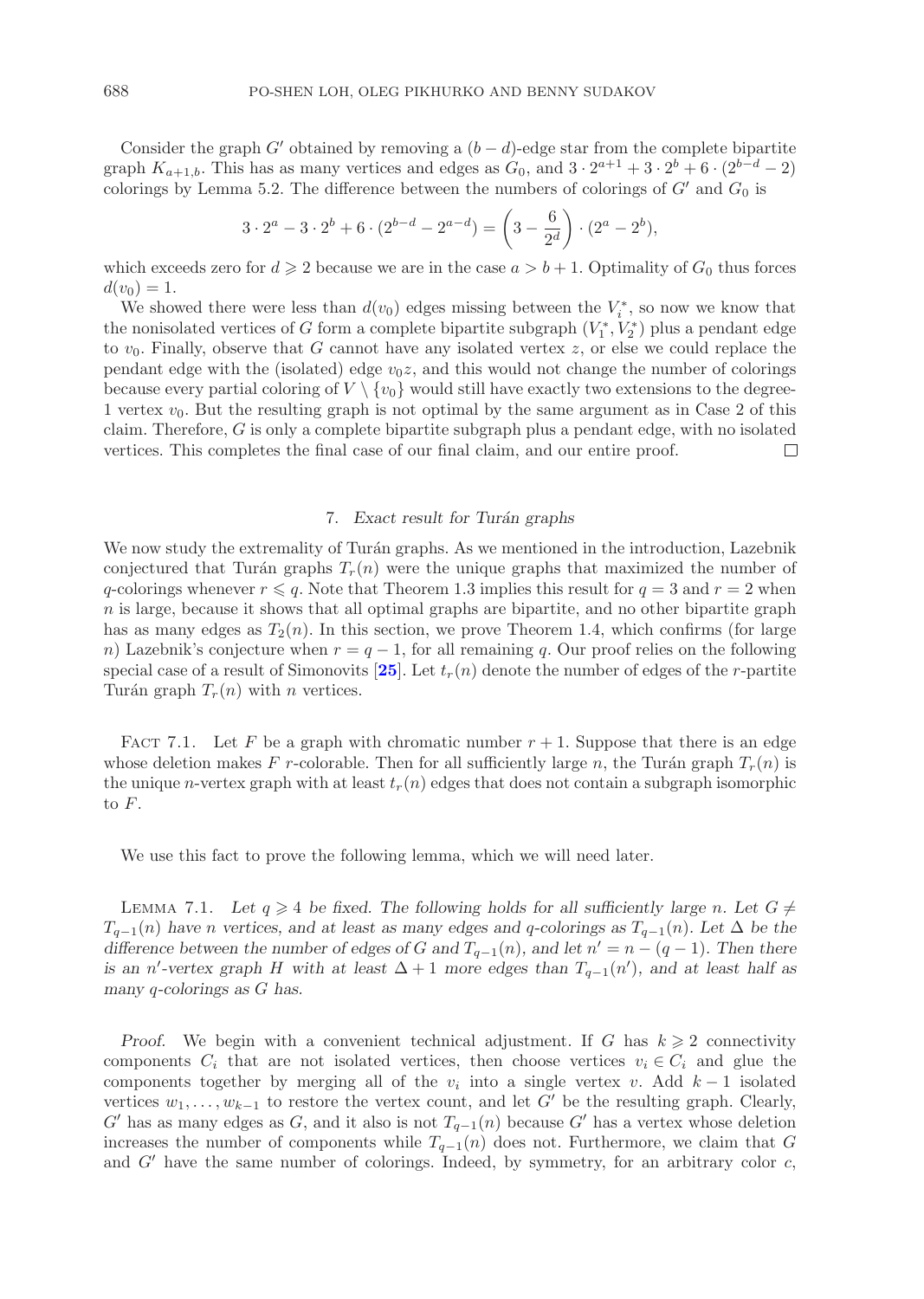the total number of colorings of G is precisely  $q^k$  times the number of colorings of G which use c for every  $v_i$ . The obvious correspondence gives a bijection between these colorings and partial colorings of  $G' \setminus \{w_1,\ldots,w_{k-1}\}\$  which use c on the merged vertex v. Yet the  $w_i$  are isolated, so each of these partial colorings has exactly  $q^{k-1}$  extensions to all of G'. Again by symmetry, the total number of colorings of  $G'$  is precisely q times the number that use c on v. Setting everything together, we find that  $G$  and  $G'$  indeed have the same number of colorings. Therefore, by replacing  $G$  with  $G'$ , we may assume without loss of generality that  $G$  has only one nontrivial connectivity component.

Fact 7.1 implies that for large n, G has a subgraph F which is the complete  $(q-1)$ -partite graph on  $V(F) = X_1 \cup \ldots \cup X_{q-1}$  with each part  $X_i = \{u_i, w_i\}$  consisting of two vertices, plus an extra edge  $u_1w_1$ . Let  $U = \{u_1, \ldots, u_{q-1}\}\$  and  $W = \{w_1, \ldots, w_{q-1}\}\$ , and let  $A = U \cup \{w_1\}$ .

Let  $\delta$  be the difference between the number of edges of  $T_{q-1}(n)$  and  $T_{q-1}(n')$ . We claim that if there is a set Y of  $q-1$  vertices of A such that the sum of their degrees is at most  $\delta + \binom{q-1}{2} - 1$ , then  $H = G - Y$  satisfies the lemma's assertion. Clearly, H has the correct number of vertices, and it has the correct number of edges because  $Y \subset A$  induces a complete graph  $K_{q-1}$ , so the number of deleted edges is at most  $\delta - 1$ . We now show that every q-coloring of H extends to at most two  $q$ -colorings of  $G$ .

If  $Y = U$ , since  $\{u_1\} \cup W$  induces a  $K_q$ -subgraph in G, every coloring of  $H \supset W$  has at most one extension to  $u_1$ . Then, every other  $u_i$  has at most one choice because  $\{u_1, u_i\} \cup (W \setminus \{w_i\})$ induces a  $K_q$ -subgraph in which  $u_i$  is the only uncolored vertex. Thus when  $Y = U$ , every coloring of  $H$  colors  $W$  and hence has at most one extension to  $G$ . On the other hand, up to a symmetry of F, the only other case is when  $Y = \{w_1\} \cup (U \setminus \{u_{q-1}\})$ . As before,  $\{u_1\} \cup W$ induces a  $K_q$ -subgraph in G, but this time H contains neither  $u_1$  nor  $w_1$  (although it contains the rest). Any partial coloring of  $q - 2$  vertices of  $K_q$  has only two completions, so there are at most two ways to extend any coloring of  $H$  to include  $u_1$  and  $w_1$ . But then every other  $u_i$  has at most one choice because  $\{u_1, u_i\} \cup (W \setminus \{w_i\})$  induces a  $K_q$ -subgraph in which  $u_i$ is the only uncolored vertex. Therefore, every coloring of  $H$  has at most two extensions to  $G$ , as claimed.

It remains to consider the case when every set of  $q-1$  vertices of A has degrees summing to at least  $\delta + {q-1 \choose 2}$ . We will show that then G has fewer colorings than  $T_{q-1}(n)$ , which is impossible. Let  $B = V(G) \setminus A$ . By an averaging argument, the sum of degrees of A is at least  $\frac{q}{q-1}[\delta + {q-1 \choose 2}]$ .<br>Since  $|A| = q$ , the number of edges between A and B is at least  $\frac{q}{q-1}[\delta + {q-1 \choose 2}]$ . Since  $|A| = q$ , the number of edges between A and B is at least  $\frac{q}{q-1}[\delta + {\binom{q-1}{2}}] - 2{\binom{q}{2}}$ .<br>Let  $B_0$  be the set of isolated vertices of G and for  $2 \le i \le q-1$  let  $B_1$  be the set of vert  $\big) - 2 \big( \frac{q}{2} \big)$ .

 $\epsilon$ Let  $B_0$  be the set of isolated vertices of G, and for  $2 \leq i \leq q-1$ , let  $B_i$  be the set of vertices of B that send i edges to A. Note that no vertex can send  $q = |A|$  edges to A because that would create a  $K_{q+1}$ -subgraph, making G not q-colorable. Therefore, if we let  $B_1 = B \setminus (B_0 \cup B_2 \cup$  $\dots \cup B_{q-1}$ , then every vertex of  $B_1$  either sends exactly one edge to A, or it is a nonisolated vertex that sends no edges to A. Let  $b_i = |B_i|$ . By counting the number of edges between A and  $B$ , we obtain

<span id="page-34-0"></span>
$$
\sum_{i=1}^{q-1} ib_i \geqslant \frac{q}{q-1} \left[ \delta + \binom{q-1}{2} \right] - 2\binom{q}{2}.\tag{4}
$$

We now bound the number of q-colorings of G in terms of the  $b_i$ . There are exactly q! ways to color A because it induces  $K_q$ . Then, there are exactly  $q^{b_0}$  ways to extend this partial coloring to  $B_0$  because each isolated vertex has a free choice of the q colors. Next, for every  $i \in \{2,\ldots,q-1\}$ , each vertex in  $B_i$  has at most  $q-i$  color choices left because it is adjacent to *i* vertices in A, all of which received different colors since  $G[A] = K_q$ . Finally, we color the vertices of  $B_1$  by considering them in an order such that whenever we color a vertex, it always has a neighbor that we already colored. This is possible because our initial technical adjustment allows us to assume that  $G$  has only one nontrivial connectivity component. Hence each vertex in  $B_1$  will have at most  $q-1$  choices. Setting this all together, we find that the number of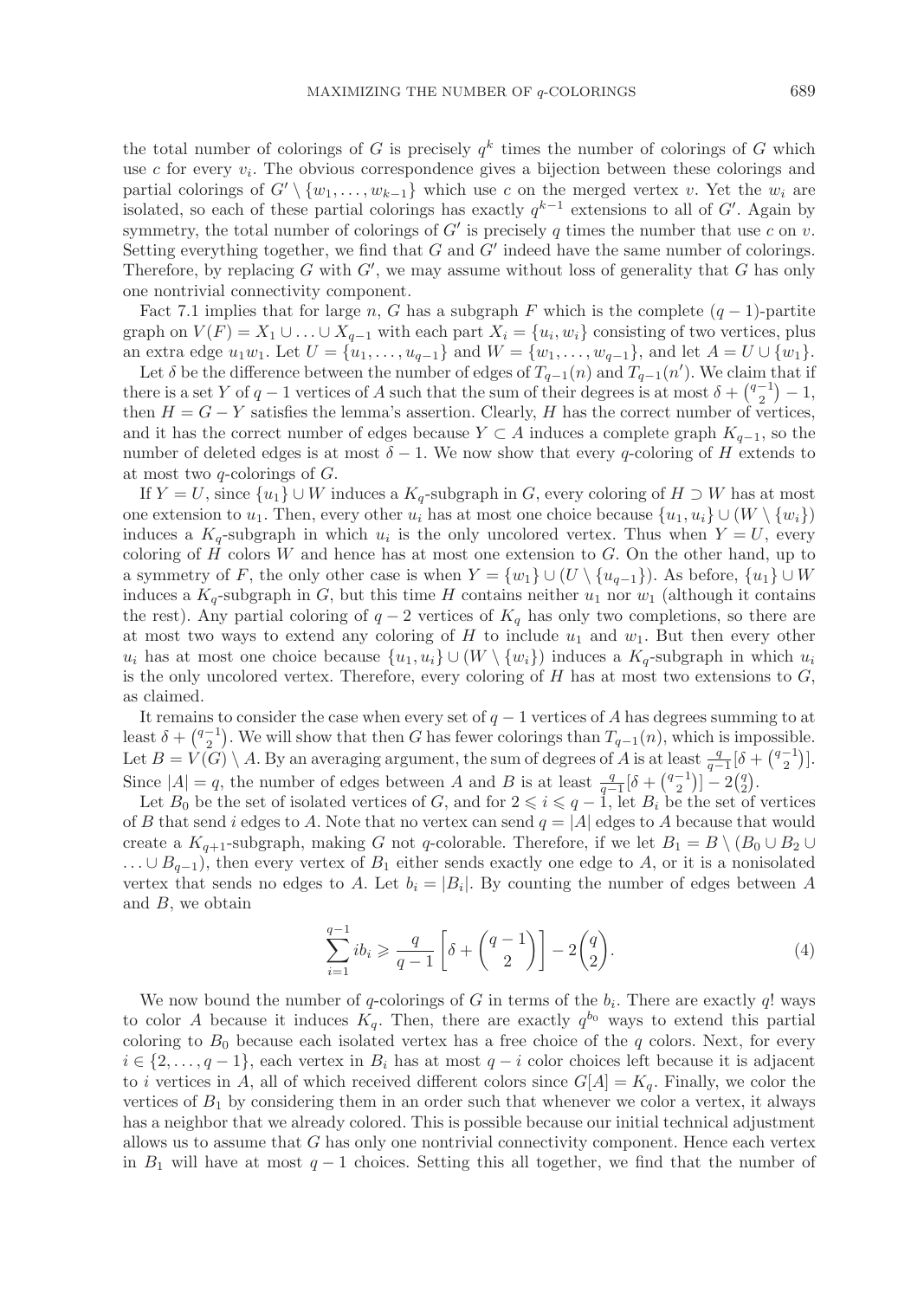$q$ -colorings of G is at most

$$
q! \cdot \prod_{i=0}^{q-1} (q-i)^{b_i} \leqslant q! \cdot \prod_{i=0}^{q-1} 2^{(q-i-1)b_i} \leqslant q! \cdot 2^{(q-1)(n-q)} \cdot 2^{-\frac{q}{q-1} \left[\delta + \binom{q-1}{2}\right] + 2\binom{q}{2}},
$$

where we used the inequality  $x + 1 \leq 2^x$  for  $x \in \mathbb{Z}$ , the identity  $\sum b_i = n - q$  (since  $\cup B_i =$  $V(G) \setminus A$ , and the bound for  $\sum_i ib_i$  from inequality [\(4\)](#page-34-0). Inequality B.5 routinely verifies that this final bound is always strictly less than the number of colorings of  $T_{q-1}(n)$ , contradicting our assumption that G had at least that many colorings. our assumption that  $G$  had at least that many colorings.

*Proof of Theorem* 1.4. Let  $q \ge 4$  be fixed, and let N be the corresponding minimum number of vertices for which Lemma 7.1 holds (it is valid only for sufficiently large  $n$ ). We will show that Theorem 1.4 holds for all  $n \geqslant q_{\binom{N}{2}}^{N}$ . Therefore, suppose for contradiction that  $G \neq T_{q-1}(n)$  is an n-vertex graph with at least as many edges and q-colorings as  $T_{q-1}(n)$ .<br>Define a sequence of graphs as follows, Start with  $C = C$ , If  $C$  is

Define a sequence of graphs as follows. Start with  $G_0 = G$ . If  $G_i$  is the current graph, stop if  $G_i$  has fewer colorings than the  $(q-1)$ -partite Turán graph with  $n - (q-1)i$  vertices. Otherwise, let  $G_{i+1}$  be the graph H obtained by applying Lemma 7.1 to  $G_i$ . We claim that this process terminates before the graph  $G_i$  has fewer than N vertices, so we will always be able to apply the lemma. Indeed, each  $G_i$  has exactly  $n - (q - 1)i$  vertices, so it will take more than  $\binom{N}{2}$  iterations before  $G_i$  has fewer than N vertices. Yet if  $\Delta \geqslant 0$  is the difference between the number of edges of G and  $T_{q-1}(n)$ , then each  $G_i$  has at least  $\Delta + i$  more edges<br>than the  $(a-1)$  partite Turén graph with  $a=(a-1)i$  vartiess. Therefore, efter  $(N)$  iterations than the  $(q-1)$ -partite Turán graph with  $n-(q-1)i$  vertices. Therefore, after  $\binom{N}{2}$  iterations,  $G_i$  would certainly have more than the maximum number of edges of an  $N$ -vertex graph, and we indeed can never reach a graph with fewer than  $N$  vertices.

Therefore, we stop at some  $G_t$ , which has  $n' = n - (q - 1)t$  vertices and fewer colorings than  $T_{q-1}(n')$ , but at least  $2^{-t}$  times as many colorings as G. Divide n by  $q-1$ , so that  $n =$  $s(q-1) + r$  with  $0 \leq r < q-1$ , and note that  $n' = (s-t)(q-1) + r$ . Lemma B.4 calculates that  $T_{q-1}(n')$  has exactly  $q! \cdot [(q-1+r)2^{s-t-1}-q+2]$  colorings, so G has at most  $2^t$  times<br>that many hange form than  $q! \cdot [(q-1+r)2^{s-1}-q+2]$  colorings, so G has at most  $2^t$  times that many, hence fewer than  $q! \cdot [(q-1+r)2^{s-1}-q+2]$ . Yet by the same lemma, that final bound equals the number of colorings of  $T_{q-1}(n)$ . Thus  $\tilde{G}$  has fewer colorings than  $T_{q-1}(n)$ , a contradiction. contradiction.

## 8. *Concluding remarks*

• We have developed an approach that we hope future researchers can use to determine the graphs that maximize the number of q-colorings. Theorems 3.2 and 3.3 reduce any instance of this problem to a quadratically constrained linear program, which can be solved for any case of interest. Thus, thanks to modern computer algebra packages, these theorems imply that for any fixed q, approximately determining the extremal graphs amounts to a finite symbolic computation.

The remaining challenge is to find analytic arguments which solve the optimization problem for general  $q$ , and then refine the approximate structure into precise results. We accomplished this for low densities  $m/n^2$ , and the natural next step would be to extend the result to the range  $\frac{m}{n^2} \leq \frac{1}{4}$ . In this range, and for all q, we expect the solution to the optimization problem<br>to correspond to a binartite graph plus isolated vertices. This common form gives hope that to correspond to a bipartite graph plus isolated vertices. This common form gives hope that perhaps one can find a solution which works across all q.

• For  $q = 3$ , we also know the approximate form of the extremal graphs when  $m/n^2 > \frac{1}{4}$ , since Proposition 4.10 solved the entire  $q = 3$  case of the optimization problem. However, we did not pursue the precise structure of the optimal graphs because it appears that their description is substantially more involved, and this paper was already quite long.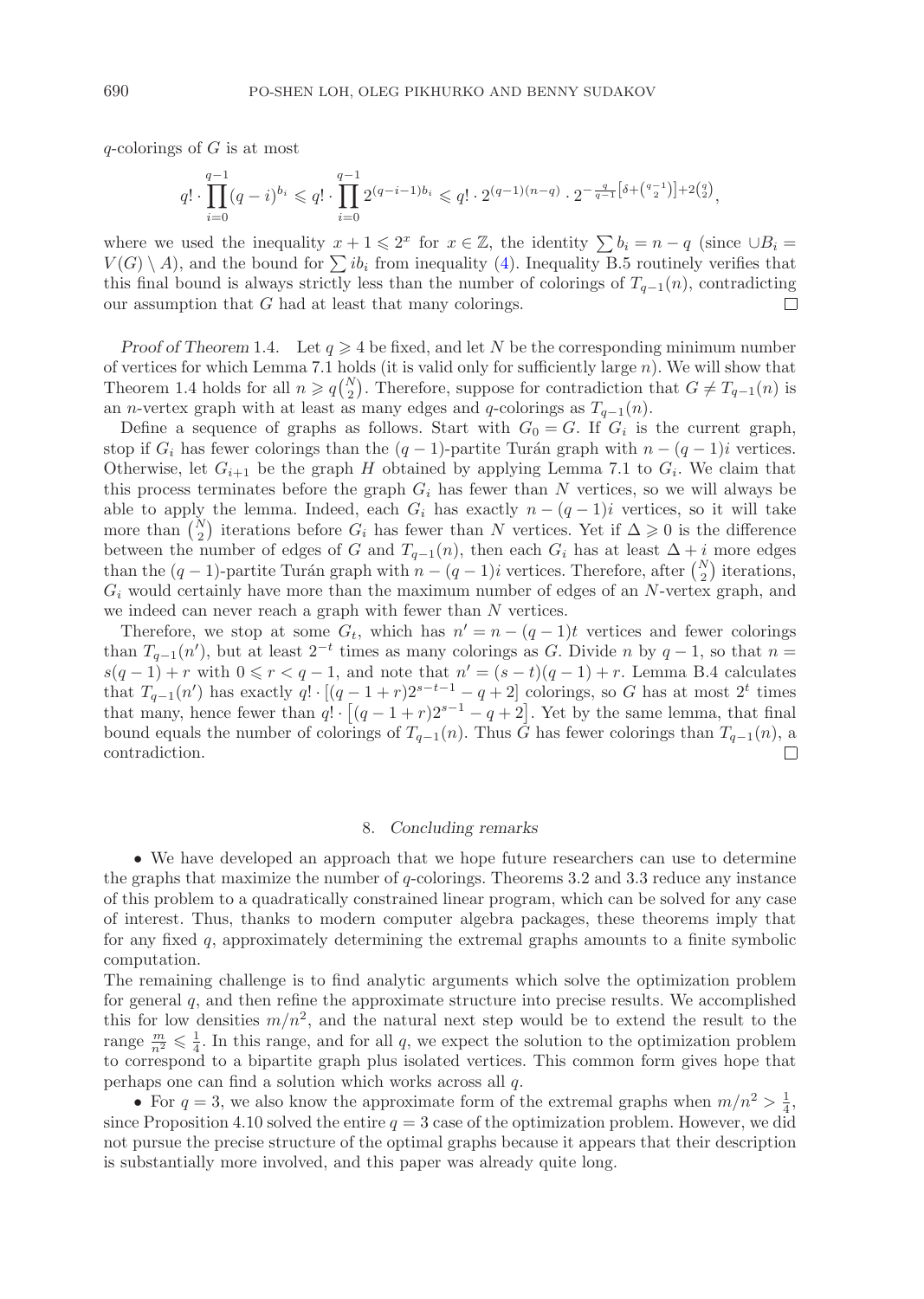• Our methods in Section 3 can easily be adapted to maximize the number of graph homomorphisms to an arbitrary H (not just  $K_q$ ). The analogs of Theorems 3.2 and 3.3 show that for any fixed  $H$ , the asymptotic maximum number of homomorphisms from an *n*-vertex,  $m$ -edge graph to  $H$  can be determined by solving a certain quadratically constrained linear program. Although this can in principle be done, it appears that the computations become rather messy even for graphs H of small order.

However, in the interesting case when  $H$  is the two-vertex graph consisting of a single edge plus a loop, one can easily determine the extremal graphs via a direct argument. As we mentioned in the introduction, this corresponds to maximizing the number of independent sets. By considering the complement of the graph, this is equivalent to maximizing the number of cliques.

We claim that for any  $n, m$ , the same graph that Linial found to minimize the number of colorings also happens to maximize the number of cliques. This graph  $G^*$  was a clique  $K_k$  with an additional vertex adjacent to l vertices of the  $K_k$ , plus  $n - k - 1$  isolated vertices, where k, l are the unique integers satisfying  $m = {k \choose 2} + l$  with  $k > l \geq 0$ . We will show that for any t, every n-vertex graph G with m edges has at most as many t-cliques as  $G^*$ . The only nontrivial values of t to check are  $2 \leq t \leq k$ .

If  $l + 2 \leq t \leq k$ , then  $G^*$  has exactly  $\binom{k}{t}$  cliques of size t. Suppose for contradiction that G has more t-cliques. Construct a t-uniform hypergraph with at least  ${k \choose t} + 1 = {k \choose t} + {t-1 \choose t-1}$ to has more *t*−cnques. Construct a *t*−umform hypergraph with at least  $\binom{t}{t} + 1 = \binom{t}{t} + \binom{t-1}{t-1}$  hyperedges by defining a hyperedge for each *t*−clique. By the Kruskal-Katona theorem (see, for example, the book [**[3](#page-40-11)**]), the number of 2-sets that are contained in some hyperedge is at least  ${k \choose 2} + {t-1 \choose 1} \geq {k \choose 2} + (l+1)$ , which exceeds the number of edges of G. This contradicts the definition of the hyperedges, because each of these 2-sets must be an edge of G.

On the other hand, if  $2 \leq t \leq l+1$ ,  $G^*$  has exactly  ${k \choose t} + {l \choose t-1}$  cliques of size t. A similar argument shows that if G has at least  ${k \choose t} + {l \choose t-1} + 1 = {k \choose t} + {l \choose t-1} + {t-2 \choose t-2}$  cliques of size t, then G must have at least  ${k \choose 2} + {l \choose 1} + {t-2 \choose 0} \geq {k \choose 2} + l + 1$  edges, a contradiction.

Therefore, G<sup>∗</sup> indeed maximizes the number of cliques. Furthermore, we can classify all extremal graphs, because our argument shows that any other graph G with as many cliques as  $G^*$  must also have exactly the same number of t-cliques for all integers t. In particular, using  $t = k$ , we see that G must also contain a  $K_k$ . If  $l \neq 1$ , we can use  $t = l + 1$  to conclude that the remaining edges form a star with all endpoints in the  $K_k$ . Therefore, the maximizer is unique unless  $l = 1$ , in which case the extremal graphs are  $K_k$  plus an arbitrary edge (not necessarily incident to the  $K_k$ ).

## *Appendix A. Routine verifications for Optimization Problem 2*

In this section, we present the postponed proofs of the results stated in Section 4.1.3. We begin by disposing of Lemma 4.9, which states some analytical facts about the function  $F_q(x) =$  $\log \frac{q}{q-x} \cdot \log \frac{q}{x}$ .

*Proof of Lemma* 4.9. For part (i), observe that if we reparametrize with  $t = x/q$ , then we need to show that the function  $f(t) = \log \frac{1}{1-t} \log \frac{1}{t}$  is strictly increasing on  $0 < t < 1/2$ <br>and strictly decreasing on  $1/2 < t < 1$  Instead of presenting a tedious analytic proof (which and strictly decreasing on  $1/2 < t < 1$ . Instead of presenting a tedious analytic proof (which is routine and not very interesting), we refer the reader to *Mathematica*'s plot of  $f(t)$  in Figure [A1\(](#page-37-0)i).

For part (ii), define the functions  $g(x) = F_x(3) = \log \frac{x}{x-3} \cdot \log \frac{x}{3}$  and  $h(x) = 2F_x(1) \cdot \frac{x-3}{x-2} = \log x$ .  $\frac{x}{a} - 3$  We need to show that  $g(x) > h(x)$  for all  $x > 0$ . Direct substitution violes 2 · log  $\frac{x}{x-1}$  log  $x \cdot \frac{x-3}{x-2}$ . We need to show that  $g(x) > h(x)$  for all  $x \ge 9$ . Direct substitution yields  $g(9) \approx 0.4454$  and  $h(9) \approx 0.4437$  so it is true at  $x = 9$ .  $g(9) \approx 0.4454$  and  $h(9) \approx 0.4437$ , so it is true at  $x = 9$ .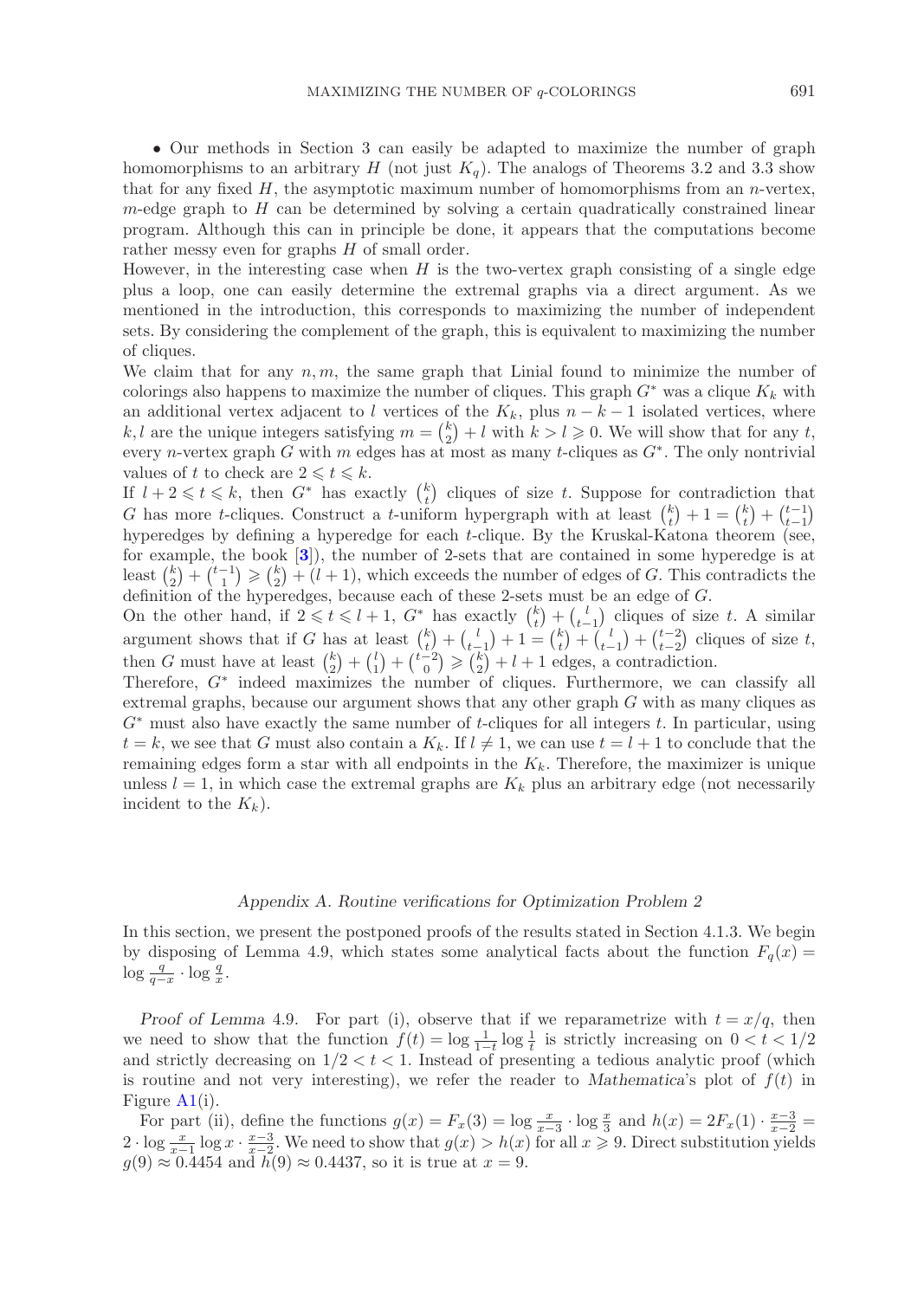

<span id="page-37-0"></span>FIGURE A1. *Plot (i) displays the function*  $f(t) = \log \frac{1}{1-t} \log \frac{1}{t}$ . *Plot (ii) displays the ratio*<br>*c)*  $h(r)$  where a and h are as defined above and the horizontal axis is parametrized by 9  $g(x)/h(x)$ *, where g and h are as defined above, and the horizontal axis is parametrized by*  $9/x$ *.* 

Also, a quick estimate shows that asymptotically, as  $x \to \infty$ ,  $g(x) = \log (1 + \frac{3}{x-3}) \cdot \log \frac{x}{3} = (1 + o(1))\frac{3}{x} \cdot \log x$  and  $h(x) = 2 \cdot \log(1 + \frac{1}{x-1}) \cdot \log x \cdot \frac{x-3}{x-2} = (2 + o(1))\frac{1}{x} \cdot \log x$ . Therefore, the ratio  $g(x)/h(x)$  tends to 1 ratio  $g(x)/h(x)$  tends to 1.5, which is indeed greater than 1.

Again, instead of writing a routine analytic proof to fill in the gap between 9 and infinity, we refer the reader to Figure [A1\(](#page-37-0)ii), which shows that the ratio  $g/h$  steadily increases as x grows from 9. Thus,  $g(x) > h(x)$  for all  $x \ge 9$ , as required.

The monotonicity of  $F_q(x)$  on  $0 < x < q/2$ , which we just established, is useful for our next proof. This is Lemma 4.6, which stated that if  $\alpha$  solves  $\text{OPT}^*$  and is supported by a partition of [q] consisting of exactly two sets, then  $\alpha$  must have the same form as  $\alpha^*$ , the claimed optimal vector in Proposition 4.1.  $\Box$ 

*Proof of Lemma* 4.6. Let A and B denote the two sets in the support, with  $|A| \leq |B|$ . Write  $a = |A|$ . Flipping the fractions to make the logarithms positive, we have  $\cos^{-*}(\alpha) = -\alpha_A \log \frac{q}{a}$  $\alpha_B \log \frac{q}{q-a} \leqslant -2\sqrt{\alpha_A \log \frac{q}{a} \cdot \alpha_B \log \frac{q}{q-a}}$  by the inequality of arithmetic and geometric means. Yet  $\alpha_A \alpha_B = \mathbb{E}(\alpha) \geqslant 1$  since  $\alpha$  is in the feasible set  $\text{FEAs}^*$ , so  $\text{OBJ}^*(\alpha) \leqslant -2\sqrt{\log \frac{q}{a} \cdot \log \frac{q}{q-a}} =$  $-2\sqrt{F_q(a)}$ . Here,  $F_q$  is the function which Lemma 4.9(i) claimed was strictly increasing between 0 and  $q/2$ . In particular, since  $1 \leq a \leq q/2$ , the final bound is at most  $-2\sqrt{F_q(1)}$ , which we recognize as  $OBJ^*(\alpha^*)$ , where  $\alpha^*$  is the claimed unique optimal vector in Proposition 4.1.

Since  $\alpha$  was assumed to be maximal, we must have equality in all of the above inequalities. Checking the equality conditions, we find that  $\alpha$  must indeed have the unique form claimed in Proposition 4.1.  $\Box$ 

The remaining lemma from Section 4.1.3 ruled out a handful of partitions as possible supports for optimal vectors. It turns out that each of those excluded partitions is a special case of the following result.

LEMMA A.1. *Fix any integer*  $q \ge 3$ *, and let*  $\alpha$  *be a vector which solves*  $OPT^*$ *, whose support is a partition of* [q]*.* Then that partition cannot be  $\{1, \ldots, t\} \cup \{t + 1\} \cup \{t + 2\} \cup \ldots \cup \{q\}$ , *where*  $1 \leqslant t \leqslant q-2$ *.* 

*Proof.* Assume for the sake of contradiction that  $\alpha$  is supported by the above partition. Let  $x = \alpha_{\{t+1\}} = \ldots = \alpha_{\{q\}}$ , which are all equal by Lemma 4.5(ii). We assumed that  $\alpha$  was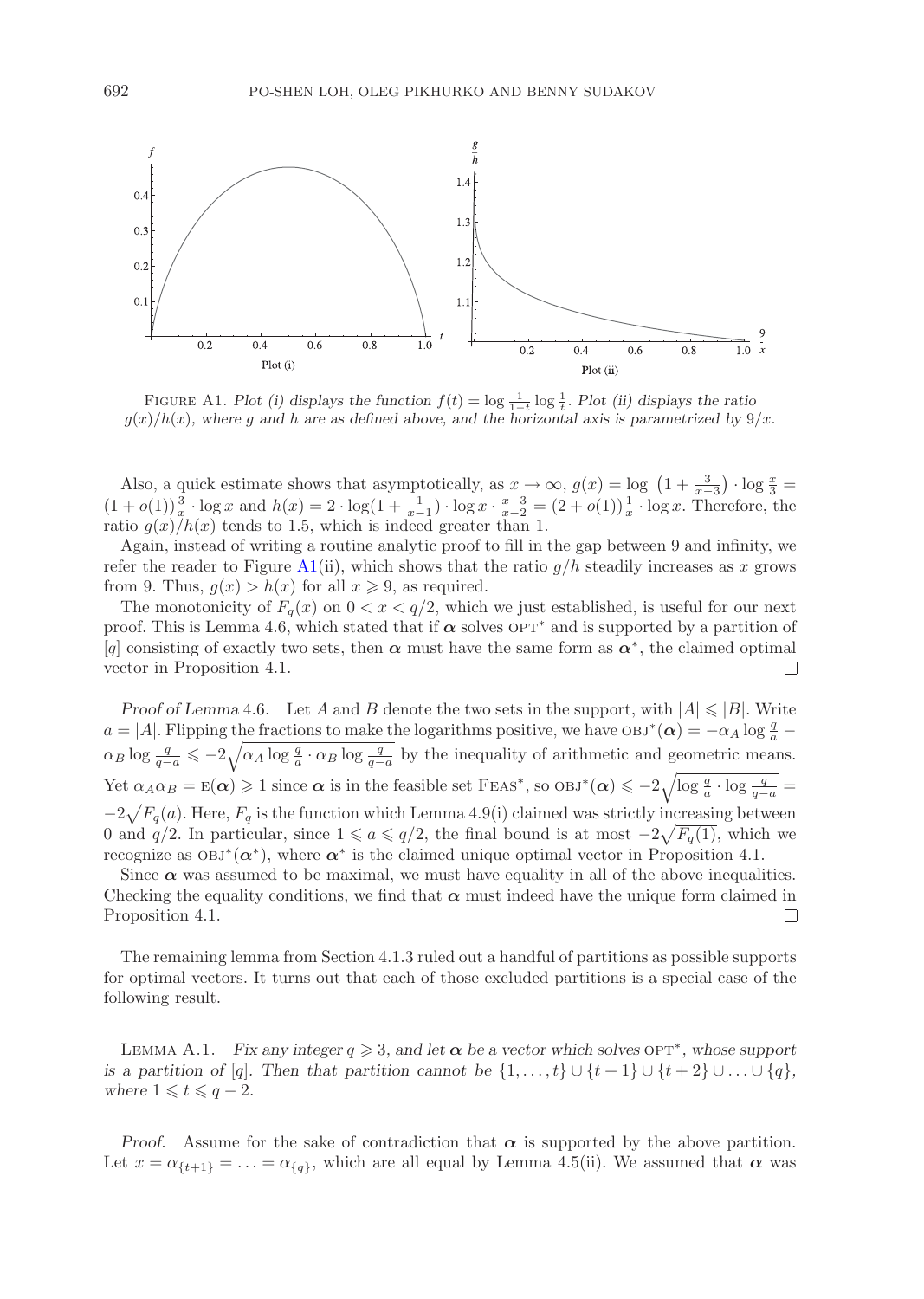maximal, so in particular  $OBJ^*(\alpha) \geqslant OBJ^*(\alpha^*) = -2\sqrt{\log \frac{q}{q-1} \log q}$ , where  $\alpha^*$  is the feasible vector constructed in Proposition 4.1. Therefore vector constructed in Proposition 4.1. Therefore,

$$
(q-t)x\log\frac{1}{q} > \alpha_{\{1,\ldots,t\}}\log\frac{t}{q} + (q-t)x\log\frac{1}{q} = \mathrm{OBJ}^*(\alpha) \geq -2\sqrt{\log\frac{q}{q-1}\log q},
$$

and we conclude that  $(q-t)x < 2\sqrt{\log \frac{q}{q-1}/\log q}$ . On the other hand, we also know by Lemma 4.5(i) for the set  $A = \{1, ..., t\}$  that  $(q - t)x = I_A/\alpha_A = 2J_A/\alpha_A = (2 \log \frac{t}{q})/\sqrt{OBJ^*(\alpha)}$ . Using the final bound for  $(q-t)x$  above, this gives

$$
\mathrm{OBJ}^*(\alpha) = \left(2\log\frac{t}{q}\right) / ((q-t)x) < \log\frac{t}{q} \cdot \sqrt{(\log q)/\log\frac{q}{q-1}}.
$$

(The inequality reversed because  $log(t/q)$  is negative.)

To get our contradiction, it remains to show that this is less than  $OBJ^*(\alpha^*)$  $-2\sqrt{\log \frac{q}{q-1} \log q}$ . Cancelling the common factor of  $\sqrt{\log q}$  and rearranging terms, this reduces to showing that  $\log \frac{q}{t} > 2 \log \frac{q}{q-1}$ .<br>Since  $t \leq a-2$  by definition

Since  $t \leq q - 2$  by definition, it suffices to show that  $\log \frac{q}{q-2} > 2 \log \frac{q}{q-1}$ . Removing the logarithms reduces us to showing that  $q/(q-2) > q^2/(q-1)^2$ . This is equivalent to  $(q-1)^2 >$  $q(q - 2)$ , which is easily seen to be true by multiplying out each side.  $\Box$ 

*Proof of Lemma* 4.7*.* Part (i), the partition of all singletons, is precisely the case of the previous lemma when  $t = 1$ . Similarly, part (ii), the partition of all singletons except for a 2-set, corresponds to the  $t = 2$  case. For part (iii), which concerns partitions that include a  $(q-2)$ -set, first note that if the partition is a  $(q-2)$ -set plus two singletons, then it is precisely the  $t = q - 2$  case of the previous lemma. The only other possibility is that the partition is a  $(q-2)$ -set plus a 2-set, and this is excluded by Lemma 4.6.  $\Box$ 

#### *Appendix B. Routine verifications for exact results*

Proposition B.1. *Let* r *be a sufficiently large positive integer. Then the complete bipartite graph*  $K_{r,2r}$  *plus one pendant edge achieves the maximum number of colorings among all*  $(3r + 1)$ -vertex graphs with  $2r^2 + 1$  edges.

*Proof.* Every three-coloring of  $K_{r,2r}$  has exactly two extensions to the pendant vertex, so Lemma 5.2 shows that the above graph has exactly  $(3 \cdot 2^r + 3 \cdot 2^{2r} - 6) \cdot 2 = (1 + o(1)) \cdot 3 \cdot$  $2^{2r+1}$  colorings. Plugging  $n = 3r + 1$  and  $m = 2r^2 + 1$  into the dense case of Theorem 1.3, we see that the only other graphs we need to consider are semi-complete subgraphs of some  $K_{a,b}$  with  $a = (1+o(1))r$  and  $b = (2+o(1))r$ , plus isolated vertices. Note that we must have  $a \geq r$ , because when  $a \leq r - 1$  and  $a + b \leq 3r + 1$ , convexity implies that  $ab \leq (r - 1)(2r + 1)$  $2) = 2r^2 - 2 < 2r^2 + 1$ , and there would not be enough edges.

Let G' be one of the above graphs with  $a = r + t$  for some  $t \geq 0$ . We must have  $b \geq 2r - 2t +$ 1, because  $(r+t)(2r-2t) = 2r^2 - 2t^2 < 2r^2 + 1$ , so any smaller b would not produce enough edges. This leaves  $n - a - b \leq t$  isolated vertices. Observe that when  $t = 0$ , this forces G' to be a semi-complete subgraph of  $K_{r,2r+1}$  with exactly  $r-1$  missing edges. Lemma 5.2 then shows that the number of colorings of G' is  $3 \cdot 2^r + 3 \cdot 2^{2r+1} + 6 \cdot (2^{r-1} - 2)$ , which is exactly the same as G.

It remains to consider  $t > 0$ . By definition, any semi-complete subgraph of  $K_{a,b}$  is missing at most  $a - 1$  edges, so Lemma 5.2 implies that the number of three-colorings of  $G'$  is at most  $3^{n-a-b} \cdot (3 \cdot 2^a + 3 \cdot 2^b + 6 \cdot (2^{a-1}-2))$ . This expression is largest when b is as small as possible, so using  $b \geqslant 2r - 2t + 1$  and  $n = 3r + 1$ , we find that G' has at most  $3^t \cdot (3 \cdot 2^a + 3 \cdot$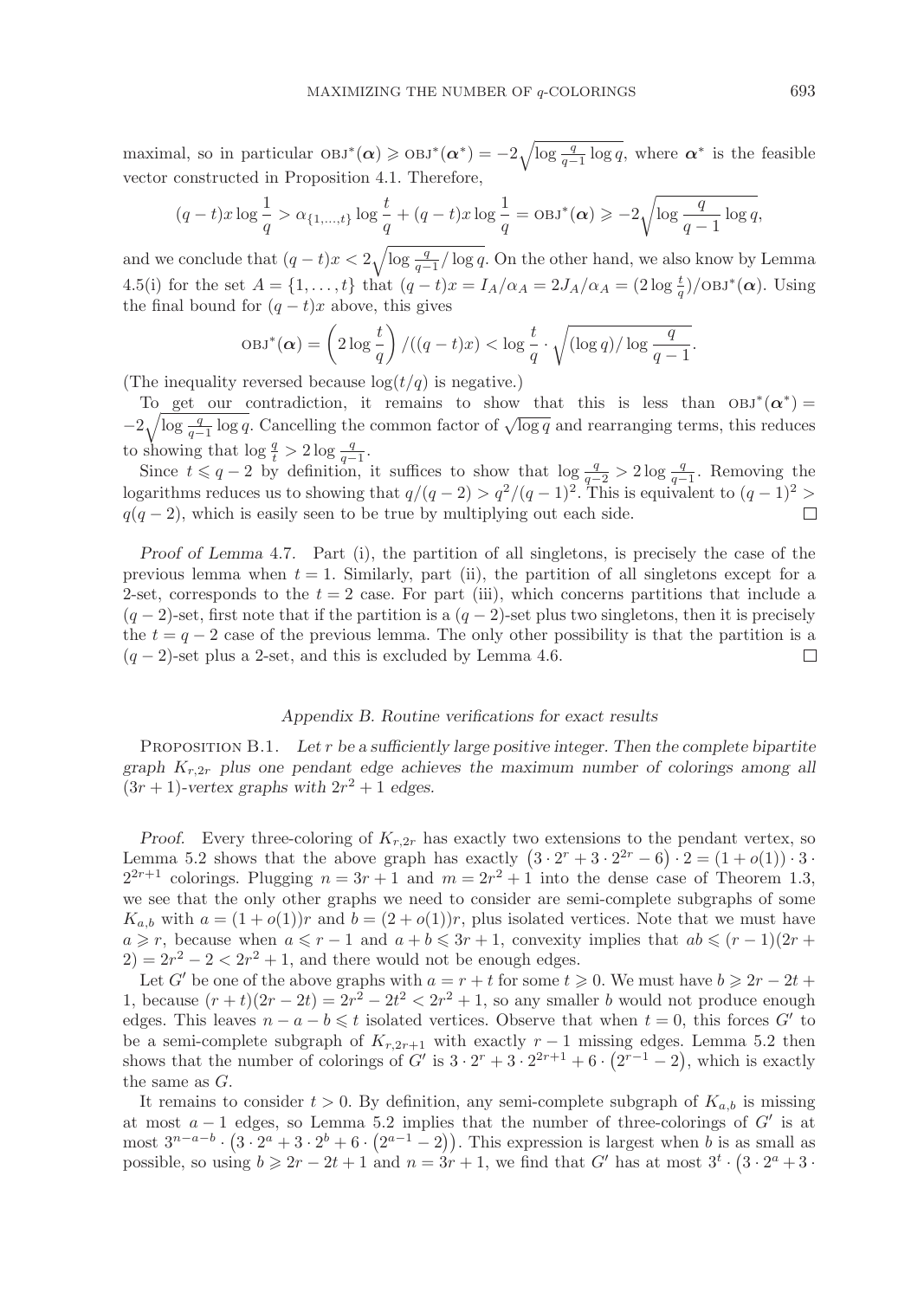$2^{2r-2t+1}+6\cdot (2^{a-1}-2)$  colorings. Since  $a=(1+o(1))r$ , this is at most  $((\frac{3}{4})^t+o(1))\cdot 3$ .  $2^{2r+1}$ , which is indeed less than the number of colorings of G when r is large.

REMARK. A similar argument shows that for any  $c \in \{0, \pm 1, \pm 2\}$  and large r,  $K_{r,2r+c}$  plus a pendant edge is optimal among graphs with  $3r + c + 1$  vertices and  $r(2r + c) + 1$  edges. Interestingly enough, it can also be shown that these values of  $n, m$  are the only ones which produce optimal graphs that are not semi-complete plus isolated vertices, when  $n, m$  are large.

- INEQUALITY B.2. Let  $a, b, t$  be positive integers, with  $t \geq 3$  and  $\frac{b}{a} \geq \log t / \log \frac{t-1}{t-2}$ . Then<br>
(i) The product  $i^a(t i)^b$  falls by a factor of at least 1.5<sup>*a*</sup> when i increases by 1 for a (i) The product  $i^a(t - i)^b$  falls by a factor of at least 1.5<sup>a</sup> when i increases by 1, for all  $i \in \{1, \ldots, t-2\}.$
- (ii) If we further assume that a is sufficiently large (depending only on t), then  $\sum_{i=1}^{t-1} {t \choose i} i^a$ <br> $(t-i)^b < 1 \t1$ ,  $t(t-1)^b$  that is the first summand dominates  $(t - i)^b \leqslant 1.1 \cdot t(t - 1)^b$ , that is, the first summand dominates.

*Proof.* When  $i \in \{1, \ldots, t-2\}$  increases by 1, i grows by a factor of at most 2, but  $t - i$ falls by at least  $(t-1)/(t-2)$ . Thus, the product  $i^a(t-i)^b$  falls by a factor of at least

$$
\left(\frac{1}{2}\right)^a \left(\frac{t-1}{t-2}\right)^b = \left(\frac{1}{2} \cdot \left(\frac{t-1}{t-2}\right)^{b/a}\right)^a \geqslant \left(\frac{1}{2} \cdot t\right)^a.
$$

Since  $t \geqslant 3$ , this gives (i).

For part (ii), when i increases by 1, the term  $\binom{t}{i}$  in the summand grows by a factor of at most t, but by (i) the rest of the summand falls by a factor of at least  $1.5<sup>a</sup>$ . Thus for sufficiently large a, each successive term of the sum falls by a factor of at least  $1.4^a > 20$ . The result follows by bounding the sum by a geometric series, since  $1 + 1/20 + 1/20^2 + \ldots < 1.1$ .  $\Box$ 

INEQUALITY B.3. Let  $m, n, t$ , and  $v_1$  be positive integers, with  $m \leq n^2/4$  and  $v_1(n - v_1) \geq$ <br>  $\downarrow$  Let a be the largest integer that satisfies  $e(n - s) \geq m$ . Then  $s \geq n - t/\sqrt{4}$ m − *t.* Let s be the largest integer that satisfies  $s(n - s) \ge m$ *. Then*  $s \ge v_1 - \sqrt{t}$ *.*  $m - t$ *. Let s be the largest integer that satisfies*  $s(n - s) \ge m$ *. Then*  $s \ge v_1 - \sqrt{t}$ *.* 

*Proof.* The inequality for s rearranges to  $s^2 - ns + m \leq 0$ , so the quadratic formula implies Froot. The inequality for s rearranges to  $s - ns + m \le 0$ , so the quadratic formula implies<br>that s is precisely  $\lfloor (n + \sqrt{n^2 - 4m})/2 \rfloor$ . Similarly, the inequality for  $v_1$  rearranges to  $v_1^2 - nv_1 +$ <br> $\lfloor (m - t) \le 0 \rfloor$  so the  $(m-t) \leq 0$ , so the quadratic formula implies that  $v_1 \leq (n + \sqrt{n^2 - 4m + 4t})/2$ . Therefore,

$$
v_1 - s \leqslant \left\lfloor \frac{n + \sqrt{n^2 - 4m + 4t}}{2} \right\rfloor - \left\lfloor \frac{n + \sqrt{n^2 - 4m}}{2} \right\rfloor
$$
  
 
$$
\leqslant \left\lceil \frac{n + \sqrt{n^2 - 4m + 4t}}{2} - \frac{n + \sqrt{n^2 - 4m}}{2} \right\rceil = \left\lceil \frac{\sqrt{(n^2 - 4m) + 4t} - \sqrt{n^2 - 4m}}{2} \right\rceil.
$$

Since the function  $\sqrt{x}$  is concave and we assumed  $n^2 - 4m \geqslant 0$ , this final bound is largest when since the function  $\sqrt{x}$  is concave and we assumed  $n = 4m \ge 0$ , this final  $n^2 - 4m = 0$ . Therefore,  $v_1 - s \le \lfloor \sqrt{t} \rfloor$ , which gives the claimed result.  $\Box$ 

LEMMA B.4. *The number of q-colorings of the Turán graph*  $T_{q-1}(n)$  *is exactly*  $q! \cdot [(q - n)2s-1]$  $(1+r)2^{s-1} - q + 2$ , where s and r are defined by  $n = s(q-1) + r$  with  $0 \le r < q-1$ .

*Proof.* The complete  $(q - 1)$ -partite graph  $T_{q-1}(n)$  has r parts of size  $s + 1$  and  $q - 1 - r$ parts of size s, and any q-coloring must use different colors on each part. The number of q-colorings that use exactly one color on each part is exactly  $q \cdot (q-1) \cdots 2 = q!$ . All other colorings use two colors on one part, and one color on each of the other parts. There are  $\binom{q}{2}$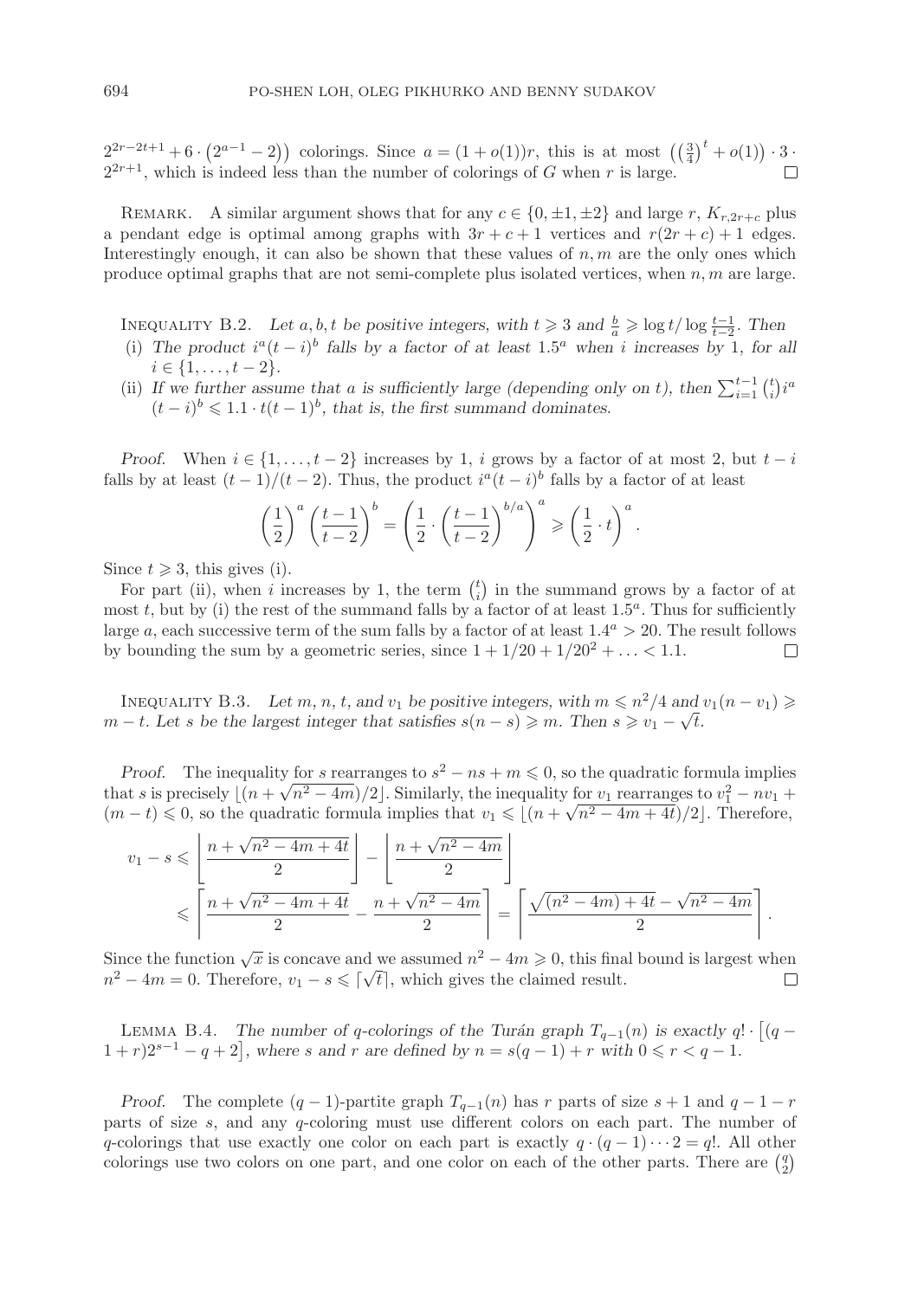ways to choose which two colors are paired. If the pair of colors is used on one of the r parts of size  $s + 1$ , then there are  $2^{s+1} - 2$  ways to color that part with exactly two colors, followed by  $(q-2)!$  ways to choose which color goes to each of the remaining parts. Otherwise, if the pair of colors appears on one of the  $q - 1 - r$  parts of size s, then there  $(2<sup>s</sup> - 2)(q - 2)!$  colorings of this form. Therefore, the number of q-colorings of  $T_{q-1}(n)$  is exactly

$$
q! + {q \choose 2} \cdot [r \cdot (2^{s+1} - 2)(q-2)! + (q-1-r) \cdot (2^s - 2)(q-2)!] = q! \cdot [(q-1+r)2^{s-1} - q + 2],
$$
  
as claimed.

as claimed.

INEQUALITY B.5. *Fix any*  $q \ge 4$ *. For all sufficiently large n, the number of q-colorings of the Turán graph*  $T_{q-1}(n)$  *is strictly greater than* 

<span id="page-40-12"></span>
$$
q! \cdot 2^{(q-1)(n-q)} \cdot 2^{-\frac{q}{q-1}[\delta + \binom{q-1}{2}]+2\binom{q}{2}},\tag{5}
$$

*where*  $\delta$  *is the difference between the number of edges of*  $T_{q-1}(n)$  *and*  $T_{q-1}(n-q+1)$ *.* 

*Proof.* Divide n by  $q-1$ , so that  $n = s(q-1) + r$  with  $0 \leq r < q-1$ . Then  $T_{q-1}(n)$  has exactly r parts of size  $s + 1$  and  $q - 1 - r$  parts of size s, and  $T_{q-1}(n - q + 1)$  is obtained by deleting one vertex per part. Each deleted vertex in a part of size  $s + 1$  had degree  $n - s - 1$ , while each deleted vertex in a part of size s had degree  $n - s$ . Thus, the number of deleted edges is  $\delta = r(n-s-1) + (q-1-r)(n-s) - {q-1 \choose 2}$ , where we had to subtract the double-counted edges of the  $K_{q-1}$  induced by the set of deleted vertices. Substituting this into [\(5\)](#page-40-12) and using  $x = e(x-1) + x$  to simplify the synnessian, we obtain  $n = s(q-1) + r$  to simplify the expression, we obtain:

$$
q! \cdot 2^{(q-1)(n-q)} \cdot 2^{-\frac{q}{q-1}\left[\delta + \binom{q-1}{2}\right] + 2\binom{q}{2}} = q! \cdot 2^{(q-1)(n-q)} \cdot 2^{-\frac{q}{q-1}\left[r(n-s-1)+(q-1-r)(n-s)\right] + 2\binom{q}{2}}
$$

$$
= q! \cdot 2^s \cdot 2^{\frac{r}{q-1}}.
$$

It remains to show that this is strictly less than the number of colorings of  $T_{q-1}(n)$ , which Lemma B.4 calculated to be  $q! \cdot [(q-1+r)2^{s-1} - q + 2] = (1-o(1)) \cdot q! \cdot 2^s \cdot (q-1+r)/2$ . Here, the  $o(1)$  term tends to zero as n grows (and  $s = \lfloor n/(q-1) \rfloor$  grows). Recall that  $0 \le$  $r < q-1$ , so when  $r \geq 1$  and  $q \geq 4$  we always have  $2^{r/(q-1)} < 2^1 \leqslant (q-1+r)/2$ , giving the desired result. On the other hand, when  $r = 0$ , the result follows from  $2^{r/(q-1)} = 2^0 < \frac{3}{2} \leq (q-1+r)/2$  $(q-1+r)/2$ .

## *References*

- <span id="page-40-7"></span>**1.** N. Alon, 'Independent sets in regular graphs and sum-free subsets of finite groups', *Israel J. Math.* 73 (1991) 247–256.
- <span id="page-40-8"></span>**2.** N. Alon, J. Balogh, P. Keevash, and B. Sudakov, 'The number of edge colorings with no monochromatic cliques', *J. London Math. Soc.* 70 (2004) 273–288.
- <span id="page-40-11"></span><span id="page-40-9"></span>**3.** I. Anderson, *Combinatorics of finite sets* (Dover, Mineola, NY, 2002).
- <span id="page-40-3"></span>**4.** J. Balogh, 'A remark on the number of edge colorings of graphs', *European. J. Combin.* 27 (2006) 565–573.
- **5.** E. BENDER and H. WILF, 'A theoretical analysis of backtracking in the graph coloring problem', *J. Algorithms* 6 (1985) 275–282.
- <span id="page-40-0"></span>**6.** G. Birkhoff, 'A determinant formula for the number of ways of coloring a map', *Ann. Math.* 14 (1912) 42–46.
- <span id="page-40-2"></span><span id="page-40-1"></span>**7.** G. Birkhoff, 'On the number of ways of colouring a map', *Proc. Edinb. Math. Soc.* (2) 2 (1930) 83–91.
- <span id="page-40-10"></span>**8.** G. Birkhoff and D. Lewis, 'Chromatic polynomials', *Trans. Am. Math. Soc.* 60 (1946) 355–451.
- 9. B. BOLLOBÁS, *Modern graph theory* (Springer, New York, NY, 1998).
- <span id="page-40-4"></span>**10.** O. Byer, 'Some new bounds for the maximum number of vertex colorings of a (v, e)-graph', *J. Graph Theory* 28 (1998) 115–128.
- <span id="page-40-5"></span>**11.** K. Dohmen, 'Lower bounds and upper bounds for chromatic polynomials', *J. Graph Theory* 17 (1993) 75–80.
- <span id="page-40-6"></span>**12.** K. Dohmen, 'Bounds to the chromatic polynomial of a graph', *Results Math.* 33 (1998) 87–88.